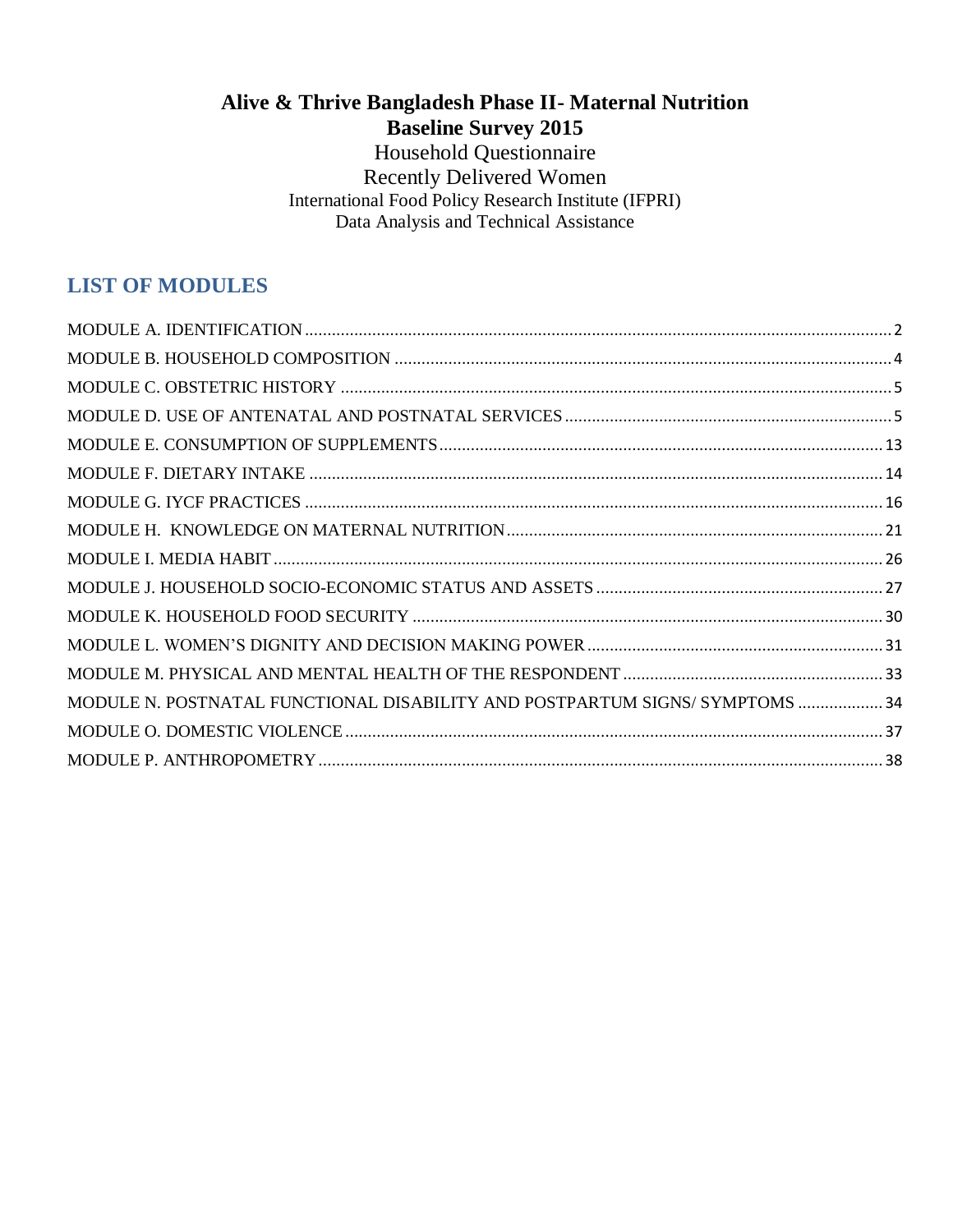## <span id="page-1-0"></span>MODULE A. IDENTIFICATION

| <b>Name</b>           |                                                                    |                             |   |      |     |                       | Code |      |                                                     |
|-----------------------|--------------------------------------------------------------------|-----------------------------|---|------|-----|-----------------------|------|------|-----------------------------------------------------|
|                       |                                                                    |                             |   |      |     |                       |      |      |                                                     |
|                       |                                                                    |                             |   |      |     |                       |      |      |                                                     |
|                       | A.03 Name of the recently delivery woman and member ID:            |                             |   |      |     |                       |      |      |                                                     |
|                       |                                                                    |                             |   |      |     |                       |      |      |                                                     |
|                       | A.05 Name of the father of the HH head [husband if female headed]: |                             |   |      |     |                       |      |      |                                                     |
|                       |                                                                    |                             |   |      |     |                       |      |      |                                                     |
|                       |                                                                    |                             |   |      |     |                       |      |      |                                                     |
|                       |                                                                    |                             |   |      |     |                       |      |      |                                                     |
|                       |                                                                    |                             |   |      |     |                       |      |      |                                                     |
|                       |                                                                    |                             |   |      |     |                       |      |      |                                                     |
|                       |                                                                    |                             |   |      |     |                       |      |      |                                                     |
|                       |                                                                    |                             |   |      |     |                       |      |      |                                                     |
| A.13 Religion:        |                                                                    |                             |   |      |     |                       |      |      |                                                     |
|                       | A.14 Pregnant women delivered her baby  days ago                   |                             |   |      |     |                       |      |      | days<br>(Interviewer: This can be maximum 179 days) |
|                       |                                                                    |                             |   |      |     |                       |      |      |                                                     |
|                       |                                                                    |                             |   |      |     |                       |      |      |                                                     |
|                       |                                                                    |                             |   |      |     |                       |      |      |                                                     |
|                       |                                                                    | <b>First Visit</b><br>Month |   | Year | Day | Second Visit<br>Month |      | Year |                                                     |
| Date of<br>Interview: | Day                                                                |                             | 1 | 5    |     |                       | 1    | 5    | Signature of Supervisor                             |

**Starting time:** 

**Ending time:**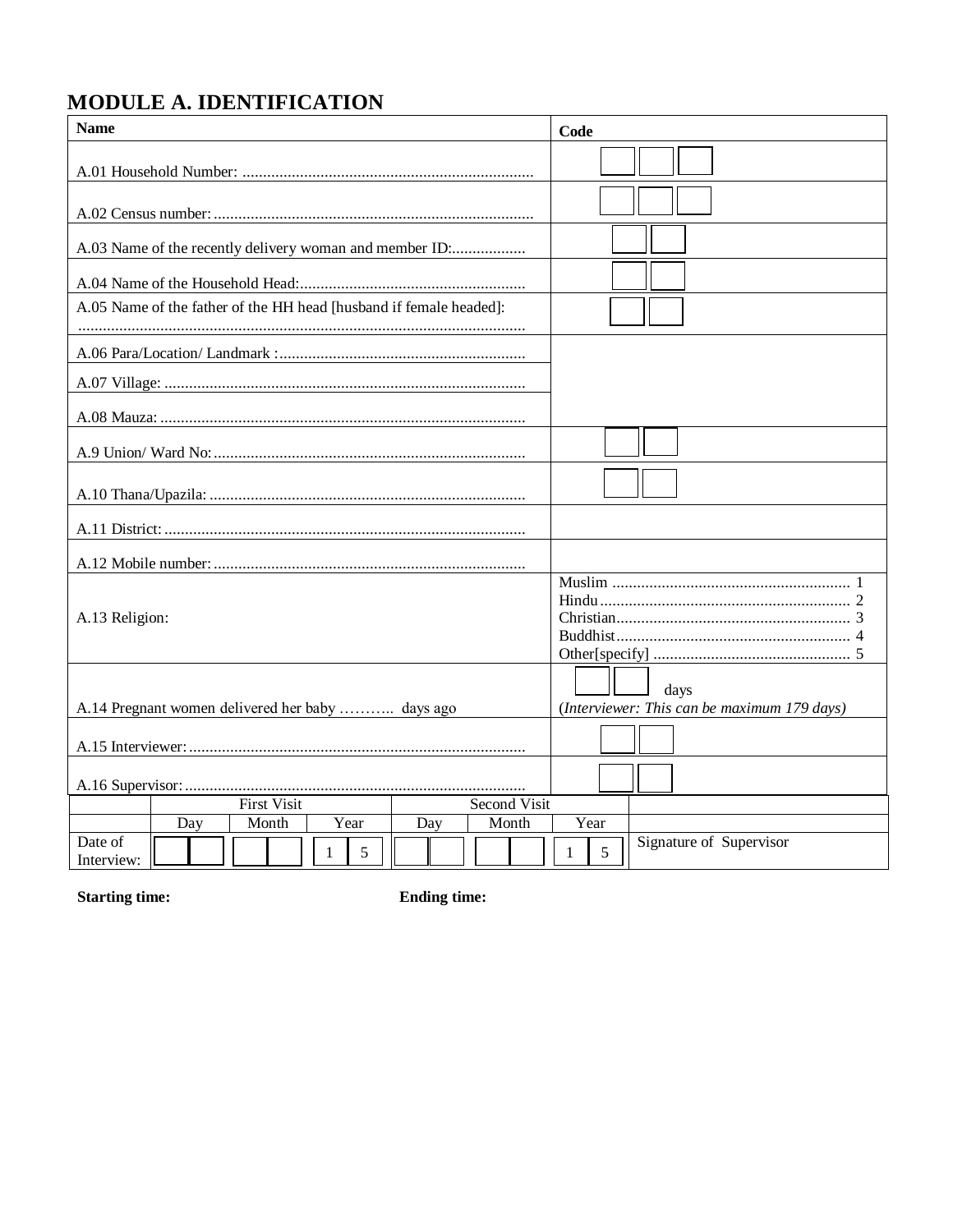#### **DEFINITION OF HOUSEHOLD**

A HOUSEHOLD IS A GROUP OF PEOPLE WHO LIVE TOGETHER AND TAKE FOOD FROM THE "SAME POT." IN OUR SURVEY, A HOUSEHOLD MEMBER IS SOMEONE WHO HAS LIVED IN THE HOUSEHOLD AT LEAST 6 MONTHS, AND AT LEAST HALF OF THE WEEK IN EACH WEEK IN THOSE MONTHS.

EVEN THOSE PERSONS WHO ARE NOT BLOOD RELATIONS (SUCH AS SERVANTS, LODGERS, OR AGRICULTURAL LABORERS) ARE MEMBERS OF THE HOUSEHOLD IF THEY HAVE STAYED IN THE HOUSEHOLD AT LEAST 3 MONTHS OF THE PAST 6 MONTHS AND TAKE FOOD FROM THE "SAME POT." IF SOMEONE STAYS IN THE SAME HOUSEHOLD BUT DOES NOT BEAR ANY COSTS FOR FOOD OR DOES NOT TAKE FOOD FROM THE SAME POT, THEY ARE NOT CONSIDERED HOUSEHOLD MEMBERS. FOR EXAMPLE, IF TWO BROTHERS STAY IN THE SAME HOUSE WITH THEIR FAMILIES BUT THEY DO NOT SHARE FOOD COSTS AND THEY COOK SEPARATELY, THEN THEY ARE CONSIDERED TWO SEPARATE HOUSEHOLDS.

GENERALLY, IF ONE PERSON STAYS MORE THAN 3 MONTHS OUT OF THE LAST 6 MONTHS OUTSIDE THE HOUSEHOLD, THEY ARE NOT CONSIDERED HOUSEHOLD MEMBERS. WE DO NOT INCLUDE THEM EVEN IF OTHER HOUSEHOLD MEMBERS CONSIDER THEM AS HOUSEHOLD MEMBERS.

EXCEPTIONS TO THESE RULES SHOULD BE MADE FOR:

CONSIDER AS HOUSEHOLD MEMBER

- A NEWBORN CHILD LESS THAN 3 MONTHS OLD.
- SOMEONE WHO HAS JOINED THE HOUSEHOLD THROUGH MARRIAGE LESS THAN 3 MONTHS AGO.
- SERVANTS, LODGERS, AND AGRICULTURAL LABORERS CURRENTLY IN THE HOUSEHOLD AND WILL BE STAYING IN THE HOUSEHOLD FOR A LONGER PERIOD BUT ARRIVED LESS THAN 3 MONTHS AGO.

DO NOT CONSIDER AS HOUSEHOLD MEMBER

- A PERSON WHO DIED VERY RECENTLY THOUGH STAYED MORE THAN 3 MONTHS IN LAST 6 MONTHS.
- SOMEONE WHO HAS LEFT THE HOUSEHOLD THROUGH MARRIAGE LESS THAN 3 MONTHS AGO.
- SERVANTS, LODGERS, AND AGRICULTURAL LABORERS WHO STAYED MORE THAN 3 MONTHS IN LAST 6 MONTHS BUT LEFT PERMANENTLY.

THIS DEFINITION OF THE HOUSEHOLD IS VERY IMPORTANT. THE CRITERIA COULD BE DIFFERENT FROM OTHER STUDIES YOU MAY BE FAMILIAR WITH, BUT YOU SHOULD KEEP IN MIND THAT YOU SHOULD NOT INCLUDE THOSE PEOPLE WHO DO NOT MEET THESE CRITERIA. PLEASE DISCUSS ANY QUESTIONS WITH YOUR SUPERVISOR.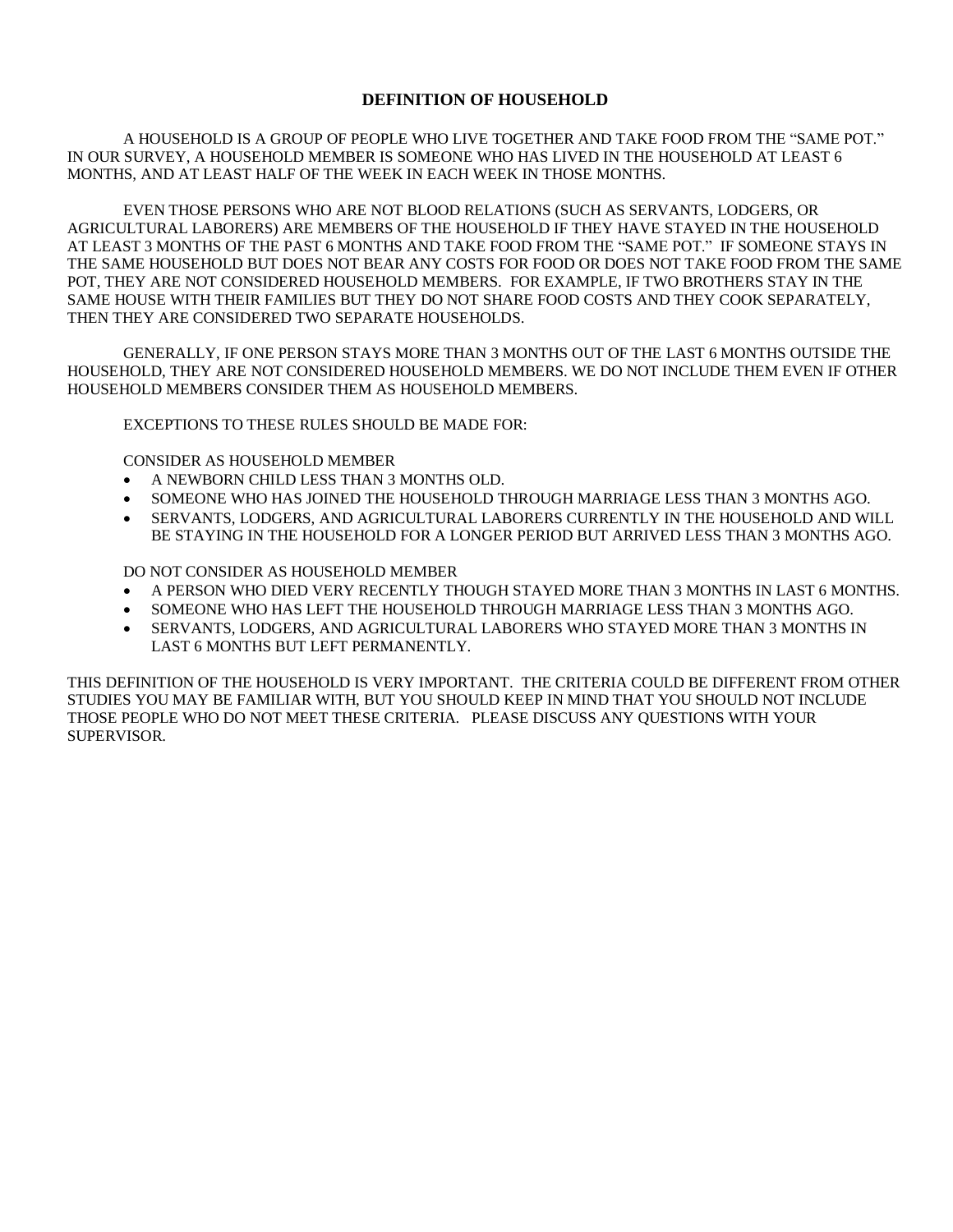### <span id="page-3-0"></span>**MODULE B. HOUSEHOLD COMPOSITION**

| $\Box$<br>Member | Name<br>Now we would like to collect information<br>on the different persons who usually live in woman<br>your household.<br>Please tell me the name of all the persons<br>who live in your house, starting with your<br>name<br>(Start with pregnant/recently delivered | Relationship<br>to pregnant<br>(code 1)                                      | Gender<br>$l = Male$<br>$2=$ Female                                                                                                                                                                                                                                        | Years                     | Age*<br>Month | Marital<br>status?<br>$(Code-2)$ | Occupation<br>$(Code-3)$                                 | Education<br>(Highest<br>class<br>completed)<br>$(Code-4)$                                                                                                                                                                                                                                                                  | Monthly<br>Income<br>amount<br>in taka** |
|------------------|--------------------------------------------------------------------------------------------------------------------------------------------------------------------------------------------------------------------------------------------------------------------------|------------------------------------------------------------------------------|----------------------------------------------------------------------------------------------------------------------------------------------------------------------------------------------------------------------------------------------------------------------------|---------------------------|---------------|----------------------------------|----------------------------------------------------------|-----------------------------------------------------------------------------------------------------------------------------------------------------------------------------------------------------------------------------------------------------------------------------------------------------------------------------|------------------------------------------|
| B1               | woman)<br>B2                                                                                                                                                                                                                                                             | B <sub>3</sub>                                                               | <b>B4</b>                                                                                                                                                                                                                                                                  | B5.1                      | B5.2          | <b>B6</b>                        | B7                                                       | <b>B8</b>                                                                                                                                                                                                                                                                                                                   | <b>B</b> 9                               |
| 1                |                                                                                                                                                                                                                                                                          |                                                                              |                                                                                                                                                                                                                                                                            |                           |               |                                  |                                                          |                                                                                                                                                                                                                                                                                                                             |                                          |
| $\overline{c}$   |                                                                                                                                                                                                                                                                          |                                                                              |                                                                                                                                                                                                                                                                            |                           |               |                                  |                                                          |                                                                                                                                                                                                                                                                                                                             |                                          |
| 3                |                                                                                                                                                                                                                                                                          |                                                                              |                                                                                                                                                                                                                                                                            |                           |               |                                  |                                                          |                                                                                                                                                                                                                                                                                                                             |                                          |
| 4                |                                                                                                                                                                                                                                                                          |                                                                              |                                                                                                                                                                                                                                                                            |                           |               |                                  |                                                          |                                                                                                                                                                                                                                                                                                                             |                                          |
| 5                |                                                                                                                                                                                                                                                                          |                                                                              |                                                                                                                                                                                                                                                                            |                           |               |                                  |                                                          |                                                                                                                                                                                                                                                                                                                             |                                          |
|                  | Code 1: Relationship to the                                                                                                                                                                                                                                              | Code-2 : Marital                                                             |                                                                                                                                                                                                                                                                            | <b>Code 3: Occupation</b> |               |                                  |                                                          | <b>Code 4: Education</b>                                                                                                                                                                                                                                                                                                    |                                          |
|                  | respondent woman<br>Pregnant woman1<br>Son or daughter 3<br>Brother in law or sister in law 10<br>Other relatives (including<br>Foster/step/adopted children 12                                                                                                          | status<br>Unmarried 1<br>Married2<br>Widowed  3<br>Divorced4<br>Separated  5 | Farmer (Crops) 1<br>Agricultural day labor  2<br>Non Agricultural day labor 3<br>Service/Salaried worker 4<br>Small/cottage industry 5<br>Rickshaw/van pulling7<br>Other Self-employment  8<br>Household Work /Housewife<br>Retired/Old age 12<br>Physically challenged 13 |                           |               | For                              | class II is completed)<br>Hafezia/Kiratia/Nurani madrasa | Never attended school 99<br>Completed class I1<br>Put number of highest completed class.<br>example, if currently in class III, put 2 as<br>Completed Secondary School/Dakhil<br>Completed Higher Secondary/Alim 12<br>BA/BSC pass/Fazil 14<br>BA/BSC honors/Fazil (Hons) 15<br>MA/MSC/Kamil & above 16<br>HSC Candidate 33 | 67                                       |

*\*For children under 5 years please record the complete age (years and months). Recording age in years only is sufficient for adults and children aged > 5 year*

*\*\* Write '0' for household members with no income*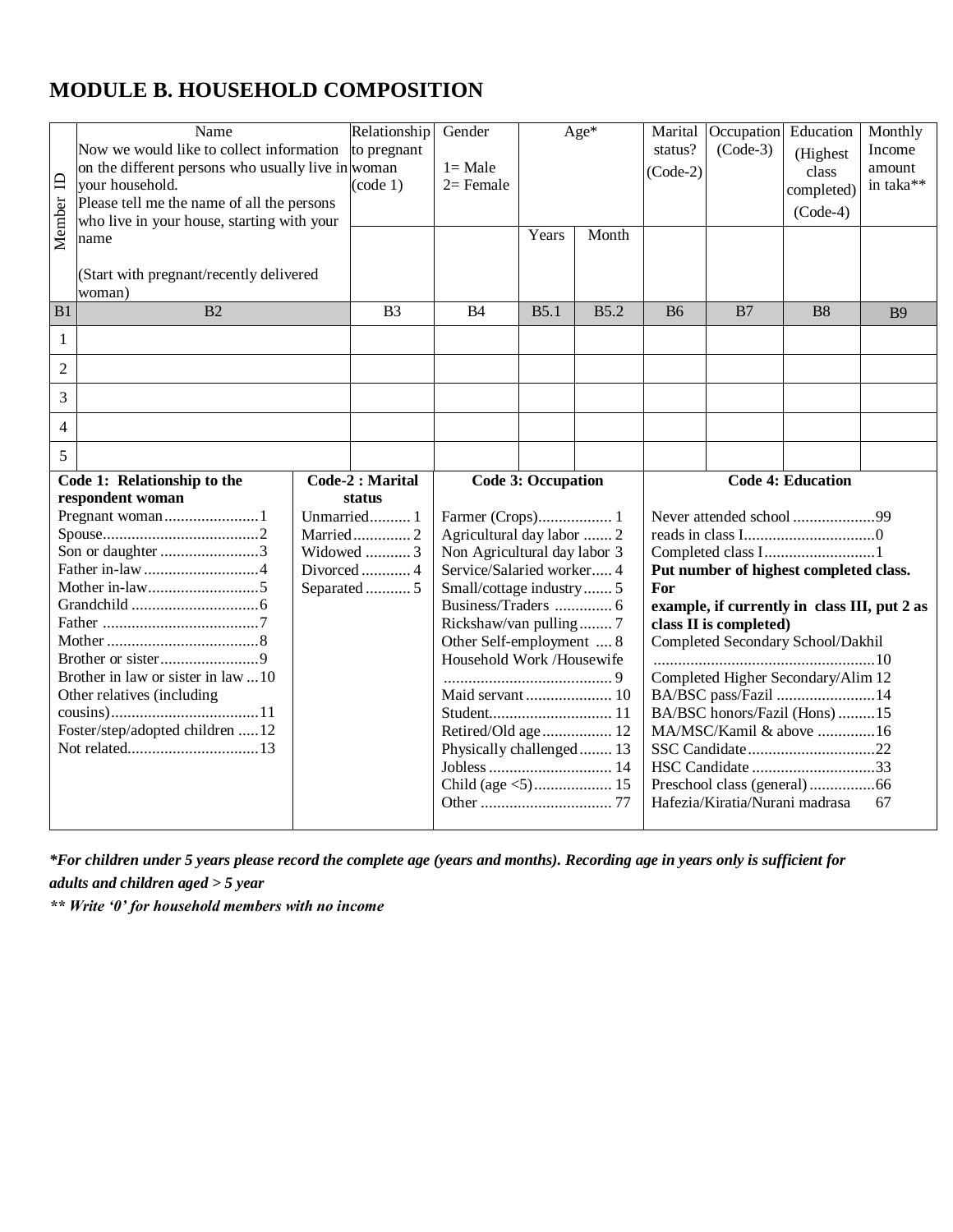## <span id="page-4-0"></span>**MODULE C. OBSTETRIC HISTORY**

| C1.              | What was your age when you first got married?          | years                |
|------------------|--------------------------------------------------------|----------------------|
|                  |                                                        |                      |
|                  |                                                        |                      |
| C <sub>2</sub>   | How many times have you been pregnant?                 | number of times      |
|                  |                                                        |                      |
|                  |                                                        |                      |
| C3.              | How many living children do you have?                  | Children             |
|                  |                                                        |                      |
|                  | (all children including the current baby)              |                      |
| C4.              | What was your age when your first child was born?      | vears                |
|                  |                                                        |                      |
|                  |                                                        |                      |
| $C5$ .           | When was your previous birth before this baby?         |                      |
|                  |                                                        |                      |
|                  | (if mothers do not remember exact dates, ask for       | Month<br>Year<br>Day |
|                  | <i>immunization card or write month and year only)</i> |                      |
|                  |                                                        |                      |
| C <sub>6</sub> . | Date of current delivery                               |                      |
|                  |                                                        | Month<br>Year<br>Day |
|                  |                                                        |                      |

### <span id="page-4-1"></span>**MODULE D. USE OF ANTENATAL AND POSTNATAL SERVICES**

#### **D.1. Postnatal Services**

|     | <b>Postnatal Services</b>                     |                                               |
|-----|-----------------------------------------------|-----------------------------------------------|
| D1. | Where did you give birth to this child?       | Hospital/Private clinic/ health center  1>>D3 |
|     |                                               |                                               |
|     |                                               |                                               |
|     |                                               |                                               |
|     |                                               |                                               |
|     |                                               |                                               |
| D2. | Why did you NOT deliver at a health facility  |                                               |
|     | (hospital/private clinic)?                    |                                               |
|     |                                               |                                               |
|     |                                               |                                               |
|     |                                               |                                               |
|     |                                               |                                               |
|     |                                               |                                               |
|     |                                               |                                               |
|     |                                               |                                               |
| D3. | Who helped you during delivery of this child? |                                               |
|     |                                               |                                               |
|     | Probe to obtain all possible answers          |                                               |
|     |                                               |                                               |
|     | (Multiple responses possible)                 |                                               |
|     |                                               |                                               |
|     |                                               |                                               |
|     |                                               |                                               |
|     |                                               |                                               |
|     |                                               |                                               |
|     |                                               |                                               |
|     |                                               |                                               |
|     |                                               |                                               |
|     |                                               |                                               |
|     |                                               |                                               |
|     |                                               |                                               |
|     |                                               |                                               |
|     |                                               |                                               |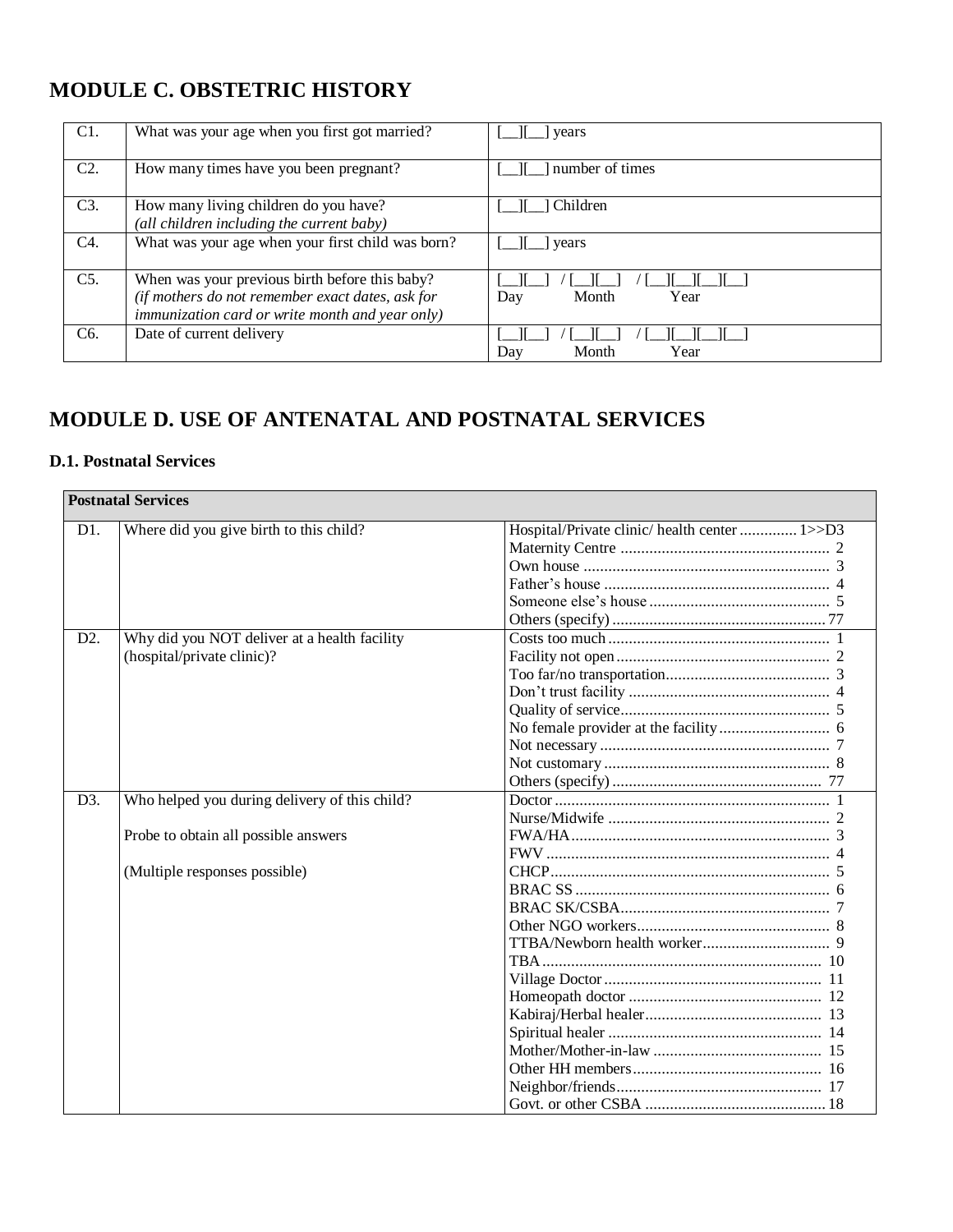| D4.               | Was (NAME) delivered by caesarian, that is, they cut your  |                                        |
|-------------------|------------------------------------------------------------|----------------------------------------|
|                   | belly open to take the baby out?                           |                                        |
|                   |                                                            |                                        |
| $\overline{D5}$ . | After this child was born, how long did it take before any | Hrs<br>-1.1                            |
|                   | health care provider checked on the status of your child's | $\Box$ [ $\Box$ ] Day                  |
|                   | health?                                                    | $\lfloor . \rfloor$ Week               |
|                   |                                                            |                                        |
| D <sub>6</sub> .  | Who performed this check?                                  |                                        |
|                   |                                                            |                                        |
|                   |                                                            |                                        |
|                   |                                                            |                                        |
|                   |                                                            |                                        |
|                   |                                                            |                                        |
|                   |                                                            |                                        |
|                   |                                                            |                                        |
|                   |                                                            |                                        |
|                   |                                                            |                                        |
|                   |                                                            |                                        |
|                   |                                                            |                                        |
|                   |                                                            |                                        |
|                   |                                                            |                                        |
|                   |                                                            |                                        |
|                   |                                                            |                                        |
|                   |                                                            |                                        |
|                   |                                                            |                                        |
| D7.               | Where was this check performed?                            | Own                                    |
|                   |                                                            |                                        |
|                   |                                                            |                                        |
|                   |                                                            |                                        |
|                   |                                                            |                                        |
|                   |                                                            |                                        |
|                   |                                                            |                                        |
|                   |                                                            |                                        |
|                   |                                                            |                                        |
|                   |                                                            |                                        |
|                   |                                                            |                                        |
|                   |                                                            |                                        |
|                   |                                                            |                                        |
| D8.               | After this child was born, how long did it take before any | $\lfloor . \rfloor$ $\lfloor$ Hrs      |
|                   | health care provider, checked on the status of YOUR        | $\left[\frac{\cdot}{\cdot}\right]$ Day |
|                   | health?                                                    | ] Week                                 |
|                   |                                                            |                                        |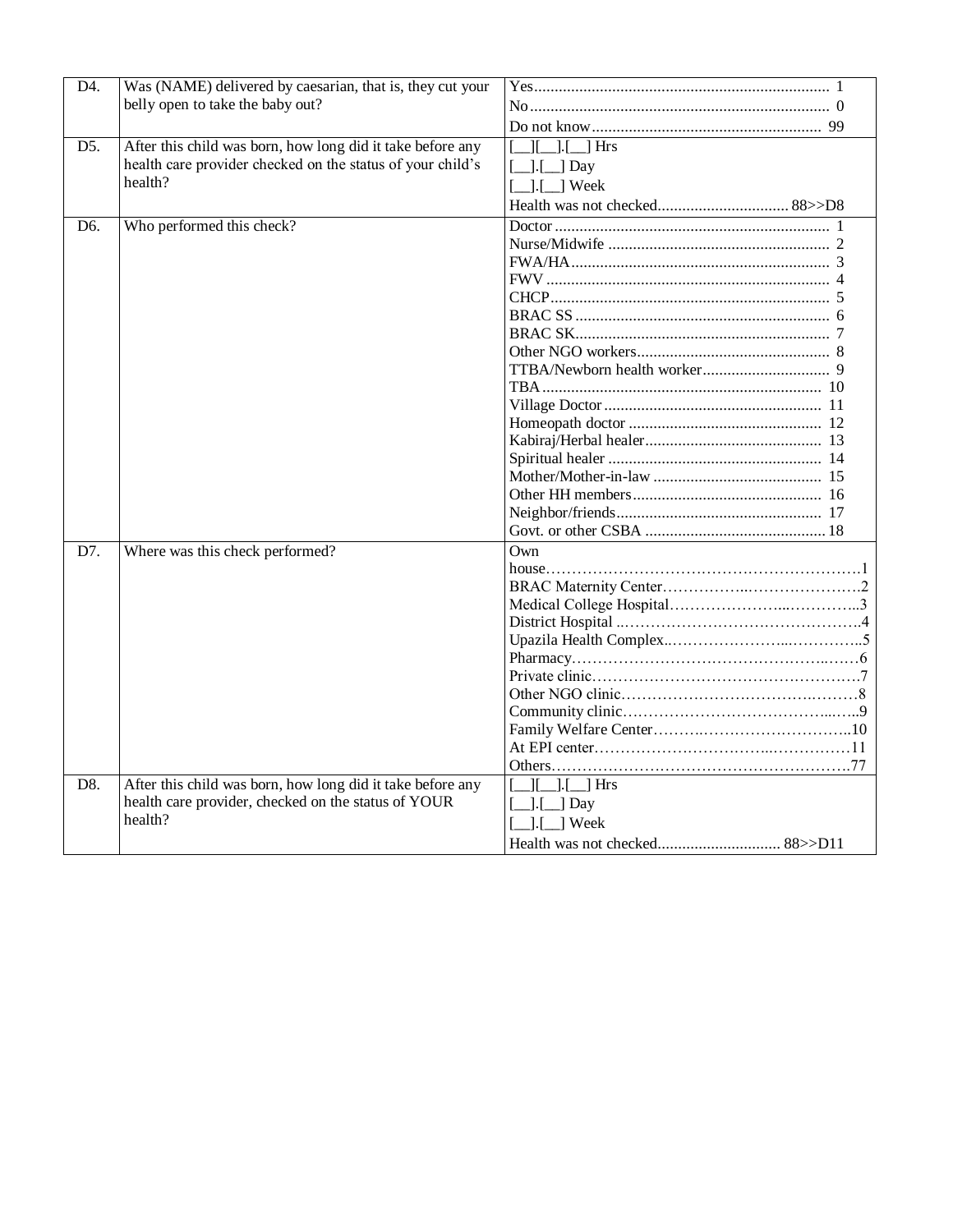| D9.               | Who performed this check?                                   |                                                      |
|-------------------|-------------------------------------------------------------|------------------------------------------------------|
|                   |                                                             |                                                      |
|                   |                                                             |                                                      |
|                   |                                                             |                                                      |
|                   |                                                             |                                                      |
|                   |                                                             |                                                      |
|                   |                                                             |                                                      |
|                   |                                                             |                                                      |
|                   |                                                             |                                                      |
|                   |                                                             |                                                      |
|                   |                                                             |                                                      |
|                   |                                                             |                                                      |
|                   |                                                             |                                                      |
|                   |                                                             |                                                      |
|                   |                                                             |                                                      |
|                   |                                                             |                                                      |
|                   |                                                             |                                                      |
|                   |                                                             |                                                      |
| D10.              | Where was this check performed?                             | Own                                                  |
|                   |                                                             |                                                      |
|                   |                                                             |                                                      |
|                   |                                                             |                                                      |
|                   |                                                             |                                                      |
|                   |                                                             |                                                      |
|                   |                                                             |                                                      |
|                   |                                                             |                                                      |
|                   |                                                             |                                                      |
|                   |                                                             |                                                      |
|                   |                                                             |                                                      |
|                   |                                                             |                                                      |
|                   |                                                             |                                                      |
| D11.              | Did anyone help you with breastfeeding just after the birth |                                                      |
|                   | of this child?                                              |                                                      |
|                   |                                                             |                                                      |
| D12.              | What did they do regarding breastfeeding?                   |                                                      |
|                   |                                                             | Showed the right way of positioning and attachment 2 |
|                   |                                                             |                                                      |
|                   |                                                             |                                                      |
|                   |                                                             |                                                      |
| D <sub>13</sub> . | What was the weight of the baby                             | $\boxed{\_}.$ $\boxed{\_}.$ $\boxed{\_\}$ kg         |
|                   |                                                             |                                                      |
| D14.              | When (NAME) was born, was s/he very large, larger than      |                                                      |
|                   | average, average, smaller than average or very small?       |                                                      |
|                   |                                                             |                                                      |
|                   |                                                             |                                                      |
|                   |                                                             |                                                      |
|                   |                                                             |                                                      |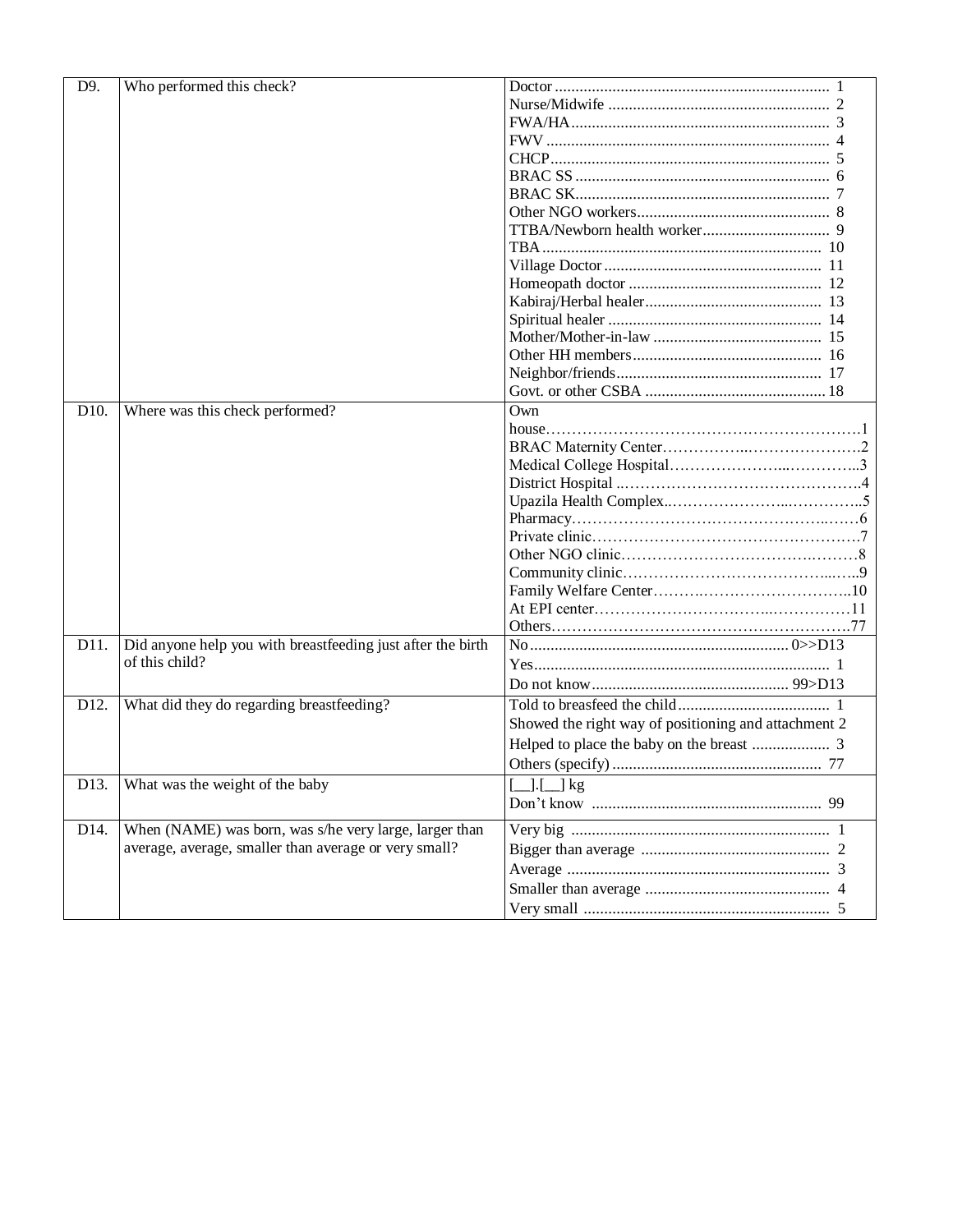### **D.2. ANTENATAL CARE**

| D15. Have you received ANC during last pregnancy?                      |                                   |
|------------------------------------------------------------------------|-----------------------------------|
|                                                                        |                                   |
|                                                                        |                                   |
| D16. From whom you received ANC during last                            |                                   |
| pregnancy? (multiple response possible)                                |                                   |
| (Interviewer: Probe to get all persons consulted)                      |                                   |
|                                                                        |                                   |
|                                                                        |                                   |
|                                                                        |                                   |
|                                                                        |                                   |
|                                                                        |                                   |
|                                                                        |                                   |
|                                                                        |                                   |
|                                                                        |                                   |
|                                                                        |                                   |
|                                                                        |                                   |
|                                                                        |                                   |
|                                                                        |                                   |
|                                                                        |                                   |
|                                                                        |                                   |
|                                                                        |                                   |
| D17. From where you received ANC during last                           | Own                               |
| pregnancy?                                                             |                                   |
|                                                                        |                                   |
|                                                                        |                                   |
|                                                                        |                                   |
|                                                                        |                                   |
|                                                                        |                                   |
|                                                                        |                                   |
|                                                                        |                                   |
|                                                                        |                                   |
|                                                                        |                                   |
|                                                                        |                                   |
|                                                                        |                                   |
|                                                                        | I number of months<br>Ш           |
| D18. How many months pregnant were you when you first<br>received ANC? |                                   |
| D19. How many times did you did you receive ANC during                 | I number of times<br>$\mathbf{I}$ |
| last pregnancy?                                                        |                                   |
| D20. During (any of your antenatal care visit(s), were you             |                                   |
| told about things to look out for signs that might                     |                                   |
| suggest problems with the pregnancy?                                   |                                   |
| D21. Have you ever been weighed during last pregnancy?                 |                                   |
|                                                                        |                                   |
|                                                                        |                                   |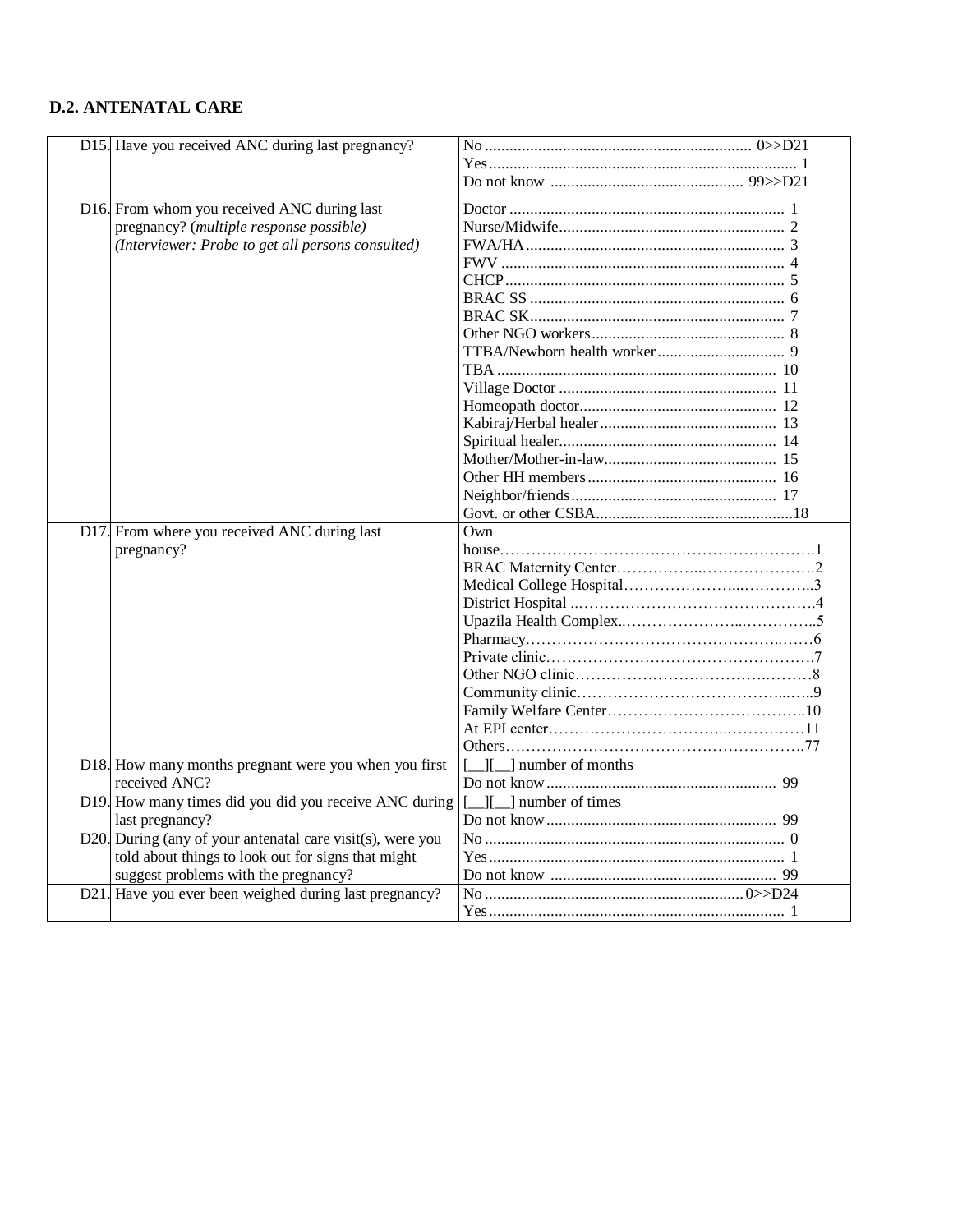| D22. During your last pregnancy, who took your weight?   |                                              |
|----------------------------------------------------------|----------------------------------------------|
|                                                          |                                              |
|                                                          |                                              |
|                                                          |                                              |
|                                                          |                                              |
|                                                          |                                              |
|                                                          |                                              |
|                                                          |                                              |
|                                                          |                                              |
|                                                          |                                              |
|                                                          |                                              |
|                                                          |                                              |
|                                                          |                                              |
|                                                          |                                              |
|                                                          |                                              |
|                                                          |                                              |
|                                                          |                                              |
|                                                          |                                              |
| D23. Where have you been weighed?                        |                                              |
|                                                          |                                              |
|                                                          |                                              |
|                                                          |                                              |
|                                                          |                                              |
|                                                          |                                              |
|                                                          |                                              |
|                                                          |                                              |
|                                                          |                                              |
|                                                          |                                              |
|                                                          |                                              |
|                                                          |                                              |
| D24. At what month of pregnancy were you first weighed   | [11] number of months                        |
| during last pregnancy?                                   |                                              |
| D25. Do you have a chart where your weight was           |                                              |
| recorded?                                                |                                              |
| D26. How many times was your weight measured during      | mumber of times                              |
| last pregnancy?                                          |                                              |
| D27. How much weight did you gained during pregnancy?    | $[\underline{\quad}] [\underline{\quad}]$ kg |
| (Record from MN chart)                                   |                                              |
| D28. Did you receive any counseling or information about |                                              |
| nutrition for pregnant/lactating women during last       |                                              |
| pregnancy?                                               |                                              |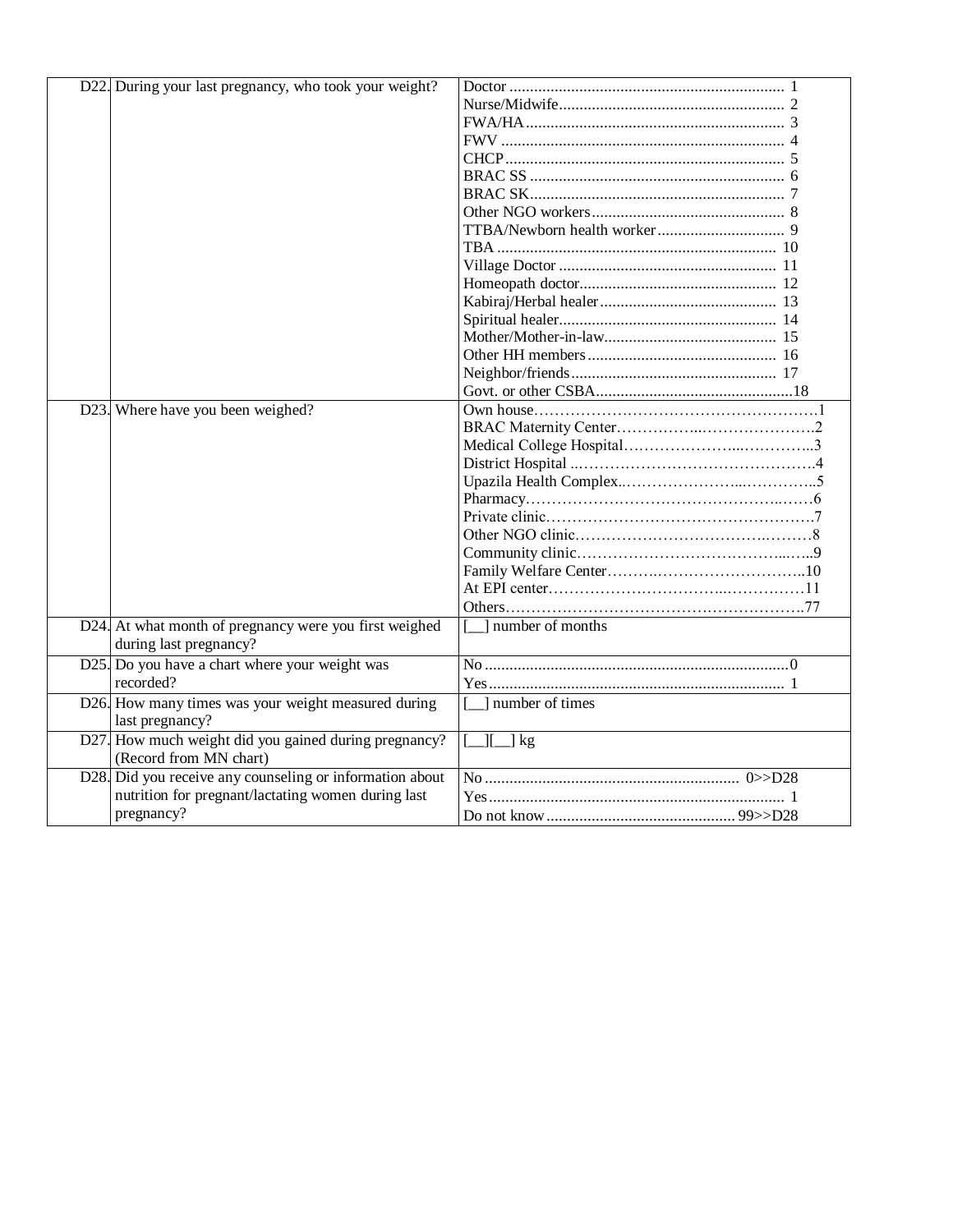| D29. From whom did you receive this counselling or      |                                                             |                    |  |  |  |
|---------------------------------------------------------|-------------------------------------------------------------|--------------------|--|--|--|
| information?                                            |                                                             |                    |  |  |  |
|                                                         |                                                             |                    |  |  |  |
| (multiple responses possible)                           |                                                             |                    |  |  |  |
|                                                         |                                                             |                    |  |  |  |
|                                                         |                                                             |                    |  |  |  |
|                                                         |                                                             |                    |  |  |  |
|                                                         |                                                             |                    |  |  |  |
|                                                         |                                                             |                    |  |  |  |
|                                                         |                                                             |                    |  |  |  |
|                                                         |                                                             |                    |  |  |  |
|                                                         |                                                             |                    |  |  |  |
|                                                         |                                                             |                    |  |  |  |
|                                                         |                                                             |                    |  |  |  |
|                                                         |                                                             |                    |  |  |  |
|                                                         |                                                             |                    |  |  |  |
|                                                         |                                                             |                    |  |  |  |
|                                                         |                                                             |                    |  |  |  |
| D30. Where did you receive this counselling?            |                                                             |                    |  |  |  |
|                                                         |                                                             |                    |  |  |  |
|                                                         |                                                             |                    |  |  |  |
|                                                         |                                                             |                    |  |  |  |
|                                                         |                                                             |                    |  |  |  |
|                                                         |                                                             |                    |  |  |  |
|                                                         |                                                             |                    |  |  |  |
|                                                         |                                                             |                    |  |  |  |
|                                                         |                                                             |                    |  |  |  |
| D31. During your last pregnancy, what topics were you   |                                                             | Unpromted Prompted |  |  |  |
| counselled on about nutrition for pregnant women?       | Eat 5 variety of foods in addition to                       |                    |  |  |  |
| (Interviewer: Do no prompt. Listen to what pregnant     | rice and dal                                                |                    |  |  |  |
| woman says and note 1 if what she says match with       | Eat additional amount of food                               |                    |  |  |  |
| the options provided until the respondent says nothing  | Taking weight                                               |                    |  |  |  |
| else. Then check which ones in the list have not been   | Weight gain                                                 |                    |  |  |  |
| marked yet and read those items to the respondents. If  | Nausea/vomiting                                             |                    |  |  |  |
| the respondent says yes, then note 1. Note 0 for all No | Taking IFA                                                  |                    |  |  |  |
| responses)                                              | <b>Taking Calcium</b>                                       |                    |  |  |  |
|                                                         | <b>Taking Rest</b>                                          |                    |  |  |  |
|                                                         | Avoiding Heavy Work                                         |                    |  |  |  |
|                                                         | Avoiding Tea/Coffee                                         |                    |  |  |  |
|                                                         | Others                                                      |                    |  |  |  |
|                                                         | Don't know                                                  |                    |  |  |  |
| D32. What messages did you receive on breastfeeding?    | Initiate breastfeeding within the first hour of birth  1    |                    |  |  |  |
|                                                         |                                                             |                    |  |  |  |
|                                                         | Do not put anything in child's mouth (water,                |                    |  |  |  |
|                                                         | sugar water, honey, mustard oil, etc.) after birth3         |                    |  |  |  |
|                                                         | Feed only breastmilk to child for six months after birth. 4 |                    |  |  |  |
|                                                         | Feed express breast milk if the mother goes out             |                    |  |  |  |
|                                                         |                                                             |                    |  |  |  |
|                                                         |                                                             |                    |  |  |  |
|                                                         |                                                             |                    |  |  |  |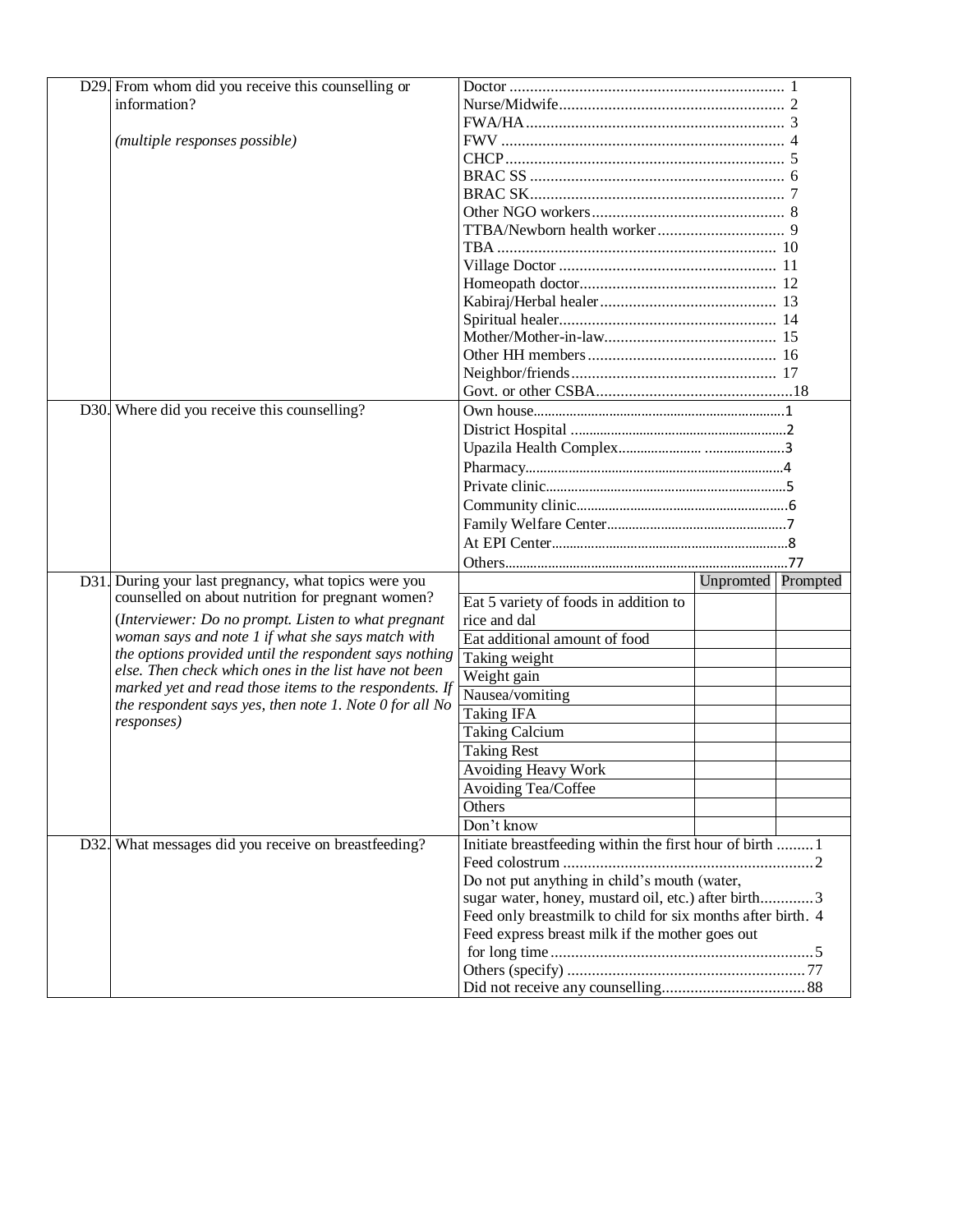|      | D33. What messages did you receive on food variety? | Five types of food in addition to rice and thick dal 1     |
|------|-----------------------------------------------------|------------------------------------------------------------|
|      |                                                     |                                                            |
|      | (multiple responses possible)                       |                                                            |
|      |                                                     | Consume Milk/ Milk Product daily  4                        |
|      |                                                     |                                                            |
|      |                                                     | Consume Yellow/ Orange fruit and vegetable daily  6        |
|      |                                                     |                                                            |
|      |                                                     |                                                            |
|      |                                                     | Consume extra food (amount of a fist) with every meal . 9  |
|      |                                                     |                                                            |
|      |                                                     |                                                            |
| D34. | What messages did you receive on quantity of food?  | A woman needs more energy and nutrients                    |
|      |                                                     |                                                            |
|      | (multiple responses possible)                       | A variety of foods in additional amounts is required       |
|      |                                                     |                                                            |
|      |                                                     |                                                            |
|      |                                                     |                                                            |
| D35. | What messages did you receive on taking rest?       | During pregnancy and postpartum period, a women            |
|      |                                                     | should take rest at least for 2 hours after lunch  1       |
|      | (multiple responses possible)                       | During pregnancy and postpartum period, a women            |
|      |                                                     |                                                            |
|      |                                                     | Taking rest is important for the growth of the baby 3      |
|      |                                                     | Taking rest improves weight gain of the mother  4          |
|      |                                                     |                                                            |
|      |                                                     |                                                            |
| D36. | What messages did you receive on gaining weight?    | A women should gain 10-12 kg weight during pregnancy.1     |
|      |                                                     | Gaining weight indicates proper growth of the fetus 2      |
|      | (multiple responses possible)                       | Gaining weight indicates mother is taking adequate food.3  |
|      |                                                     |                                                            |
|      |                                                     |                                                            |
| D37. | What messages did you receive on taking IFA tablet? | Take 1 tablet daily during pregnancy  1                    |
|      |                                                     | Continue to take 1 tablet/day till 3 months postpartum 2   |
|      | (multiple responses possible)                       |                                                            |
|      |                                                     |                                                            |
|      |                                                     | IFA reduce risk of maternal death due to hemorrhage  5     |
|      |                                                     | Do not take tea/ coffee after taking the iron tablet as it |
|      |                                                     |                                                            |
|      |                                                     |                                                            |
|      |                                                     |                                                            |
| D38. | What messages did you receive on taking Calcium     | Take 1 tablet daily during pregnancy  1                    |
|      | tablet?                                             | Continue to take 1 tablet/day till 3 months postpartum 2   |
|      |                                                     | Calcium helps in the development of bone and teeth of the  |
|      | (multiple responses possible)                       |                                                            |
|      |                                                     | Calcium reduce risk of hypertension, eclampsia and pre-    |
|      |                                                     |                                                            |
|      |                                                     |                                                            |
|      |                                                     |                                                            |
| D39. | Do you recognize this woman? (show photo of SK)     |                                                            |
|      |                                                     |                                                            |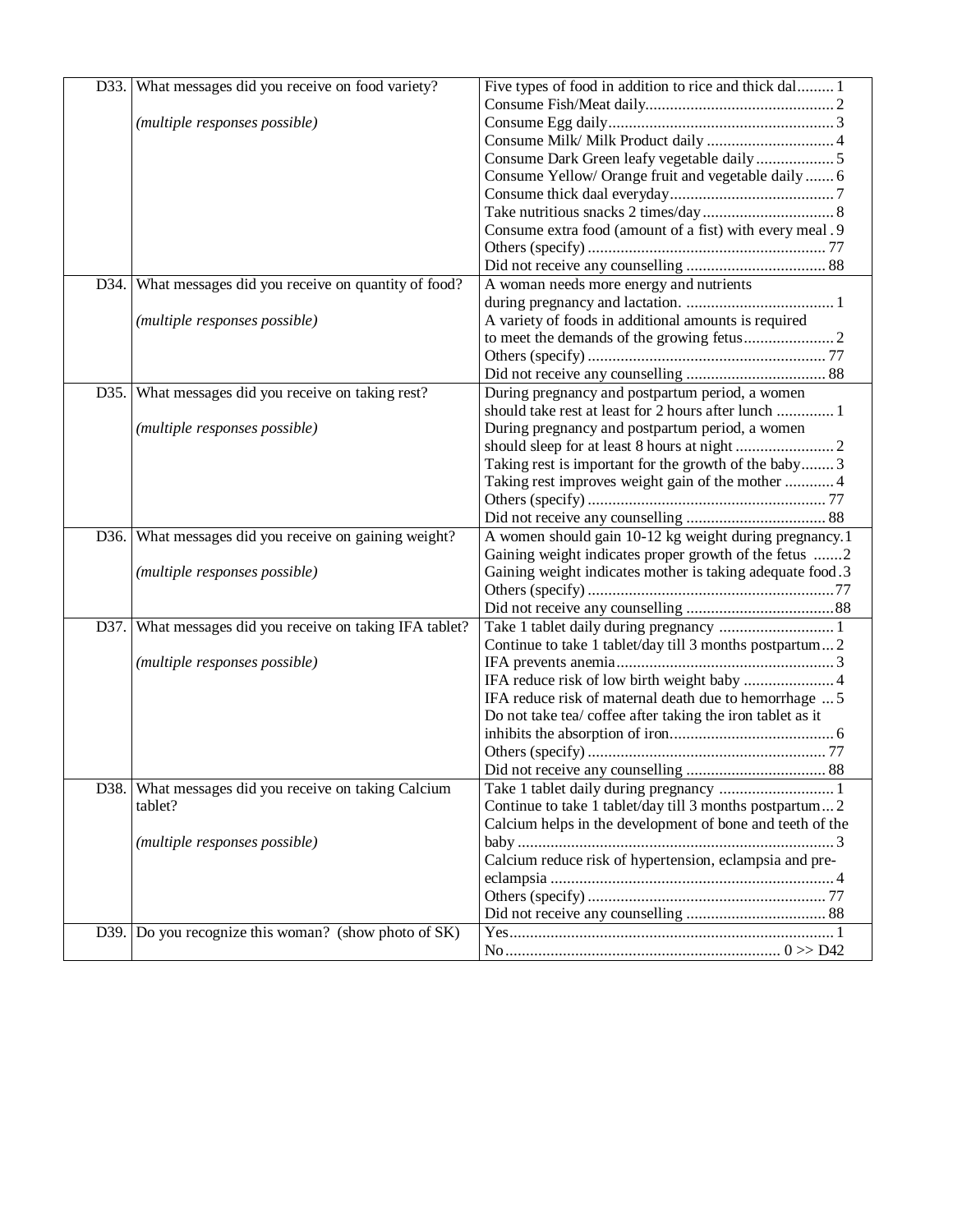|      | D40. What kind of job does this woman do?              |                                                       |
|------|--------------------------------------------------------|-------------------------------------------------------|
|      |                                                        |                                                       |
|      | [multiple responses possible]                          |                                                       |
|      |                                                        |                                                       |
|      |                                                        |                                                       |
|      |                                                        |                                                       |
|      |                                                        |                                                       |
|      |                                                        |                                                       |
|      |                                                        |                                                       |
|      |                                                        |                                                       |
|      |                                                        | Gives health advice to husbands and family members 11 |
|      |                                                        |                                                       |
|      |                                                        |                                                       |
|      |                                                        |                                                       |
|      |                                                        |                                                       |
|      | D41. In her capacity as a BRAC ______, where have you  |                                                       |
|      | seen this woman?                                       |                                                       |
|      |                                                        |                                                       |
|      | D42. Have you ever been visited at home by this woman? |                                                       |
|      |                                                        |                                                       |
|      | D43. How many times did she visit you during this      | number of times                                       |
|      | pregnancy?                                             |                                                       |
|      | (check MN chart and handbook)                          |                                                       |
| D44. | When was the last time she visited your home?          | I[__] days ago                                        |
|      |                                                        |                                                       |
|      |                                                        |                                                       |
|      |                                                        | ]months ago                                           |
|      |                                                        |                                                       |
|      | D45. Do you recognize this woman? (show photo of SS)   |                                                       |
|      |                                                        |                                                       |
|      | D46. What kind of job does this woman do?              |                                                       |
|      |                                                        |                                                       |
|      | [multiple responses possible]                          |                                                       |
|      |                                                        |                                                       |
|      |                                                        |                                                       |
|      |                                                        |                                                       |
|      |                                                        |                                                       |
|      |                                                        |                                                       |
|      |                                                        |                                                       |
|      | D47. In her capacity as a BRAC ______, where have you  |                                                       |
|      | seen this woman?                                       |                                                       |
|      |                                                        |                                                       |
|      | D48. Have you ever been visited at home by this woman? |                                                       |
|      |                                                        |                                                       |
|      | D49. How many times did she visit you during this      | ] number of times                                     |
|      | pregnancy?                                             |                                                       |
|      | D50. When was the last time she visited your home?     | ][__] days ago                                        |
|      |                                                        | ]months ago                                           |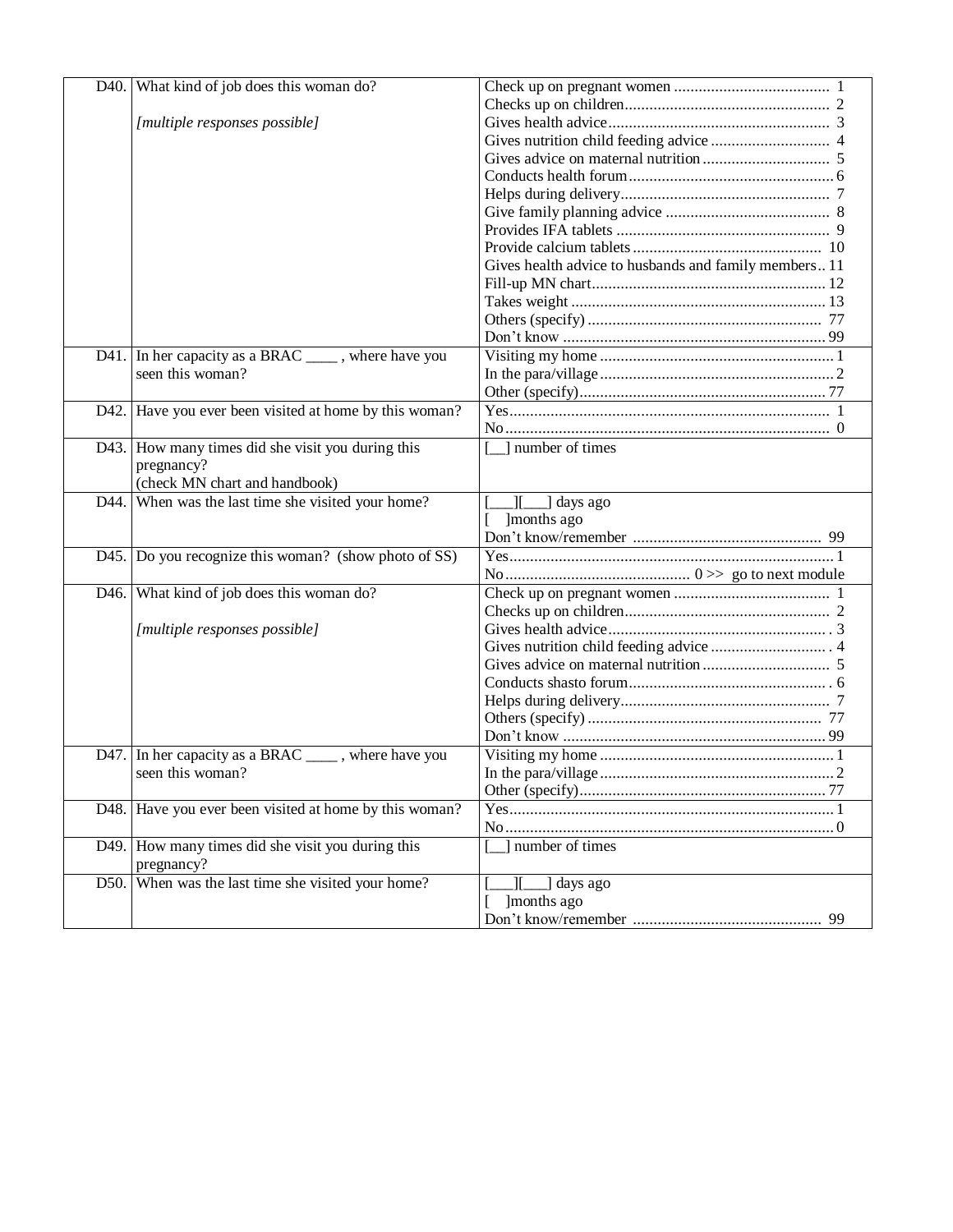## <span id="page-12-0"></span>**MODULE E. CONSUMPTION OF SUPPLEMENTS**

|      |                                                                                                                                                                                          | <b>Iron Folic Acid</b>                                                                                                                             | Calcium                                                        |  |  |  |
|------|------------------------------------------------------------------------------------------------------------------------------------------------------------------------------------------|----------------------------------------------------------------------------------------------------------------------------------------------------|----------------------------------------------------------------|--|--|--|
| E.1. | Did you ever consume<br>tablet during                                                                                                                                                    |                                                                                                                                                    |                                                                |  |  |  |
| E.2. | this pregnany?<br>Why did you never                                                                                                                                                      |                                                                                                                                                    |                                                                |  |  |  |
| E.3. | consume the tablets<br>Where did you get the                                                                                                                                             | IFA part<br>Don't know what they are for  2>>end<br>IFA part<br>Don't have supply/never received3>>end<br>IFA part<br>Then go to Calcium questions | Don't have supply/never received3<br>Then go to module F       |  |  |  |
|      | tablets from?                                                                                                                                                                            | Kabiraj/Herbal healer  14                                                                                                                          |                                                                |  |  |  |
| E.4. | Did you buy the tablets or<br>did you get them for free?                                                                                                                                 |                                                                                                                                                    |                                                                |  |  |  |
| E.5. | How many tablets did you<br>buy/ get last month?<br>Interviewer: Please ask the<br>pregnant woman to show<br>the tablet strip/bottle she<br>got. Count the tablets and<br>note it down.  | $\Box$ [ $\Box$ ] number of tablets<br>Did not take any tablet last month                                                                          | $\Box$ number of tablets<br>Did not take any tablet last month |  |  |  |
| E.6. | Note down the<br>composition of the tablet<br>Interviewer: Look at the<br>strip or bottle for<br>composition of IFA and<br>Calcium tablets and note<br>down in the respective<br>columns | mg elemental iron OR<br>mg Ferrous Sulphate OR<br>mg Ferrous Fumerate<br>microgram Folic acid OR<br>mg Folic acid                                  | mg Calcium                                                     |  |  |  |
| E.7. | Note down the tablets<br>packaged<br>(surveyor: carry blister<br>pack)                                                                                                                   |                                                                                                                                                    |                                                                |  |  |  |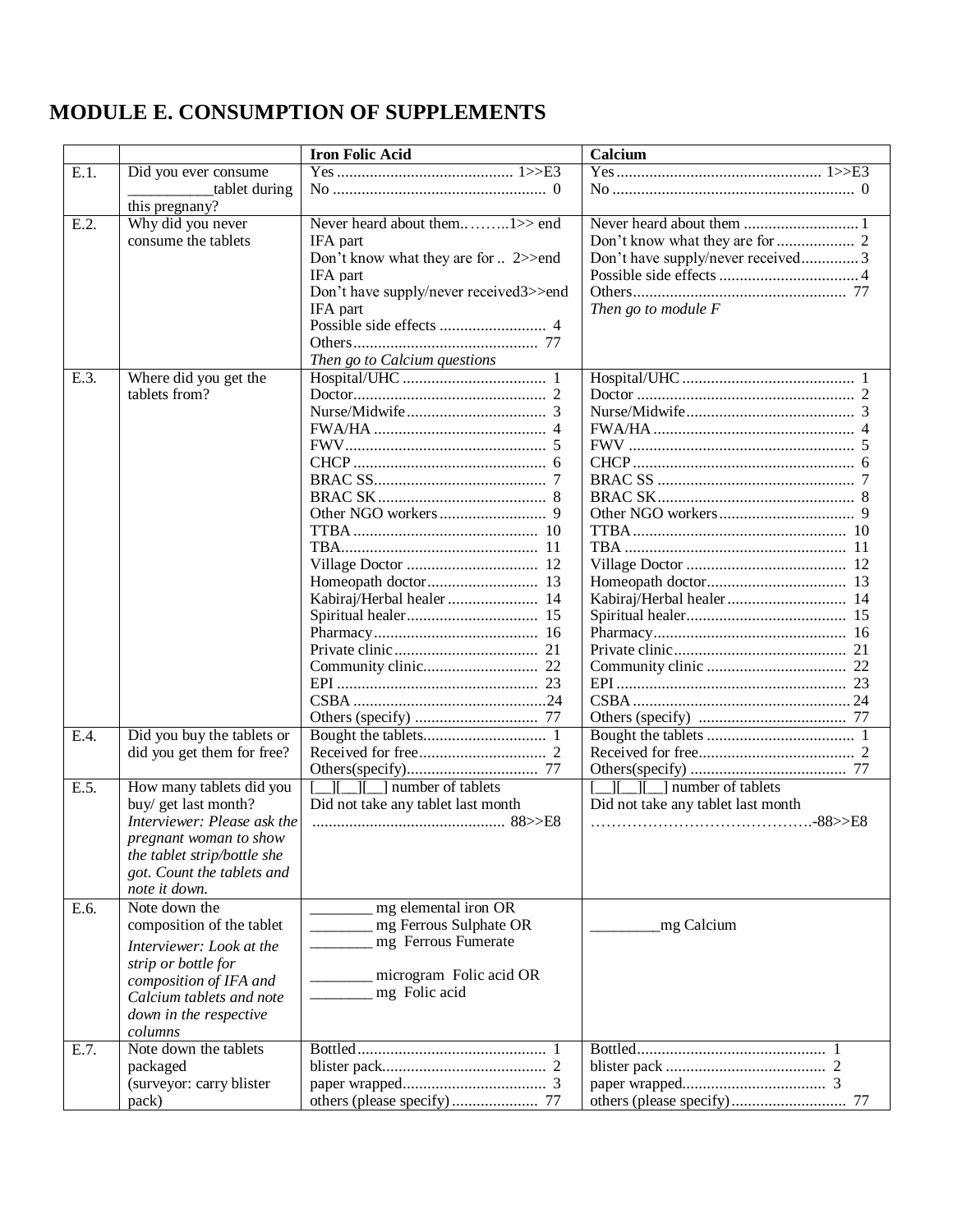| E.8.  | How many tablets in total<br>did you take during your                                                           | ] number of tablets<br>ा                                            | number of tablets                                                   |
|-------|-----------------------------------------------------------------------------------------------------------------|---------------------------------------------------------------------|---------------------------------------------------------------------|
|       | current pregnancy?                                                                                              |                                                                     |                                                                     |
| E.9.  | Do you consume IFA and<br>Calcium tablet together at<br>the same time or at<br>different times?                 | Not in any particular time3                                         | Different times2<br>Not in any particular time3                     |
| E.10. | When do you take the<br>supplement (IFA or<br>calcium) tablets?                                                 | Each morning with morning meal 2<br>Together with calcium tablet  3 | Each morning with morning meal 2<br>Together with calcium tablet  3 |
| E.11. | Have you noted down<br>anywhere the number of<br>tablets you take?                                              |                                                                     |                                                                     |
| E.12. | Does any family member<br>help you remember to<br>take your tablets?                                            |                                                                     |                                                                     |
| E.13. | Who in the family did<br>help you remember to<br>take your tablets?<br>(multiple responses<br><i>possible</i> ) |                                                                     |                                                                     |
| E.14. | Did you ever experience<br>any side effects after<br>taking the tablets?                                        | go to Calcium questions                                             |                                                                     |
| E.15. | What kind of side effects<br>did you experience due to<br>taking the tablets?                                   |                                                                     |                                                                     |
| E.16. | What did you do to<br>manage the side effects?                                                                  | Changing the time to take tablets  4                                | Changing the time to take tablets 4                                 |
| E.17. | Do you consider stop<br>taking tables because of<br>side effects?                                               |                                                                     |                                                                     |

### <span id="page-13-0"></span>**MODULE F. DIETARY INTAKE**

#### **F.1. Dietary diversity of Lactating women**

Interviewer: First ask if yesterday was a special day, like a celebration or feast day or a fast day where anyone in the HH ate special foods or where they ate more or less than usual or did not eat because they were fasting?

Was **yesterday** a special day where special kinds of foods were eaten?

Yes..........1 No ..........0

If yesterday was **not** a special day, then ask the respondent about the types of foods that they or anyone else in their household ate yesterday during the day and at night.

If yesterday **was** a special day, then ask the respondent to describe the foods (meals and snacks) consumed the **day before yesterday (or the last normal day)** during the day and night, whether at home or outside the home.

| Sl.            | <b>Ouestions</b>                                                       | A. Lactating woman   B. Any HH Member |            |
|----------------|------------------------------------------------------------------------|---------------------------------------|------------|
| N <sub>o</sub> |                                                                        | Yes1 No0                              | $Yes1$ No0 |
| . .            | <b>CEREALS</b>                                                         |                                       |            |
|                | Rice, bread made of wheat, puffed rice, pressed rice, noodles, or any  |                                       |            |
|                | other foods rice, wheat, maize/corn, or other locally available grains |                                       |            |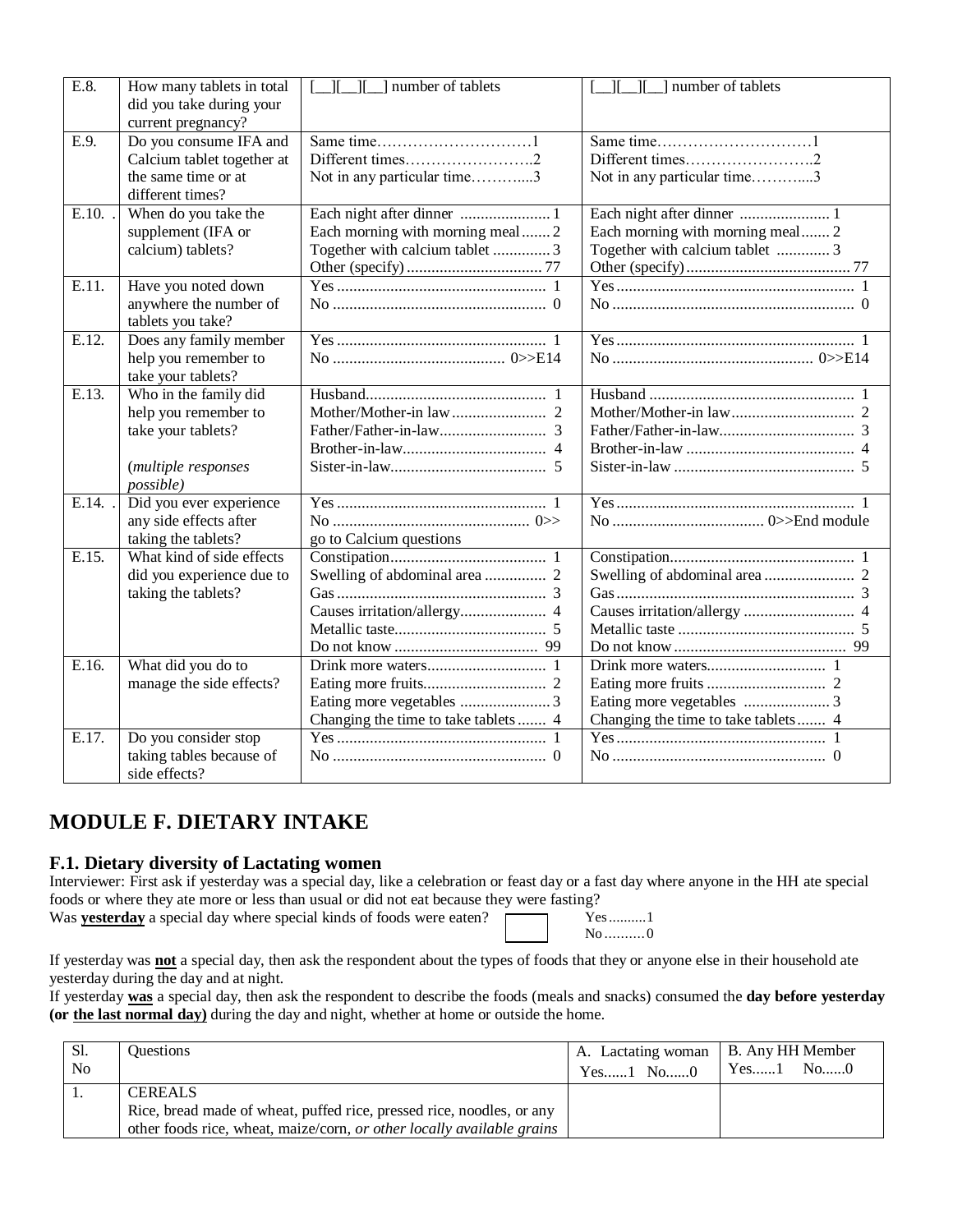| pumpkin, carrots, sweet potatoes that are orange and yellow inside<br>WHITE TUBERS AND ROOTS OR OTHER STARCHY FOODS<br>$\overline{3}$ .<br>Potatoes, white yams, white sweet potato (not orange inside), potato<br>crisps or other foods made from roots (not orange or yellow roots)<br><b>DARK GREEN LEAFY VEGETABLES</b><br>4.<br>Dark green leafy vegetables, including spinach, red amaranth leaves,<br>green amaranth, puishak, laushak, kumrashak, kolmishak, mustard<br>leaves, yam leaves, koloishak (pea leaves), methishak (amaranth<br>leaves), dhekishak, demishak etc<br><b>OTHER VEGETABLES</b><br>5.<br>Other vegetables (e.g., squash, eggplant, green papaya, cauliflower,<br>cabbage, onion, radish, sheem/borboti (beans),<br><b>VITAMIN A RICH FRUITS</b><br>6.<br>Ripe mangoes, ripe papaya/pawpaw, jack fruit<br><b>OTHER FRUITS</b><br>7.<br>Other fruits (e.g. banana, apples, guava, oranges, other citrus fruits,<br>pine apple, shakalu, watermelon, olives, grapes, jambura (grapefruit)<br>berries, kamranga, tamarind, plum<br>ANY BEEF, GOAT, LAMB, CHICKEN, DUCK, OR OTHER<br>8.<br>BIRDS, LIVER, KIDNEY, HEART, OR OTHER ORGAN MEATS<br><b>EGGS</b><br>9.<br>Eggs of different birds - chicken, duck, etc.; with yolk, without yolk<br>$\overline{10}$ .<br><b>FISH</b> |
|-----------------------------------------------------------------------------------------------------------------------------------------------------------------------------------------------------------------------------------------------------------------------------------------------------------------------------------------------------------------------------------------------------------------------------------------------------------------------------------------------------------------------------------------------------------------------------------------------------------------------------------------------------------------------------------------------------------------------------------------------------------------------------------------------------------------------------------------------------------------------------------------------------------------------------------------------------------------------------------------------------------------------------------------------------------------------------------------------------------------------------------------------------------------------------------------------------------------------------------------------------------------------------------------------------------|
|                                                                                                                                                                                                                                                                                                                                                                                                                                                                                                                                                                                                                                                                                                                                                                                                                                                                                                                                                                                                                                                                                                                                                                                                                                                                                                           |
|                                                                                                                                                                                                                                                                                                                                                                                                                                                                                                                                                                                                                                                                                                                                                                                                                                                                                                                                                                                                                                                                                                                                                                                                                                                                                                           |
|                                                                                                                                                                                                                                                                                                                                                                                                                                                                                                                                                                                                                                                                                                                                                                                                                                                                                                                                                                                                                                                                                                                                                                                                                                                                                                           |
|                                                                                                                                                                                                                                                                                                                                                                                                                                                                                                                                                                                                                                                                                                                                                                                                                                                                                                                                                                                                                                                                                                                                                                                                                                                                                                           |
|                                                                                                                                                                                                                                                                                                                                                                                                                                                                                                                                                                                                                                                                                                                                                                                                                                                                                                                                                                                                                                                                                                                                                                                                                                                                                                           |
|                                                                                                                                                                                                                                                                                                                                                                                                                                                                                                                                                                                                                                                                                                                                                                                                                                                                                                                                                                                                                                                                                                                                                                                                                                                                                                           |
|                                                                                                                                                                                                                                                                                                                                                                                                                                                                                                                                                                                                                                                                                                                                                                                                                                                                                                                                                                                                                                                                                                                                                                                                                                                                                                           |
|                                                                                                                                                                                                                                                                                                                                                                                                                                                                                                                                                                                                                                                                                                                                                                                                                                                                                                                                                                                                                                                                                                                                                                                                                                                                                                           |
|                                                                                                                                                                                                                                                                                                                                                                                                                                                                                                                                                                                                                                                                                                                                                                                                                                                                                                                                                                                                                                                                                                                                                                                                                                                                                                           |
|                                                                                                                                                                                                                                                                                                                                                                                                                                                                                                                                                                                                                                                                                                                                                                                                                                                                                                                                                                                                                                                                                                                                                                                                                                                                                                           |
|                                                                                                                                                                                                                                                                                                                                                                                                                                                                                                                                                                                                                                                                                                                                                                                                                                                                                                                                                                                                                                                                                                                                                                                                                                                                                                           |
|                                                                                                                                                                                                                                                                                                                                                                                                                                                                                                                                                                                                                                                                                                                                                                                                                                                                                                                                                                                                                                                                                                                                                                                                                                                                                                           |
|                                                                                                                                                                                                                                                                                                                                                                                                                                                                                                                                                                                                                                                                                                                                                                                                                                                                                                                                                                                                                                                                                                                                                                                                                                                                                                           |
|                                                                                                                                                                                                                                                                                                                                                                                                                                                                                                                                                                                                                                                                                                                                                                                                                                                                                                                                                                                                                                                                                                                                                                                                                                                                                                           |
|                                                                                                                                                                                                                                                                                                                                                                                                                                                                                                                                                                                                                                                                                                                                                                                                                                                                                                                                                                                                                                                                                                                                                                                                                                                                                                           |
|                                                                                                                                                                                                                                                                                                                                                                                                                                                                                                                                                                                                                                                                                                                                                                                                                                                                                                                                                                                                                                                                                                                                                                                                                                                                                                           |
|                                                                                                                                                                                                                                                                                                                                                                                                                                                                                                                                                                                                                                                                                                                                                                                                                                                                                                                                                                                                                                                                                                                                                                                                                                                                                                           |
|                                                                                                                                                                                                                                                                                                                                                                                                                                                                                                                                                                                                                                                                                                                                                                                                                                                                                                                                                                                                                                                                                                                                                                                                                                                                                                           |
|                                                                                                                                                                                                                                                                                                                                                                                                                                                                                                                                                                                                                                                                                                                                                                                                                                                                                                                                                                                                                                                                                                                                                                                                                                                                                                           |
|                                                                                                                                                                                                                                                                                                                                                                                                                                                                                                                                                                                                                                                                                                                                                                                                                                                                                                                                                                                                                                                                                                                                                                                                                                                                                                           |
|                                                                                                                                                                                                                                                                                                                                                                                                                                                                                                                                                                                                                                                                                                                                                                                                                                                                                                                                                                                                                                                                                                                                                                                                                                                                                                           |
|                                                                                                                                                                                                                                                                                                                                                                                                                                                                                                                                                                                                                                                                                                                                                                                                                                                                                                                                                                                                                                                                                                                                                                                                                                                                                                           |
|                                                                                                                                                                                                                                                                                                                                                                                                                                                                                                                                                                                                                                                                                                                                                                                                                                                                                                                                                                                                                                                                                                                                                                                                                                                                                                           |
| Big/small fresh or dried fish or shellfish (e.g prawn, crab etc.)                                                                                                                                                                                                                                                                                                                                                                                                                                                                                                                                                                                                                                                                                                                                                                                                                                                                                                                                                                                                                                                                                                                                                                                                                                         |
| ANY FOODS MADE FROM BEANS, PEAS, OR LENTILS<br>$\overline{11}$ .                                                                                                                                                                                                                                                                                                                                                                                                                                                                                                                                                                                                                                                                                                                                                                                                                                                                                                                                                                                                                                                                                                                                                                                                                                          |
| beans, peas, lentils, other pulses, soybeans, peas                                                                                                                                                                                                                                                                                                                                                                                                                                                                                                                                                                                                                                                                                                                                                                                                                                                                                                                                                                                                                                                                                                                                                                                                                                                        |
| MILK AND MILK PRODUCTS<br>12.                                                                                                                                                                                                                                                                                                                                                                                                                                                                                                                                                                                                                                                                                                                                                                                                                                                                                                                                                                                                                                                                                                                                                                                                                                                                             |
| Milk, cheese, yogurt or other milk products                                                                                                                                                                                                                                                                                                                                                                                                                                                                                                                                                                                                                                                                                                                                                                                                                                                                                                                                                                                                                                                                                                                                                                                                                                                               |
| <b>OILS AND FATS</b><br>$\overline{13}$ .                                                                                                                                                                                                                                                                                                                                                                                                                                                                                                                                                                                                                                                                                                                                                                                                                                                                                                                                                                                                                                                                                                                                                                                                                                                                 |
| Oil, fats or butter added to food or used for cooking including ghee                                                                                                                                                                                                                                                                                                                                                                                                                                                                                                                                                                                                                                                                                                                                                                                                                                                                                                                                                                                                                                                                                                                                                                                                                                      |
| SWEETS Sugar, molasses, honey, misti, cold drinks, chocolates,<br>14.                                                                                                                                                                                                                                                                                                                                                                                                                                                                                                                                                                                                                                                                                                                                                                                                                                                                                                                                                                                                                                                                                                                                                                                                                                     |
| candies, biscuits                                                                                                                                                                                                                                                                                                                                                                                                                                                                                                                                                                                                                                                                                                                                                                                                                                                                                                                                                                                                                                                                                                                                                                                                                                                                                         |
| SPICES, CONDIMENTS, BEVERAGES<br>$\overline{15}$ .                                                                                                                                                                                                                                                                                                                                                                                                                                                                                                                                                                                                                                                                                                                                                                                                                                                                                                                                                                                                                                                                                                                                                                                                                                                        |
| Spices (cumin, coriander, salt), condiments (pickles, chutney),                                                                                                                                                                                                                                                                                                                                                                                                                                                                                                                                                                                                                                                                                                                                                                                                                                                                                                                                                                                                                                                                                                                                                                                                                                           |
| coffee, tea, etc.                                                                                                                                                                                                                                                                                                                                                                                                                                                                                                                                                                                                                                                                                                                                                                                                                                                                                                                                                                                                                                                                                                                                                                                                                                                                                         |
| Tea/Coffee<br>16.                                                                                                                                                                                                                                                                                                                                                                                                                                                                                                                                                                                                                                                                                                                                                                                                                                                                                                                                                                                                                                                                                                                                                                                                                                                                                         |
|                                                                                                                                                                                                                                                                                                                                                                                                                                                                                                                                                                                                                                                                                                                                                                                                                                                                                                                                                                                                                                                                                                                                                                                                                                                                                                           |

#### **F.2 Assessments of food quantity using standard bowls**

In this section interviewers will ask questions about the consumption of specific food items in different meal times. The quantity of food will be measured using 250ml bowls supplied to the FLWs by the program.

Interviewer: First ask if yesterday was a special day, like a celebration or feast day or a fast day where anyone in the HH ate special foods or where they ate more or less than usual or did not eat because they were fasting? Yes..........1

Was **yesterday** a special day where special kinds of foods were eaten?

No.......... 0

If yesterday was **not** a special day, then ask the respondent about the types of foods that they or anyone else in their household ate yesterday during the day and at night.

If yesterday **was** a special day, then ask the respondent to describe the foods (meals and snacks) consumed the **day before yesterday (or the last normal day)** during the day and night, whether at home or outside the home. While measuring quantity accept fraction (i.e. 1.5 bowl, 2.25 bow etc.).

| Have you taken this food<br>item during: | <b>Breakfast</b>       |          | <b>Morning snack</b> |                 | Lunch                   |                 | <b>Afternoon snacks</b> |                 | <b>Dinner</b> |                 |
|------------------------------------------|------------------------|----------|----------------------|-----------------|-------------------------|-----------------|-------------------------|-----------------|---------------|-----------------|
|                                          | Yes<br>No <sub>0</sub> | Ouantitv | Yes1<br>No0          | <b>Ouantity</b> | Yes <sub>1</sub><br>No0 | <b>Ouantity</b> | Yes<br>No0              | <b>Ouantity</b> | Yes<br>No6    | <b>Ouantity</b> |
|                                          |                        |          |                      |                 |                         |                 |                         |                 |               |                 |
| Rice                                     |                        |          |                      |                 |                         |                 |                         |                 |               |                 |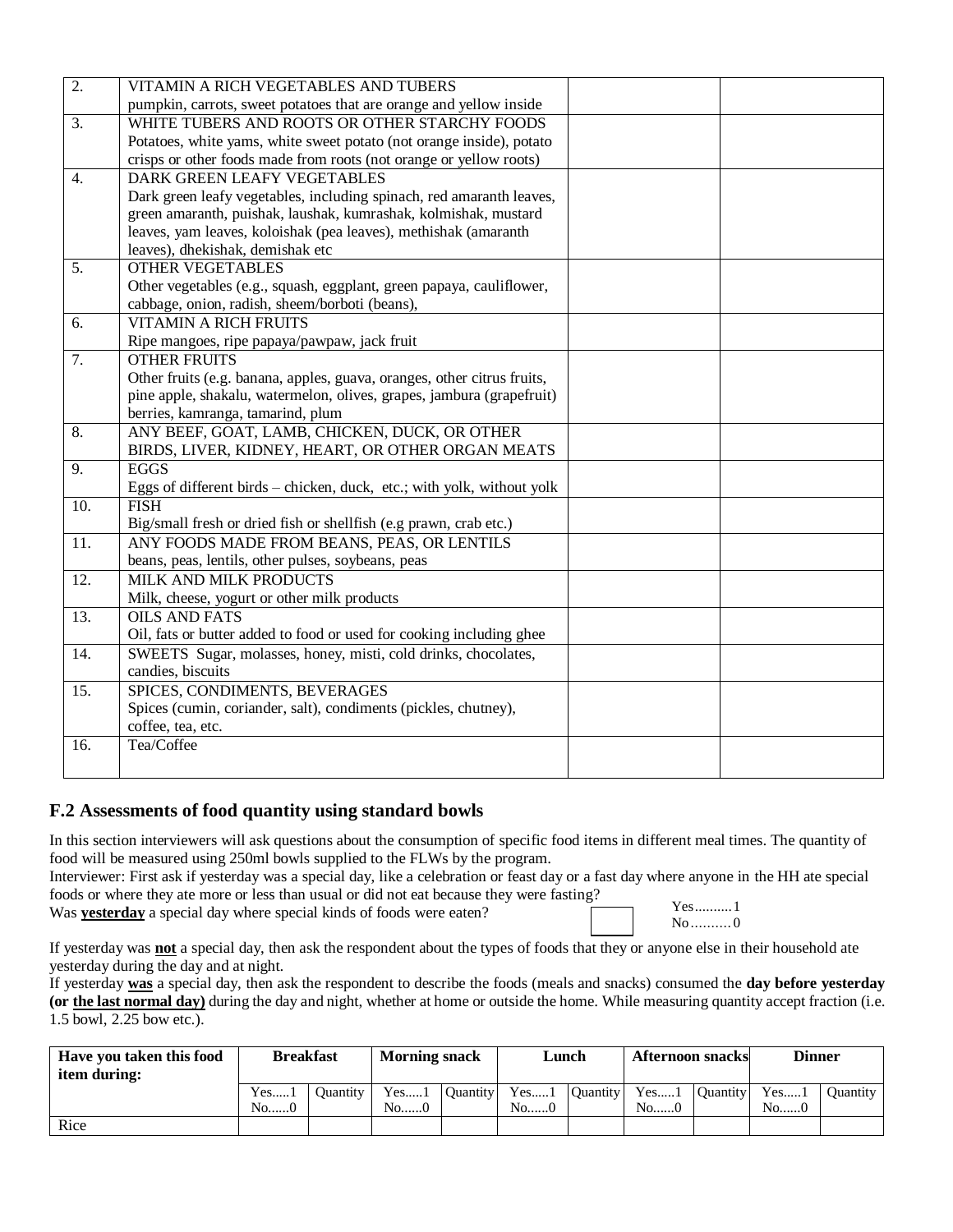| (bowl)                    |  |  |  |  |  |
|---------------------------|--|--|--|--|--|
| Bread/Ruti                |  |  |  |  |  |
| (# of slices)             |  |  |  |  |  |
| Yellow/orange vegetables  |  |  |  |  |  |
| (Bowl)                    |  |  |  |  |  |
| Dark green leafy veg      |  |  |  |  |  |
| (Bowl)                    |  |  |  |  |  |
| Any other vegetable       |  |  |  |  |  |
| (Bowl)                    |  |  |  |  |  |
| Egg                       |  |  |  |  |  |
| (Number)                  |  |  |  |  |  |
| Thick daal                |  |  |  |  |  |
| (Bowl)                    |  |  |  |  |  |
| Yellow/orange fruits      |  |  |  |  |  |
| (Pieces)                  |  |  |  |  |  |
| Citreous/sour fruits      |  |  |  |  |  |
| (Pieces)                  |  |  |  |  |  |
| Any other fruits          |  |  |  |  |  |
| (Pieces)                  |  |  |  |  |  |
| Milk                      |  |  |  |  |  |
| (Cup)                     |  |  |  |  |  |
| Milk product (Payesh,     |  |  |  |  |  |
| firni, curd, etc.) (Bowl) |  |  |  |  |  |
| <b>Big Fish</b>           |  |  |  |  |  |
| (Pieces – match box size) |  |  |  |  |  |
| Small fish                |  |  |  |  |  |
| (Bowl)                    |  |  |  |  |  |
| Meat                      |  |  |  |  |  |
| (Pieces – match box size) |  |  |  |  |  |
| Biscuits/cakes            |  |  |  |  |  |
| (Pieces)                  |  |  |  |  |  |
| Chanachur                 |  |  |  |  |  |
| (Bowl)                    |  |  |  |  |  |
| Puffed rice, gur, khoi    |  |  |  |  |  |
| (Bowl)                    |  |  |  |  |  |

# <span id="page-15-0"></span>**MODULE G. IYCF PRACTICES**

| SI#  | <b>Ouestions</b>                                                                                                                              | Code                     |
|------|-----------------------------------------------------------------------------------------------------------------------------------------------|--------------------------|
| G.1. | How many hours/day after your last child's birth did you start<br>breastfeeding?<br>(Interviewer: Record 0 hour if the answer is immediately) | <b>Hrs</b><br>$\Box$ Day |
| G.2. | Did you give the child colostrum?                                                                                                             |                          |
| G.3. | Was the child fed anything except breastmilk immediately after<br>birth?                                                                      |                          |
| G.4. | What was the child fed?                                                                                                                       |                          |
|      | (multiple response possible)                                                                                                                  |                          |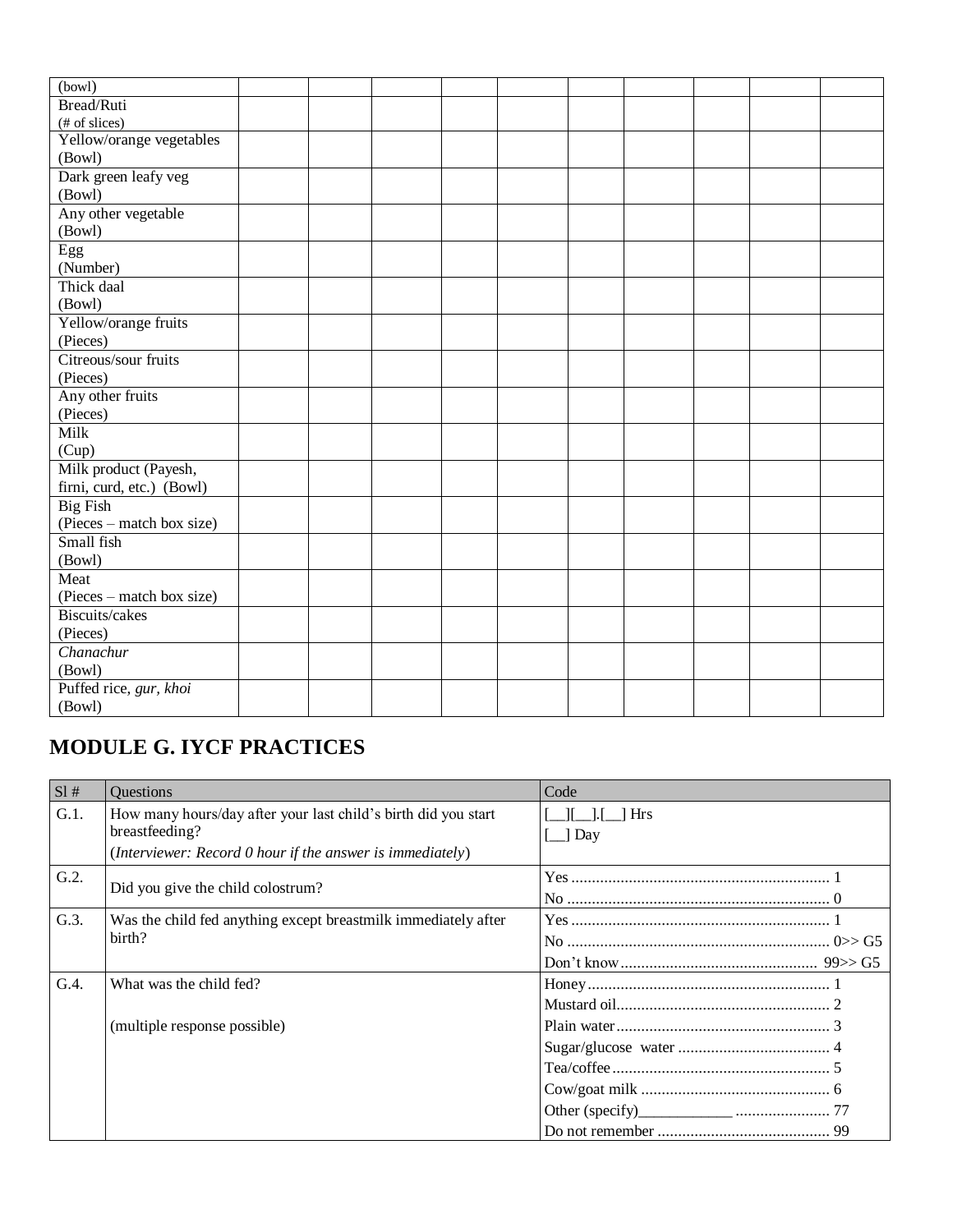| SI#  | <b>Ouestions</b>                                                                                                                       | Code |
|------|----------------------------------------------------------------------------------------------------------------------------------------|------|
| G.5. | Did you or anyone else give anything other than breastmilk to the<br>child during the first 3 days after s/he was born?                |      |
| G.6. | During the first 3 days after the baby was born, what was given to<br>the child by you or anyone else?<br>(Multiple response possible) |      |

|       | WE WOULD LIKE TO ASK YOU ABOUT WHAT THE CHILD IS EATING NOW                                                        |                                                                                                                               |  |  |  |  |
|-------|--------------------------------------------------------------------------------------------------------------------|-------------------------------------------------------------------------------------------------------------------------------|--|--|--|--|
| G.7.  | Is the child still breastfeeding?                                                                                  |                                                                                                                               |  |  |  |  |
|       |                                                                                                                    |                                                                                                                               |  |  |  |  |
|       |                                                                                                                    |                                                                                                                               |  |  |  |  |
| G.8.  | At what age did you stop breastfeeding the child?                                                                  | Month                                                                                                                         |  |  |  |  |
|       |                                                                                                                    |                                                                                                                               |  |  |  |  |
| G.9.  | Why did you stop breastfeeding?                                                                                    |                                                                                                                               |  |  |  |  |
|       |                                                                                                                    |                                                                                                                               |  |  |  |  |
|       | (Multiple response possible)                                                                                       |                                                                                                                               |  |  |  |  |
|       |                                                                                                                    | Child already grown up/No need for breast feeding  4                                                                          |  |  |  |  |
|       |                                                                                                                    |                                                                                                                               |  |  |  |  |
|       |                                                                                                                    |                                                                                                                               |  |  |  |  |
|       |                                                                                                                    |                                                                                                                               |  |  |  |  |
|       |                                                                                                                    |                                                                                                                               |  |  |  |  |
|       |                                                                                                                    |                                                                                                                               |  |  |  |  |
| G.10. | At what age did you start giving the following liquids/foods to the child?<br>answer                               | Note: if the mother fed her child any of the following within first 29 days (less than 1 month of age) then record "0" as the |  |  |  |  |
|       | Water<br>1.                                                                                                        |                                                                                                                               |  |  |  |  |
|       | Other non breast milk liquids (sugar/glucose<br>2.<br>water, tea, fruit, juice etc.)                               |                                                                                                                               |  |  |  |  |
|       | Cow/goat milk<br>3.                                                                                                | Month                                                                                                                         |  |  |  |  |
|       | Sooji/rice/gruel, etc.<br>4.                                                                                       |                                                                                                                               |  |  |  |  |
|       | Semi-solid foods (soft rice, khichuri, mashed<br>5.<br>potato, ripe banana, other mashed family foods,<br>$etc.$ ) |                                                                                                                               |  |  |  |  |
|       | Solid foods (such as rice, wheat, puffed/pressed<br>6.<br>rice etc.)                                               |                                                                                                                               |  |  |  |  |
|       | 7.<br>Fish                                                                                                         |                                                                                                                               |  |  |  |  |
|       | Meat (chicken, mutton, beef, etc.)<br>8.                                                                           |                                                                                                                               |  |  |  |  |
|       | 9.<br>Eggs                                                                                                         |                                                                                                                               |  |  |  |  |
|       | Legumes (pulse, peas, etc)<br>10.                                                                                  |                                                                                                                               |  |  |  |  |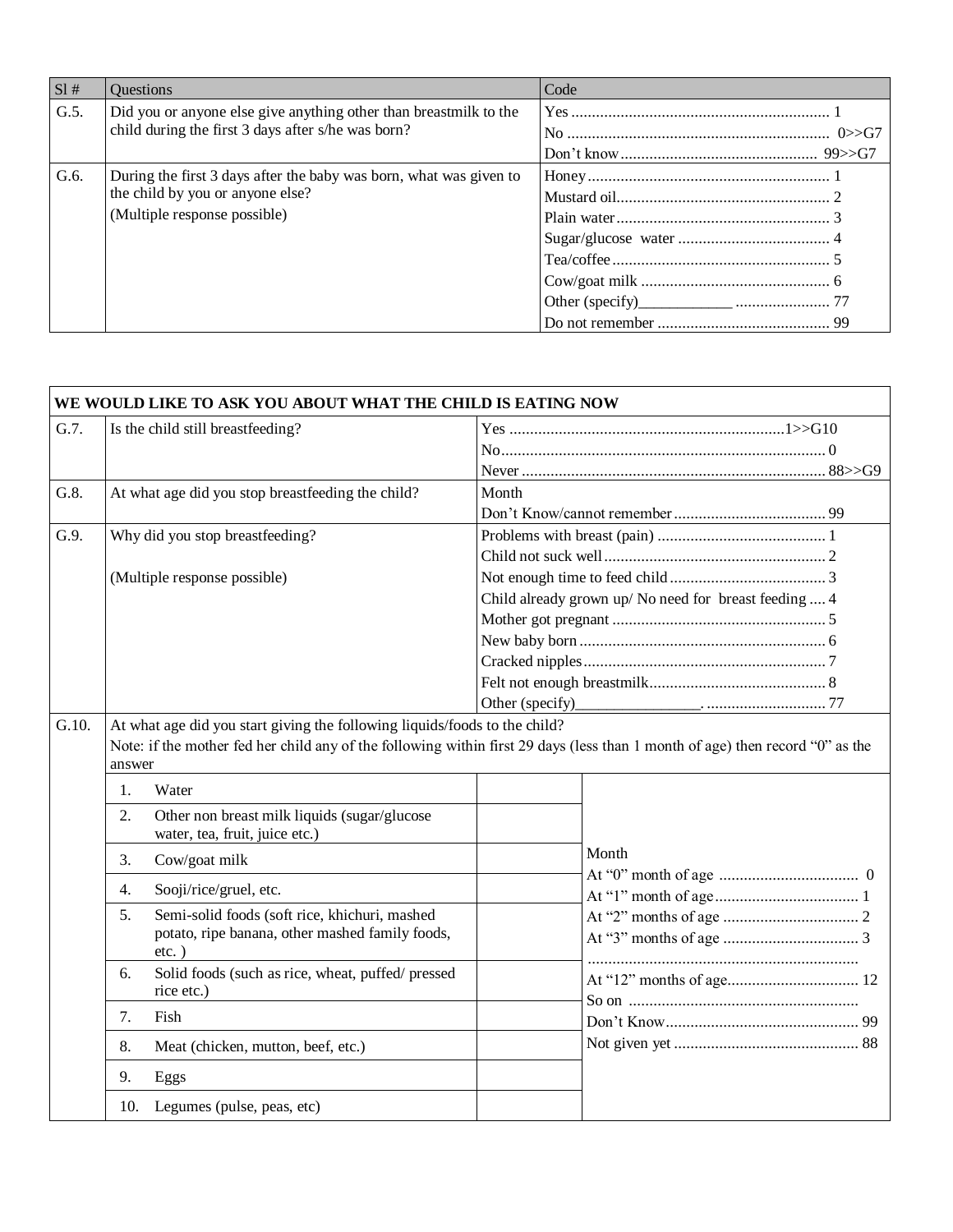|       | Vegetables<br>11.                                                                                                                                                                                                                                                                                                                                                       |                                                                                                                                                                                                                                                                                                                                                                                                                                                                                                                                                                                                                                                                                                                                                                                                                                                                                                                                                                                                                                                                                                                                                                                                                                                          |                                                                                    |                                                                                                                         |  |  |  |
|-------|-------------------------------------------------------------------------------------------------------------------------------------------------------------------------------------------------------------------------------------------------------------------------------------------------------------------------------------------------------------------------|----------------------------------------------------------------------------------------------------------------------------------------------------------------------------------------------------------------------------------------------------------------------------------------------------------------------------------------------------------------------------------------------------------------------------------------------------------------------------------------------------------------------------------------------------------------------------------------------------------------------------------------------------------------------------------------------------------------------------------------------------------------------------------------------------------------------------------------------------------------------------------------------------------------------------------------------------------------------------------------------------------------------------------------------------------------------------------------------------------------------------------------------------------------------------------------------------------------------------------------------------------|------------------------------------------------------------------------------------|-------------------------------------------------------------------------------------------------------------------------|--|--|--|
|       | Snack foods (chanachur, chips, peanuts, biscuits)<br>12.                                                                                                                                                                                                                                                                                                                |                                                                                                                                                                                                                                                                                                                                                                                                                                                                                                                                                                                                                                                                                                                                                                                                                                                                                                                                                                                                                                                                                                                                                                                                                                                          |                                                                                    |                                                                                                                         |  |  |  |
| G.11. | Yesterday (during the day and the night), did you use a<br>baby bottle to feed the child?                                                                                                                                                                                                                                                                               |                                                                                                                                                                                                                                                                                                                                                                                                                                                                                                                                                                                                                                                                                                                                                                                                                                                                                                                                                                                                                                                                                                                                                                                                                                                          |                                                                                    |                                                                                                                         |  |  |  |
| G.12. | How many times did you breastfeed the child yesterday,<br>during the day and night?                                                                                                                                                                                                                                                                                     | [ ][ ] Number of times                                                                                                                                                                                                                                                                                                                                                                                                                                                                                                                                                                                                                                                                                                                                                                                                                                                                                                                                                                                                                                                                                                                                                                                                                                   |                                                                                    | Stopped breast feeding/Never breast fed 88                                                                              |  |  |  |
| G.13. | Other than breast milk, how many times did the child<br>drink other milk, formula or yogurt yesterday, during the<br>day and night?<br>DO NOT INCLUDE NUMBER OF TIMES THE CHILD<br>WAS BREASTFED IN THIS QUESTION. THIS<br>VARIABLE IS ONLY TO CAPTURE MILK OR MILK<br>PRODUCTS OTHER THAN BREAST MILK.                                                                 | I ] Number of times                                                                                                                                                                                                                                                                                                                                                                                                                                                                                                                                                                                                                                                                                                                                                                                                                                                                                                                                                                                                                                                                                                                                                                                                                                      |                                                                                    |                                                                                                                         |  |  |  |
| G.14. | How many times did the child eat solid, semi-solid or<br>soft foods other than liquids yesterday, during the day<br>and night?<br>Semi-solid foods such as soft rice, mashed potato, ripe<br>banana, other mashed family foods etc. Solid foods such<br>as rice, wheat, puffed/pressed rice etc.<br>MEALS include both MEALS and SNACKS (other than<br>trivial amounts) | [ <i>_</i> ][ <i>_</i> ] Number of times                                                                                                                                                                                                                                                                                                                                                                                                                                                                                                                                                                                                                                                                                                                                                                                                                                                                                                                                                                                                                                                                                                                                                                                                                 |                                                                                    |                                                                                                                         |  |  |  |
| G.15. | Question b).<br>months).                                                                                                                                                                                                                                                                                                                                                | Yesterday (during the day and the night) did you give any of the following liquids to the index child?<br>Please describe everything that the child drank yesterday during the day or night, whether at home or outside the home.<br>a) Think about when the child first woke up yesterday. Did the child drink anything at that time? If yes: Please tell me<br>everything the child drank at that time. Probe: Anything else? Until respondent says nothing else. If no, continue to<br>b) What did the child do after that? Did the child drink anything at that time?<br>If yes: Please tell me everything the child drank at that time. Probe: Anything else? Until respondent says nothing else.<br>Repeat question b) above until respondent says the child went to sleep until the next day.<br>Once the respondent finishes recalling foods eaten, read each food group where '1' was not circled, ask the<br>following question and Circle '1' if respondent says yes, '0' if no and '99' if don't know.<br>After finishing first two columns, if you see none of the columns are marked '1' (yes) then move on to the third<br>column. Answer to the third column must be recorded in months (e.g. if the mother says one year then record 12 |                                                                                    |                                                                                                                         |  |  |  |
|       |                                                                                                                                                                                                                                                                                                                                                                         | Has the child<br>had this liquid<br>yesterday?<br>$Yes$ 1<br>$No$ 0<br>Don't know 99                                                                                                                                                                                                                                                                                                                                                                                                                                                                                                                                                                                                                                                                                                                                                                                                                                                                                                                                                                                                                                                                                                                                                                     | Has the child<br>ever had this<br>liquid?<br>$Yes.$ 1<br>$No$ $0$<br>Don't know 99 | At what age of your<br>child do you plan to<br>start giving her this<br>liquid?<br>Write age in months<br>Don't know 99 |  |  |  |
|       | 1. Breast milk                                                                                                                                                                                                                                                                                                                                                          |                                                                                                                                                                                                                                                                                                                                                                                                                                                                                                                                                                                                                                                                                                                                                                                                                                                                                                                                                                                                                                                                                                                                                                                                                                                          |                                                                                    |                                                                                                                         |  |  |  |
|       | 2. Water                                                                                                                                                                                                                                                                                                                                                                |                                                                                                                                                                                                                                                                                                                                                                                                                                                                                                                                                                                                                                                                                                                                                                                                                                                                                                                                                                                                                                                                                                                                                                                                                                                          |                                                                                    |                                                                                                                         |  |  |  |
|       | 3. Baby formula (prepared food for child)                                                                                                                                                                                                                                                                                                                               |                                                                                                                                                                                                                                                                                                                                                                                                                                                                                                                                                                                                                                                                                                                                                                                                                                                                                                                                                                                                                                                                                                                                                                                                                                                          |                                                                                    |                                                                                                                         |  |  |  |
|       | 4. Any other kind of milk (powder, cow/goat milk etc.)                                                                                                                                                                                                                                                                                                                  |                                                                                                                                                                                                                                                                                                                                                                                                                                                                                                                                                                                                                                                                                                                                                                                                                                                                                                                                                                                                                                                                                                                                                                                                                                                          |                                                                                    |                                                                                                                         |  |  |  |
|       | 5. Fruit juice (made at home)                                                                                                                                                                                                                                                                                                                                           |                                                                                                                                                                                                                                                                                                                                                                                                                                                                                                                                                                                                                                                                                                                                                                                                                                                                                                                                                                                                                                                                                                                                                                                                                                                          |                                                                                    |                                                                                                                         |  |  |  |
|       | 6. Fruit juice (purchased, packaged)                                                                                                                                                                                                                                                                                                                                    |                                                                                                                                                                                                                                                                                                                                                                                                                                                                                                                                                                                                                                                                                                                                                                                                                                                                                                                                                                                                                                                                                                                                                                                                                                                          |                                                                                    |                                                                                                                         |  |  |  |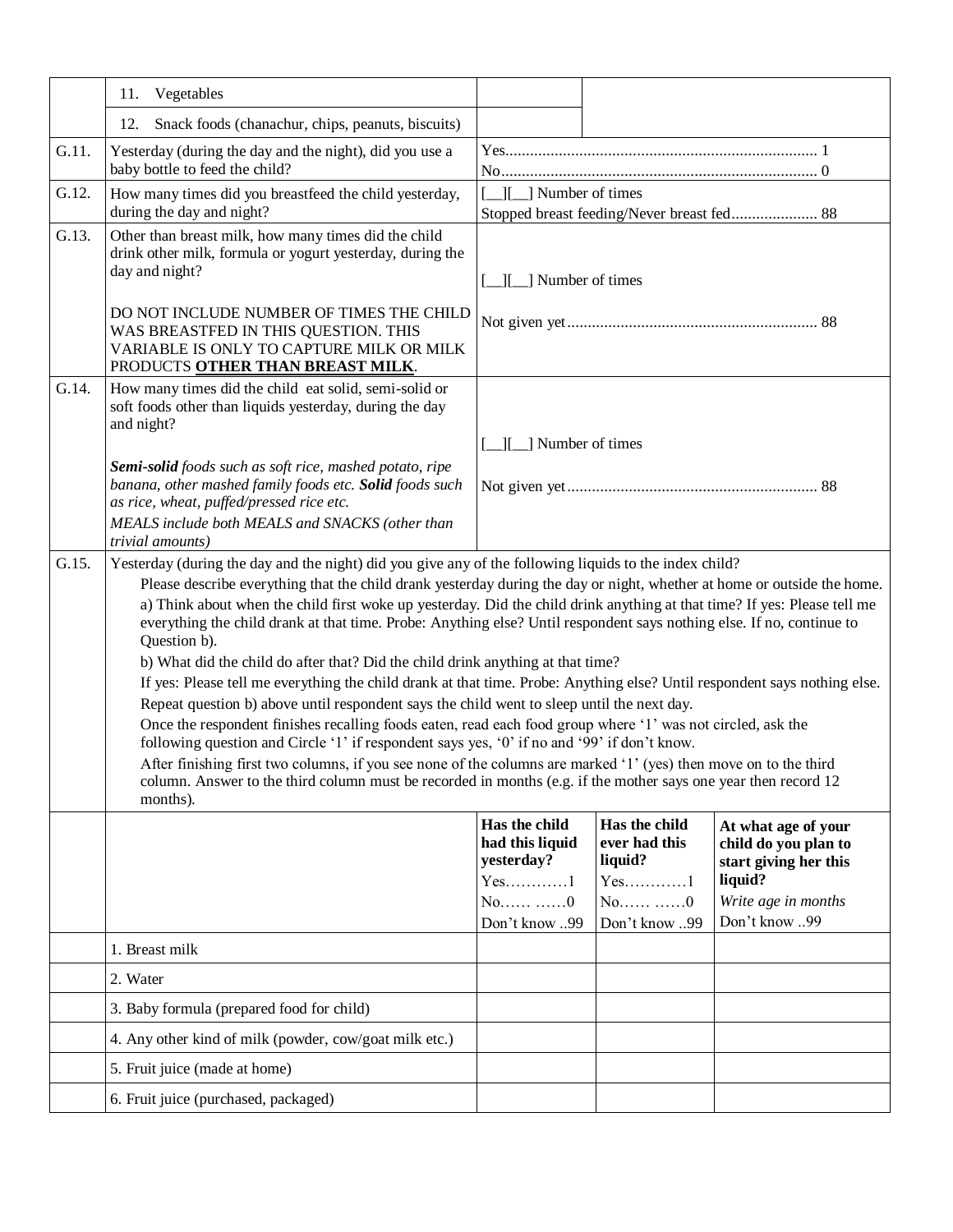|       | 7. Water-based liquids, teas, sugar water, coffee                                                                                                                                                                                                                                                                                                          |                                                                                                                       |  |  |  |  |  |  |  |
|-------|------------------------------------------------------------------------------------------------------------------------------------------------------------------------------------------------------------------------------------------------------------------------------------------------------------------------------------------------------------|-----------------------------------------------------------------------------------------------------------------------|--|--|--|--|--|--|--|
|       |                                                                                                                                                                                                                                                                                                                                                            |                                                                                                                       |  |  |  |  |  |  |  |
|       |                                                                                                                                                                                                                                                                                                                                                            | Please describe everything that the child ate yesterday during the day or night, whether at home or outside the home. |  |  |  |  |  |  |  |
|       | a) Think about when the child first woke up yesterday. Did the child eat anything at that time? If yes: Please tell me<br>everything the child ate at that time. Probe: Anything else? Until respondent says nothing else. If no, continue to<br>Question b).                                                                                              |                                                                                                                       |  |  |  |  |  |  |  |
|       | b) What did the child do after that? Did the child eat anything at that time?                                                                                                                                                                                                                                                                              |                                                                                                                       |  |  |  |  |  |  |  |
|       | If yes: Please tell me everything the child ate at that time. Probe: Anything else? Until respondent says nothing else.                                                                                                                                                                                                                                    |                                                                                                                       |  |  |  |  |  |  |  |
|       | Repeat question b) above until respondent says the child went to sleep until the next day.                                                                                                                                                                                                                                                                 |                                                                                                                       |  |  |  |  |  |  |  |
| G.16. | If respondent mentions mixed dishes like a PORRIDGE, sauce or stew, probe:                                                                                                                                                                                                                                                                                 |                                                                                                                       |  |  |  |  |  |  |  |
|       | c) What ingredients were in that <i>(MIXED DISH)</i> ? Probe: Anything else? Until respondent says nothing else.                                                                                                                                                                                                                                           |                                                                                                                       |  |  |  |  |  |  |  |
|       | As the respondent recalls foods, underline the corresponding food and circle '1' in the column next to the food group. If<br>the food is not listed in any of the food groups below, write the food in the box labeled 'other foods'. If foods are used<br>in small amounts for seasoning or as a condiment, include them under the condiments food group. |                                                                                                                       |  |  |  |  |  |  |  |
|       | Once the respondent finishes recalling foods eaten, read each food group where '1' was not circled, ask the<br>following question and circle '1' if respondent says yes, '0' if no and '99' if don't know.                                                                                                                                                 |                                                                                                                       |  |  |  |  |  |  |  |
|       | Yesterday during the day or night, did the child drink/eat any (FOOD GROUP ITEMS)?                                                                                                                                                                                                                                                                         |                                                                                                                       |  |  |  |  |  |  |  |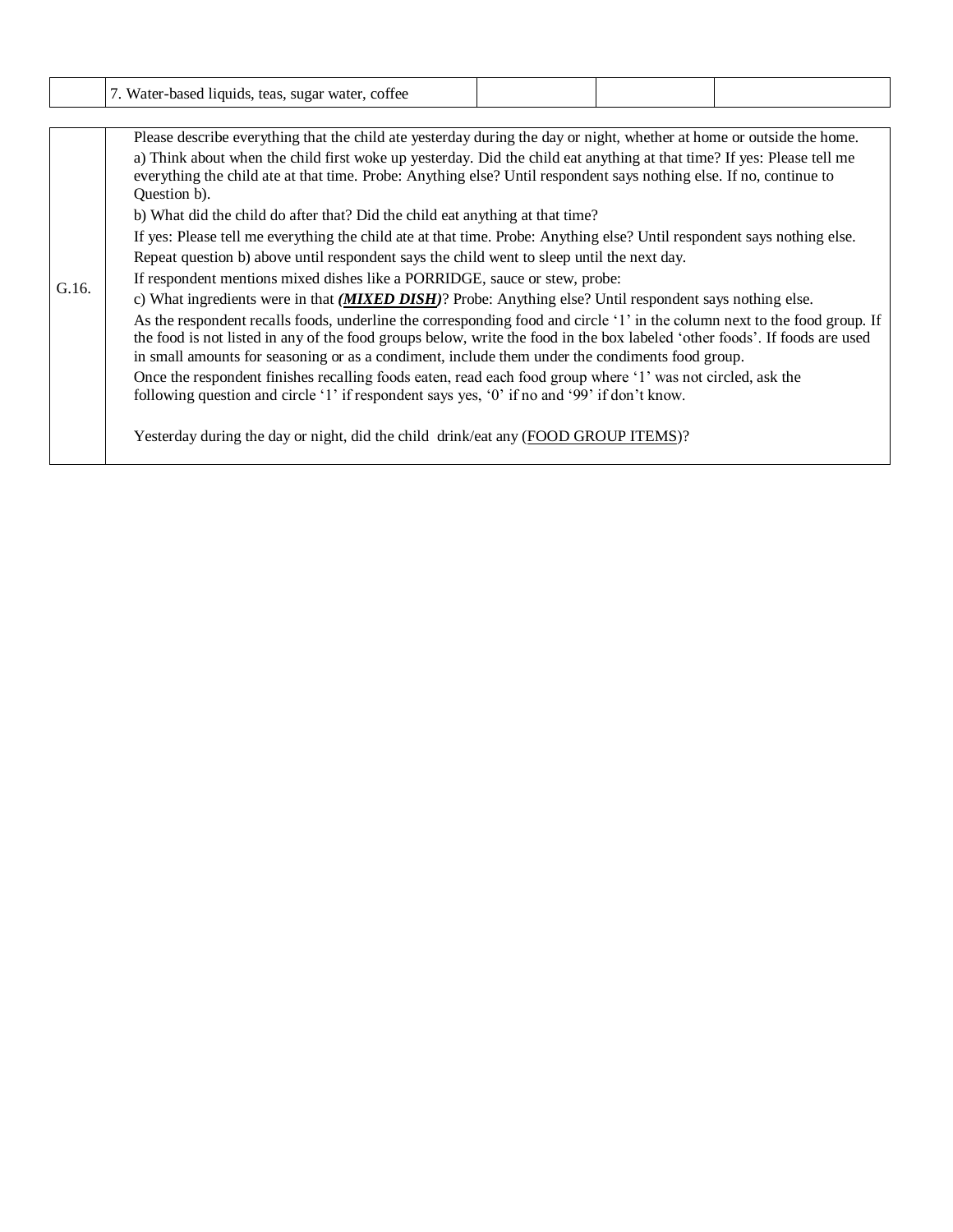| Foods                                                                                    | Code<br>$Yes=1$<br>$No=0$ |
|------------------------------------------------------------------------------------------|---------------------------|
| 1. Rice                                                                                  | Don't know=99             |
| 2. Cereals such as wheat, pressed rice, puffed rice, suji                                |                           |
| 3. Purchased baby cereals (such as Cerelac, lactogen, Nan)                               |                           |
| 4. Legume: daal                                                                          |                           |
| 5. Green leafy vegetables                                                                |                           |
| 6. Pumpkin, orange yam, orange-red-flesh sweet potatoe, carrots, tomato (vitamin-A rich) |                           |
| 7. Any other vegetables (starchy vegetables: potatoes, yam, plantain)                    |                           |
| 8. Ripe papaya or mango                                                                  |                           |
| 9. Other fruits such as oranges, banana, grapefruits                                     |                           |
| 10. Any other fruits                                                                     |                           |
| 11. Beef, mutton                                                                         |                           |
| 12. Chicken, duck, pigeon                                                                |                           |
| 13. Liver, heart, kidneys                                                                |                           |
| 14. Fish                                                                                 |                           |
| 15. Eggs                                                                                 |                           |
| 16. Peanuts, groundnuts, other nuts                                                      |                           |
| 17. Milk (non-human milk - cow, goat or powder)                                          |                           |
| 18. Milk products (yogurt, rice pudding etc.)                                            |                           |
| 19. Fat (oil, butter, ghee)                                                              |                           |
| 20. Chips or chanachur                                                                   |                           |
| 21. biscuits                                                                             |                           |
| 22. Bread or buns                                                                        |                           |
| 23. Candies or chocolates                                                                |                           |
| 24. Pushtikona                                                                           |                           |
| 25. Any iron containing tablet, syrup                                                    |                           |
| 26. Spices/condiments                                                                    |                           |
| 27. Others (specify)                                                                     |                           |

| $\mid$ Difficulties in IYCF Practices |                             |  |
|---------------------------------------|-----------------------------|--|
|                                       | faced in the last one month |  |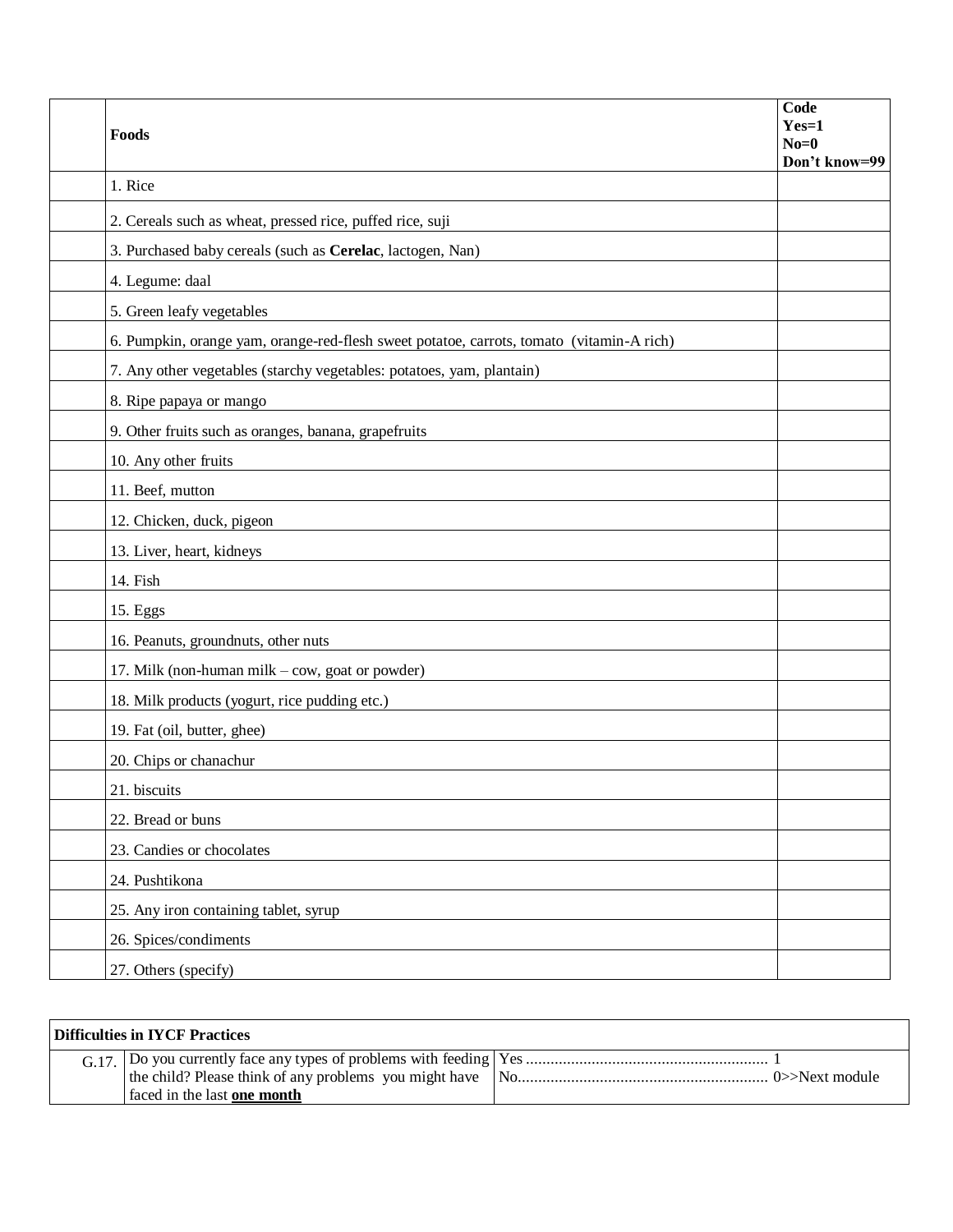| G.18. |                                                    |  |
|-------|----------------------------------------------------|--|
|       | What kind of problems do you currently face?       |  |
|       |                                                    |  |
|       | (Multiple response possible)                       |  |
|       |                                                    |  |
|       |                                                    |  |
|       |                                                    |  |
|       |                                                    |  |
|       |                                                    |  |
|       |                                                    |  |
| G.19. | Did you seek help from anyone to help address this |  |
|       | problem?                                           |  |
| G.20. |                                                    |  |
|       | Who did you seek help from?                        |  |
|       |                                                    |  |
|       | (Multiple response possible)                       |  |
|       |                                                    |  |
|       |                                                    |  |
|       |                                                    |  |
|       |                                                    |  |
|       |                                                    |  |
|       |                                                    |  |
|       |                                                    |  |
|       |                                                    |  |
|       |                                                    |  |
|       |                                                    |  |
|       |                                                    |  |
|       |                                                    |  |
|       |                                                    |  |
|       |                                                    |  |

### <span id="page-20-0"></span>**MODULE H. KNOWLEDGE ON MATERNAL NUTRITION**

#### **Now I would ask you a few questions about your perceptions about diet and nutrition during pregnancy and postpartum**

|      | <b>Questions</b>                                                                                                                                                                                                           | Code                                                    |
|------|----------------------------------------------------------------------------------------------------------------------------------------------------------------------------------------------------------------------------|---------------------------------------------------------|
| H.1. | Why is proper nutrition of pregnant women<br>important?<br>(Multiple response possible)<br>(Interviewer: Do no prompt. Listen to what<br>pregnant woman says and note if what she says<br>match with the options provided) | Extra costs due to doctors and medicine will be saved 5 |
| H.2. | How should a pregnant/lactating women eat in<br>comparison with a non-pregnant woman to<br>provide good nutrition to her baby and help<br>him grow?<br>(Multiple response possible)                                        |                                                         |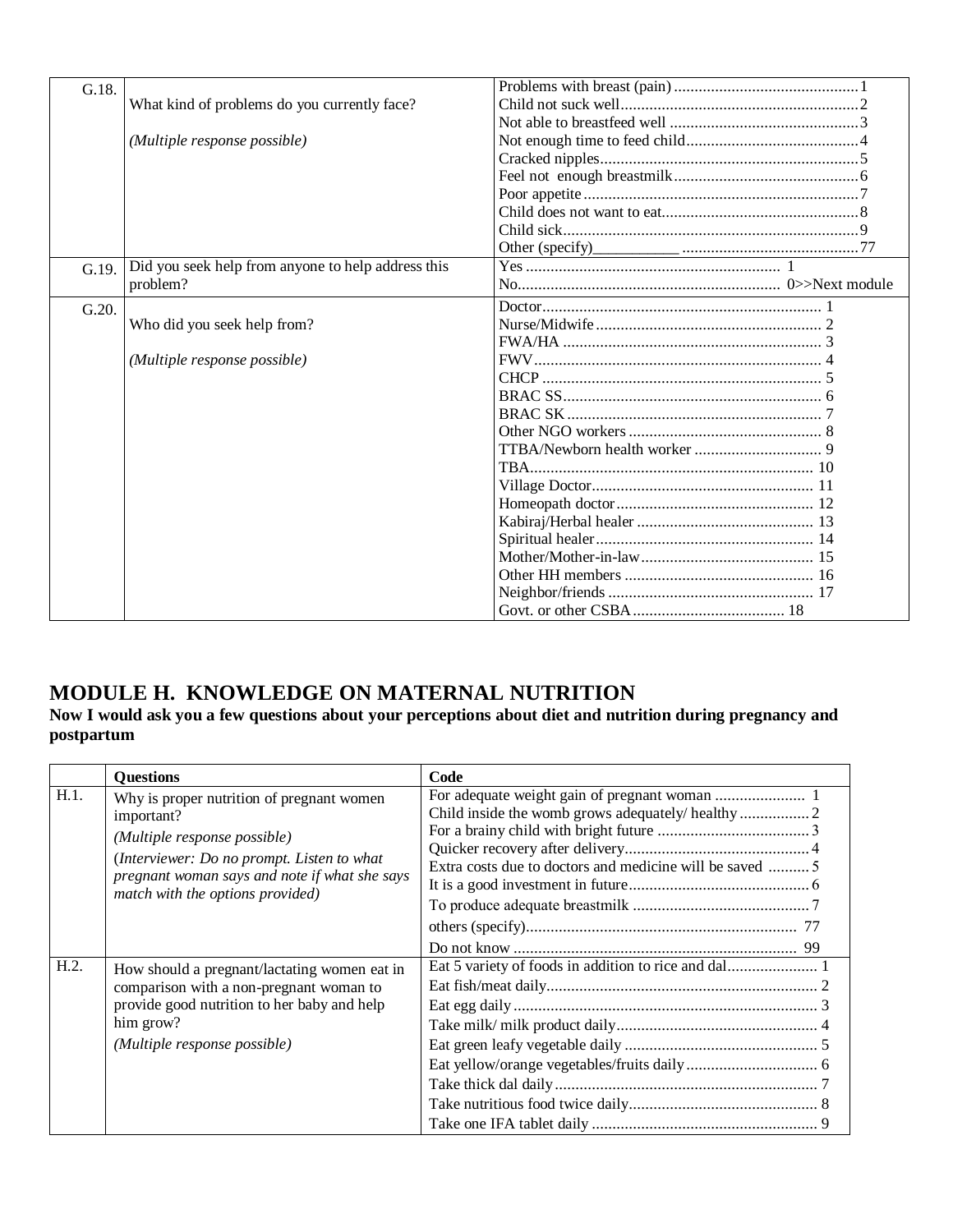|       |                                                                                                                                                                                                                                         | Eat extra food (to the amount of a fist) with each meal  11                                                              |
|-------|-----------------------------------------------------------------------------------------------------------------------------------------------------------------------------------------------------------------------------------------|--------------------------------------------------------------------------------------------------------------------------|
|       |                                                                                                                                                                                                                                         |                                                                                                                          |
| H.3.  | Have you heard about anemia?                                                                                                                                                                                                            |                                                                                                                          |
|       |                                                                                                                                                                                                                                         |                                                                                                                          |
| H.4.  | Can you tell me how you can recognize<br>someone who has anemia?<br>(Multiple response possible)                                                                                                                                        | More likely to become sick (less immunity to infections) 4                                                               |
| H.5.  | Some beverages decrease iron absorption when<br>taken with meals. Which ones?                                                                                                                                                           |                                                                                                                          |
| H.6.  | Have you ever heard about iron-folic acid<br>(IFA) tablets?                                                                                                                                                                             |                                                                                                                          |
| H.7.  | How many IFA tablets do you think a pregnant<br>woman should take in one month?                                                                                                                                                         | [ ] [ ] Number of tablets                                                                                                |
| H.8.  | For how many months a pregnant woman<br>should take IFA tablets?                                                                                                                                                                        | $\left[\_\_\right]$ Months                                                                                               |
| H.9.  | Why do you think a pregnant woman should<br>take iron folate tables?<br>(Multiple response possible)<br>(Interviewer: Do no prompt. Listen to what<br>pregnant woman says and note if what she says<br>match with the options provided) | To reduce the risk of excessive blood loss after delivery 5<br>To reduce risk of excessive blood loss during delivery  6 |
| H.10. | Have you ever heard about calcium tablets?                                                                                                                                                                                              |                                                                                                                          |
| H.11. | How many calcium tables do you think a<br>pregnant woman should take in one month?                                                                                                                                                      | $\Box$ [ $\Box$ ] Number of tablets                                                                                      |
| H.12. | For how many months a pregnant woman<br>should take Calcium tablets?                                                                                                                                                                    | [_] Months                                                                                                               |
| H.13. | Why do you think a pregnant woman should<br>take calcium tables?<br>(Multiple response possible)                                                                                                                                        | To ensure adequate growth of child's bones and teeth  2                                                                  |
| H.14. | How much rest should a pregnant woman take<br>every day?                                                                                                                                                                                | hours minutes                                                                                                            |

### **Now I would ask some questions about foods to eat during pregnancy and postpartum.**

| H.15.              | Do you know what <i>postpartum</i> /lactating woman should eat every day? | $Yes. \dots .1$<br>No0 | If yes, in what quantity<br>each day?<br>(using standard<br>bowl/cup/pieces) |
|--------------------|---------------------------------------------------------------------------|------------------------|------------------------------------------------------------------------------|
|                    | Rice                                                                      |                        | $(\# \text{ of bowl})$                                                       |
| $\cdot\cdot$<br>11 | Fish/Meat                                                                 |                        | pieces                                                                       |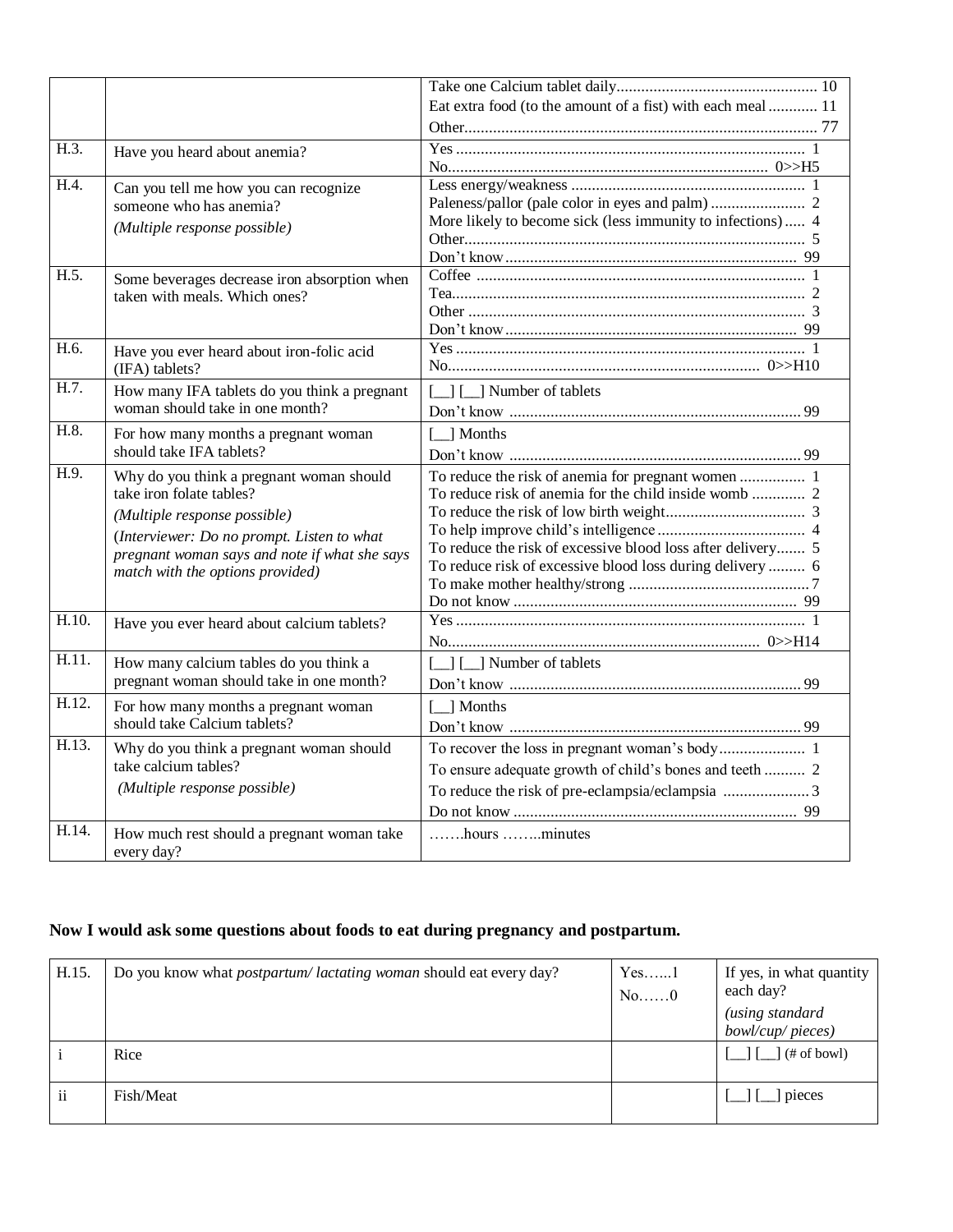| iii  | Egg                                                                                        | number       |
|------|--------------------------------------------------------------------------------------------|--------------|
| iv   | Milk/ Milk products                                                                        | ] bowl/glass |
| V    | Dark green leafy vegetable                                                                 | 1 bowl       |
| vi   | Yellow/Orange vegetables/fruits (pumpkin, carrot, red amaranth, mango, jack<br>fruit etc.) | 1 bowl       |
| vii  | Thick daal                                                                                 | l bowl       |
| viii | Nutritious snacks                                                                          | bowl/pieces  |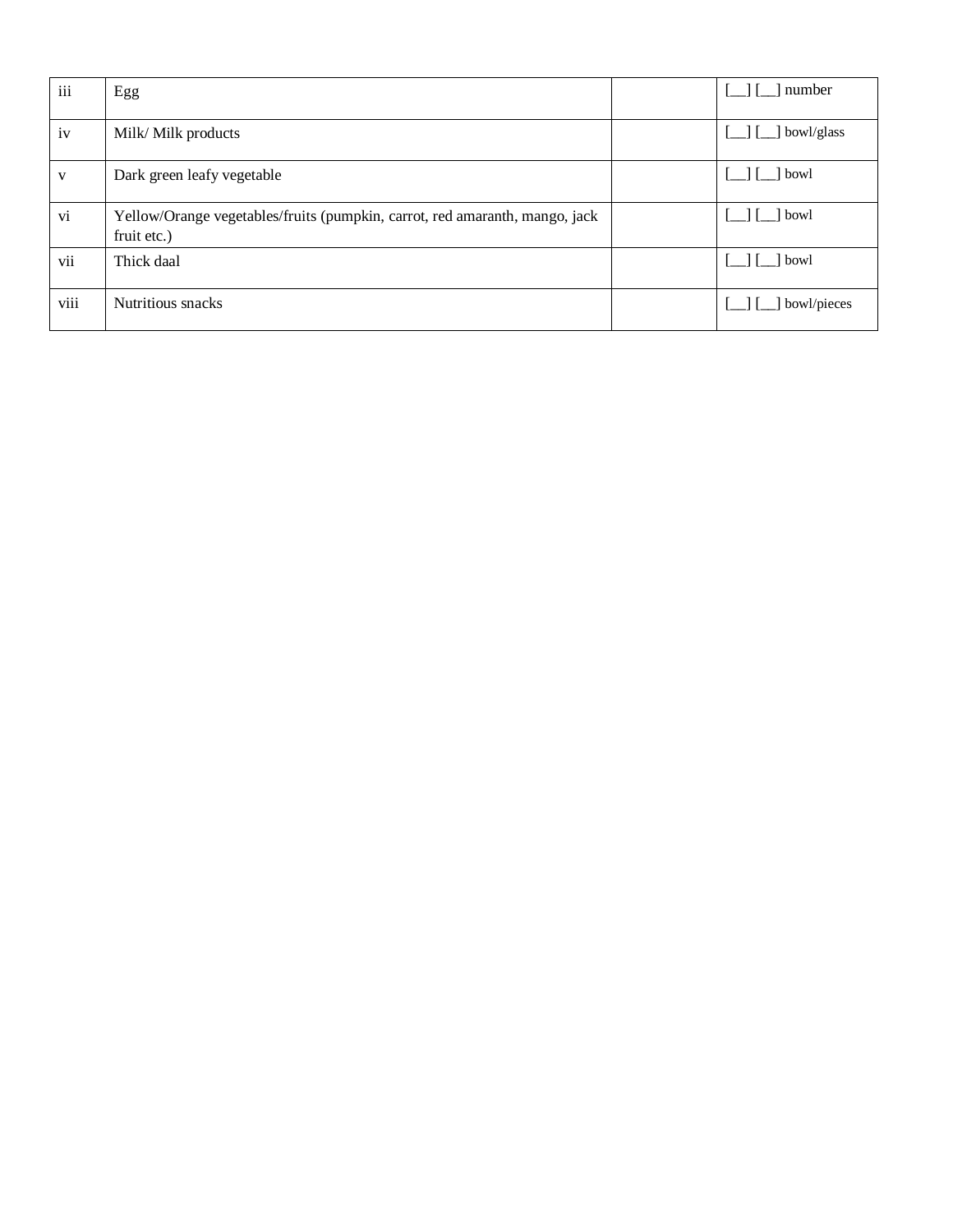### **H.16 Now I would read out a few statements to you. You would kindly say if you ever heard this message or not. If you have heard this message then I would like to know form whom did you hear this message.**

| Questions         |                                                                                                                                                               | Have you heard this<br>message? | From whom/where did you<br>hear? (code H) |
|-------------------|---------------------------------------------------------------------------------------------------------------------------------------------------------------|---------------------------------|-------------------------------------------|
|                   |                                                                                                                                                               | Yes 1<br>No0>Next message       |                                           |
| 1.                | Proper diet every day during pregnancy ensures weight gain of<br>pregnant woman                                                                               |                                 |                                           |
| 2.                | Proper diet every day during pregnancy ensures adequate growth of<br>baby inside the womb                                                                     |                                 |                                           |
| 3.                | Proper diet everyday can ensure quick recovery of mothers after she<br>gives birth to the child                                                               |                                 |                                           |
| $\overline{4}$ .  | Proper diet everyday during pregnancy can save costs on doctor and<br>medicine for both mother and child                                                      |                                 |                                           |
| 5.                | Nutritious food is not always expensive                                                                                                                       |                                 |                                           |
| 6.                | Avoid hot foods (eg. ducks, pigeons, beef and Hilsha fish) during<br>pregnancy                                                                                |                                 |                                           |
| $\overline{7}$ .  | Daily consumption of fruits during pregnancy is essential to better<br>health of a pregnant woman                                                             |                                 |                                           |
| 8.                | Daily consumption of fish/meat/egg during pregnancy is essential<br>because it ensures adequate growth and health of both child inside the<br>womb and mother |                                 |                                           |
| 9.                | Avoid some kinds of fish like Taki, Chanda, Puti and mrigal maach                                                                                             |                                 |                                           |
| 10.               | During postpartum, take one IFA tablet everyday                                                                                                               |                                 |                                           |
| 11.               | During postpartum, take one Calcium tablet everyday                                                                                                           |                                 |                                           |
| $\overline{12}$ . | During postpartum, take at least two hours of rest every afternoon                                                                                            |                                 |                                           |
| 13.               | Do not lay down on the bed, eat or cook during a lunar or solar eclipses                                                                                      |                                 |                                           |
| 14.               | Pregnant women should consume at least one food item from 5<br>different food groups daily                                                                    |                                 |                                           |
| $\overline{15}$ . | Proper diet during pregnancy will ensure that the child will be brainy.                                                                                       |                                 |                                           |
| 16.               | Avoid tea/coffee                                                                                                                                              |                                 |                                           |
| 17.               | Avoid alcohol/tobacco/betel leaf/betel nut                                                                                                                    |                                 |                                           |
| 18.               | New born babies should be placed on mother's breast immediately<br>after delivery                                                                             |                                 |                                           |
| 19.               | No water, honey or sugar water should be given to the new born babies<br>after birth                                                                          |                                 |                                           |
| 20.               | Infants should be fed only breastmilk for the first six months                                                                                                |                                 |                                           |
| $\overline{21}$ . | During pregnancy a woman should gain 10-12 kg weight                                                                                                          |                                 |                                           |
| 22.               | A PW should be weighted in each month                                                                                                                         |                                 |                                           |
| 23.               | Lactating mother should eat only dry food during first 7 days after<br>delivery                                                                               |                                 |                                           |
| 24.               | Pregnant women should not go outside house or visit graveyards after<br>evening                                                                               |                                 |                                           |

| Code H |  |  |  |  |
|--------|--|--|--|--|
|        |  |  |  |  |
|        |  |  |  |  |
|        |  |  |  |  |
|        |  |  |  |  |
|        |  |  |  |  |
|        |  |  |  |  |
|        |  |  |  |  |
|        |  |  |  |  |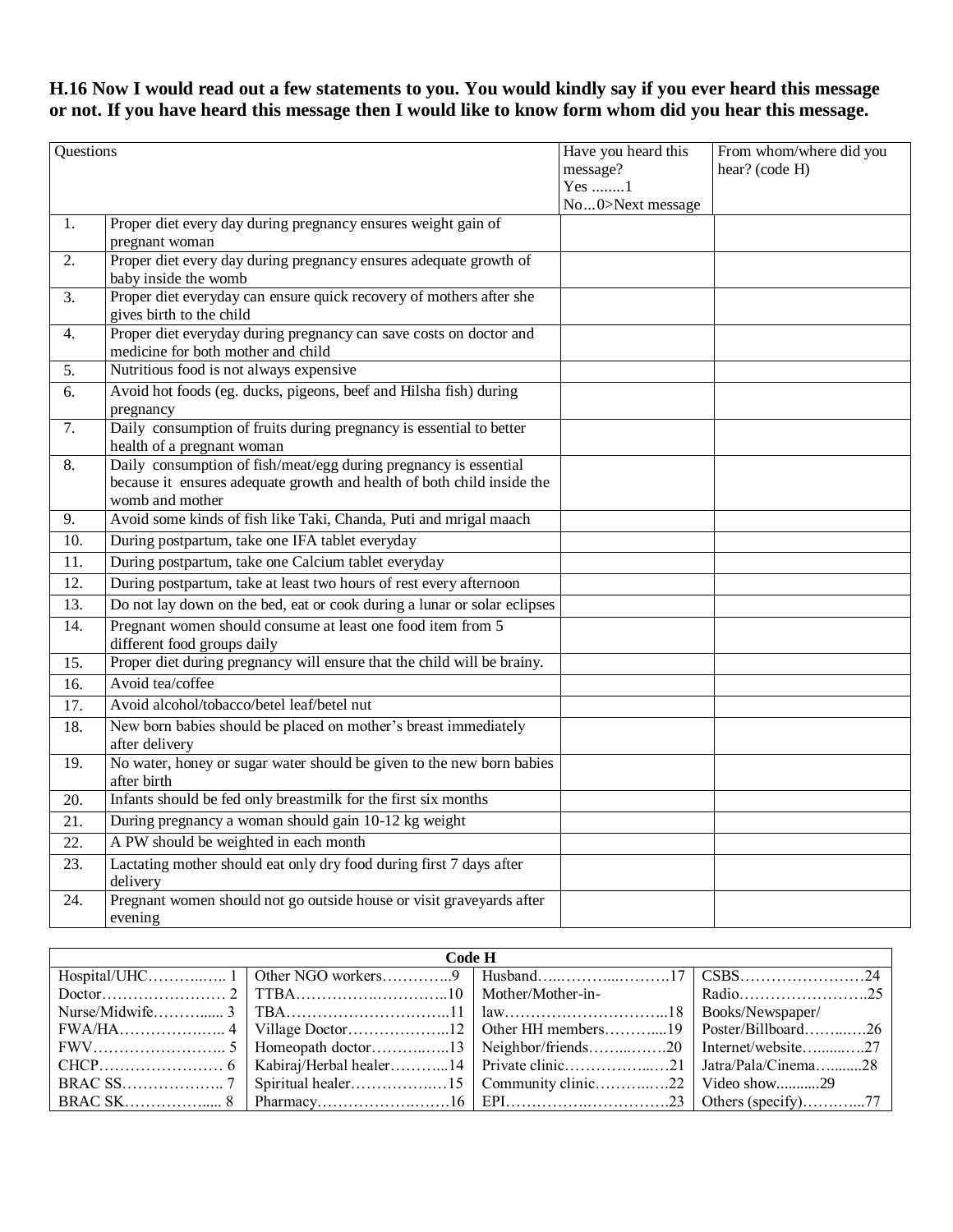### **H.17 Perceptions and drivers of behavioral change**

Please tell us if you agree with the following statements. The level of agreement runs from 1-5 with 5 is strongly agree and 1 is strongly disagree

|    | <b>Statements</b>                                                                                                                                                          | Yes, agree1<br>No, disagrer2 |
|----|----------------------------------------------------------------------------------------------------------------------------------------------------------------------------|------------------------------|
| 1. | My consuming right types and amount of food during pregnancy is extremely<br>important for my health and my unborn child                                                   |                              |
| 2. | My consuming right types and amount of food during pregnancy is extremely<br>important for my unborn child's brain/education and ability to earn                           |                              |
| 3. | I can manage to follow the recommendations of 5 varieties of food to be consumed<br>during pregnancy                                                                       |                              |
| 4. | I can manage to follow the recommendations of adequate amounts of food to be<br>consumed during pregnancy                                                                  |                              |
| 5. | My family members and community people will be angry if I consume the right types<br>and amounts of food during pregnancy                                                  |                              |
| 6. | I cannot consume the recommended types and amounts of food as we are poor people                                                                                           |                              |
| 7. | It is too costly to obtain the recommended types and amounts of foods for my<br>consumption during pregnancy                                                               |                              |
| 8. | It is a good use of our family's money to ensure the right types and amounts of foods<br>during pregnancy and it contributes to the future welfare of the child and family |                              |
| 9. | In my family and community I am expected to consume so many varieties and such<br>large amount during pregnancy                                                            |                              |
|    | 10. My husband knows the importance of proper nutrition for mother during pregnancy                                                                                        |                              |
|    | 11. My husband does not purchases diversified nutritious foods and does not ensure that I<br>have these foods available                                                    |                              |
|    | 12. My husband reminds and encourages me to consume the recommended quantity of<br>diversified foods daily                                                                 |                              |
|    | 13. My husband helps me to ensure that there are enough tablets of IFA and Calcium at<br>home                                                                              |                              |
|    | 14. My husband reminds me to take one tablet of IFA and on tablet of Calcium daily                                                                                         |                              |
|    | 15. My husband does not remind /helps me to take rest for 2 hours during the day in<br>addition to sleeping at night                                                       |                              |
|    | 16. My husband and family members make me lifting heavy work load during pregnancy                                                                                         |                              |
|    | 17. My husband reviews my weight gain chart and helps me find ways to gain enough<br>weight during pregnancy                                                               |                              |
|    | 18. My husband calls the health worker on mobile if I have any difficulties to do any of<br>the above                                                                      |                              |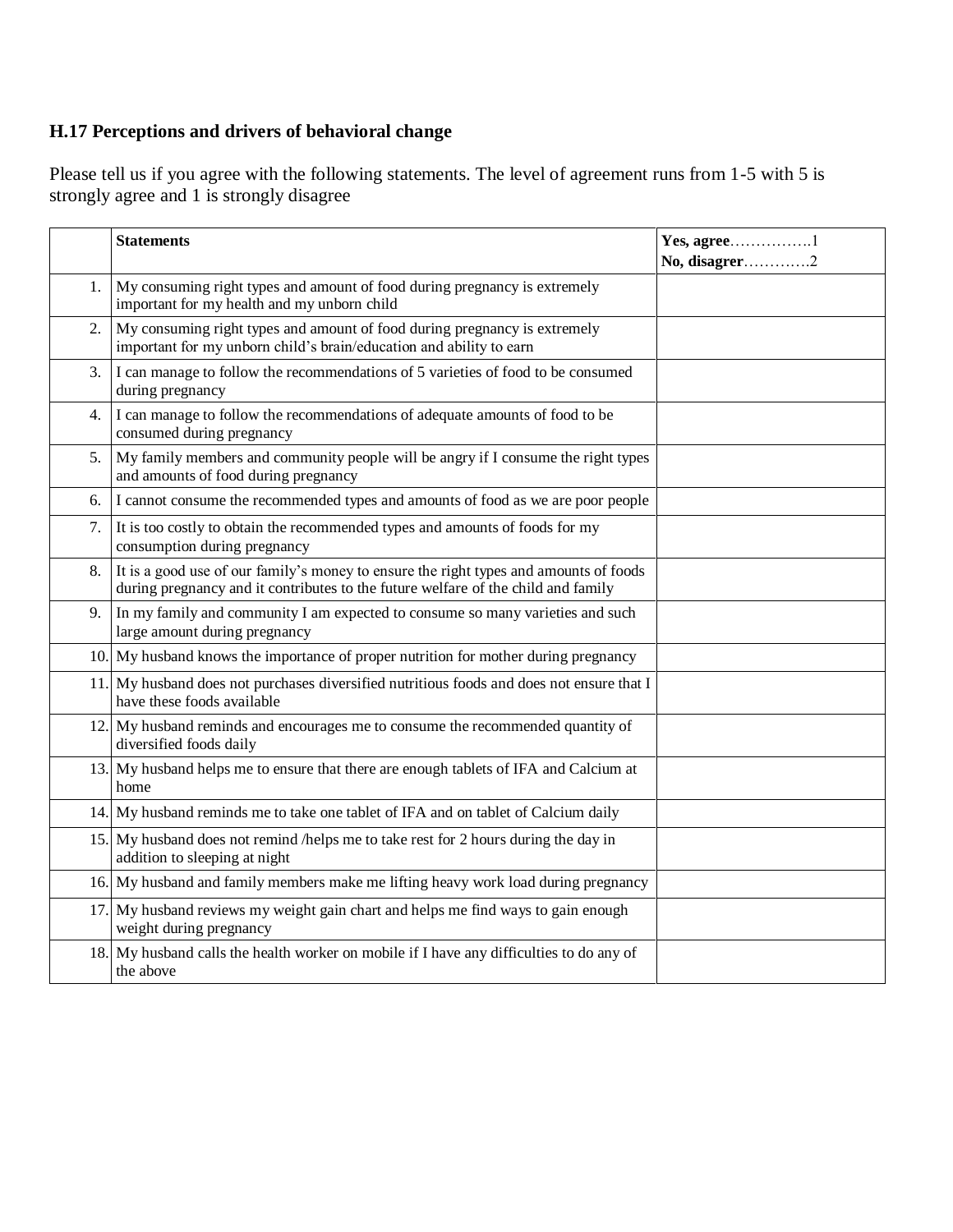## <span id="page-25-0"></span>**MODULE I. MEDIA HABIT**

| $\overline{1.1}$ . | Do you ever watch TV?                            |  |
|--------------------|--------------------------------------------------|--|
|                    |                                                  |  |
| I.2.               | How often do you watch TV?                       |  |
|                    |                                                  |  |
|                    |                                                  |  |
|                    |                                                  |  |
|                    |                                                  |  |
|                    |                                                  |  |
| I.3.               | What time of the day do you watch TV?            |  |
|                    | (Multiple response possible)                     |  |
|                    |                                                  |  |
|                    |                                                  |  |
| I.4.               | Which programmes do you watch commonly?          |  |
|                    |                                                  |  |
|                    | (Multiple response possible)                     |  |
|                    |                                                  |  |
|                    |                                                  |  |
|                    |                                                  |  |
|                    |                                                  |  |
|                    |                                                  |  |
|                    |                                                  |  |
| I.5.               | Do you ever listen to the Radio?                 |  |
|                    |                                                  |  |
| I.6.               | How often do you listen to the Radio?            |  |
|                    |                                                  |  |
|                    |                                                  |  |
|                    |                                                  |  |
|                    |                                                  |  |
|                    |                                                  |  |
| I.7.               | What time of the day do you listen to the Radio? |  |
|                    | (Multiple response possible)                     |  |
|                    |                                                  |  |
|                    |                                                  |  |
| I.8.               | Which programmes do you listen to commonly?      |  |
|                    |                                                  |  |
|                    | (Multiple response possible)                     |  |
|                    |                                                  |  |
|                    |                                                  |  |
|                    |                                                  |  |
|                    |                                                  |  |
|                    |                                                  |  |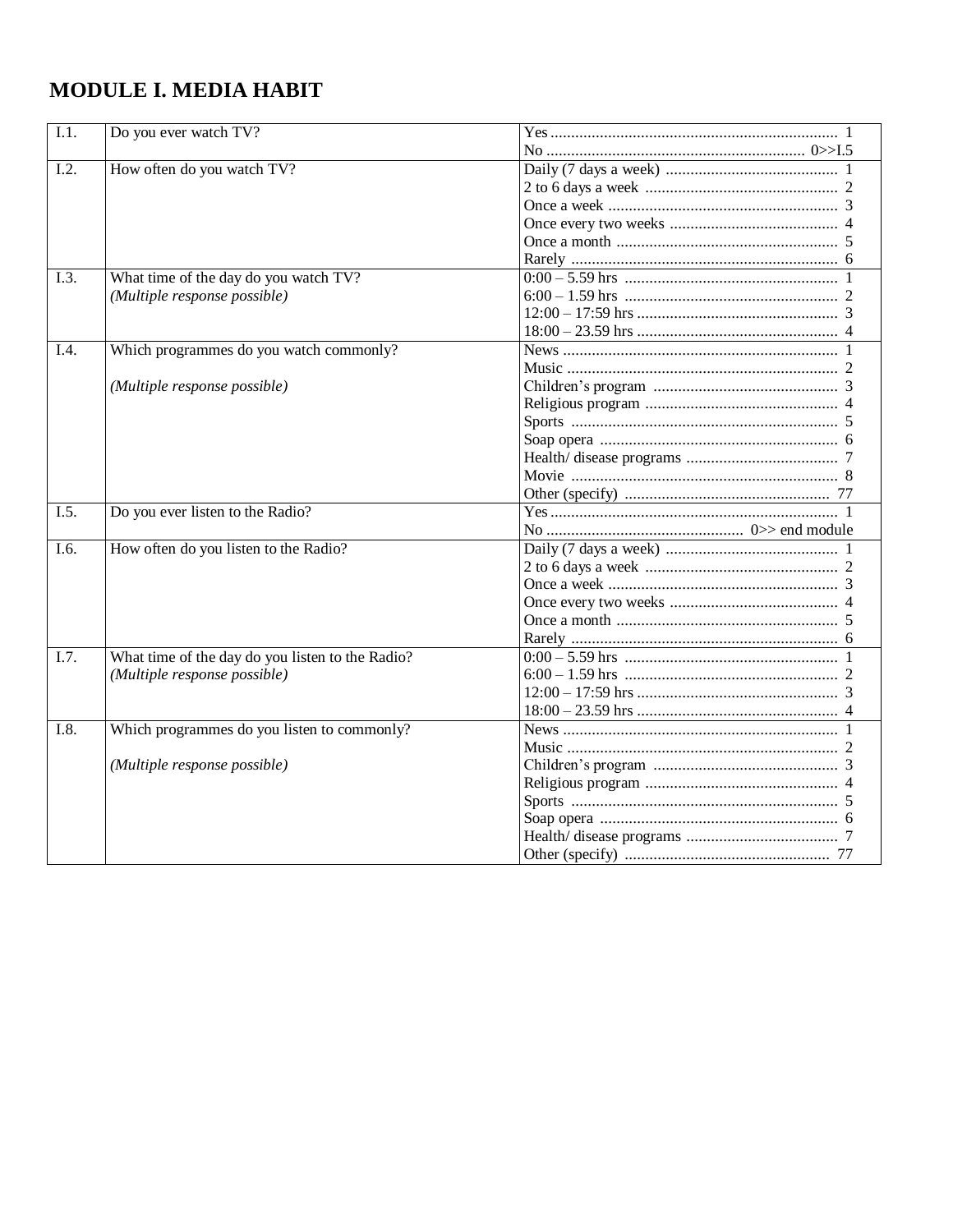## <span id="page-26-0"></span>MODULE J. HOUSEHOLD SOCIO-ECONOMIC STATUS AND ASSETS

### **Household construction**

| $\overline{J.1}$ . | Do you own the house you live in?                             |  |
|--------------------|---------------------------------------------------------------|--|
|                    |                                                               |  |
|                    |                                                               |  |
|                    |                                                               |  |
| J.2.               | Main floor maternial                                          |  |
|                    |                                                               |  |
|                    | [Observation]                                                 |  |
|                    |                                                               |  |
|                    |                                                               |  |
|                    |                                                               |  |
|                    |                                                               |  |
|                    |                                                               |  |
|                    |                                                               |  |
| J.3.               | Main exterior wall material                                   |  |
|                    |                                                               |  |
|                    | [Observation]                                                 |  |
|                    |                                                               |  |
|                    |                                                               |  |
|                    |                                                               |  |
|                    |                                                               |  |
|                    |                                                               |  |
|                    |                                                               |  |
| J.4.               | Main roof material                                            |  |
|                    |                                                               |  |
|                    |                                                               |  |
|                    | [Observation]                                                 |  |
|                    |                                                               |  |
|                    |                                                               |  |
|                    |                                                               |  |
|                    |                                                               |  |
|                    |                                                               |  |
|                    |                                                               |  |
| J.5.               |                                                               |  |
|                    | Do you have a garden where you grow vegetables and/or fruits? |  |
| J.6.               |                                                               |  |
|                    | Does your household have electricity connection from national |  |
|                    | grid?                                                         |  |
| J.7.               |                                                               |  |
|                    | Do you have any other kind of electric power? If yes, which   |  |
|                    | type?                                                         |  |
| J.8.               | What type of fuel does your household mainly use for cooking? |  |
|                    |                                                               |  |
|                    |                                                               |  |
|                    |                                                               |  |
|                    |                                                               |  |
|                    |                                                               |  |
|                    |                                                               |  |
|                    |                                                               |  |
|                    |                                                               |  |
| J.9.               | Do you have your own mobile phone?                            |  |
|                    |                                                               |  |
| J.10.              | Do you have access to mobile phone?                           |  |
|                    |                                                               |  |
|                    |                                                               |  |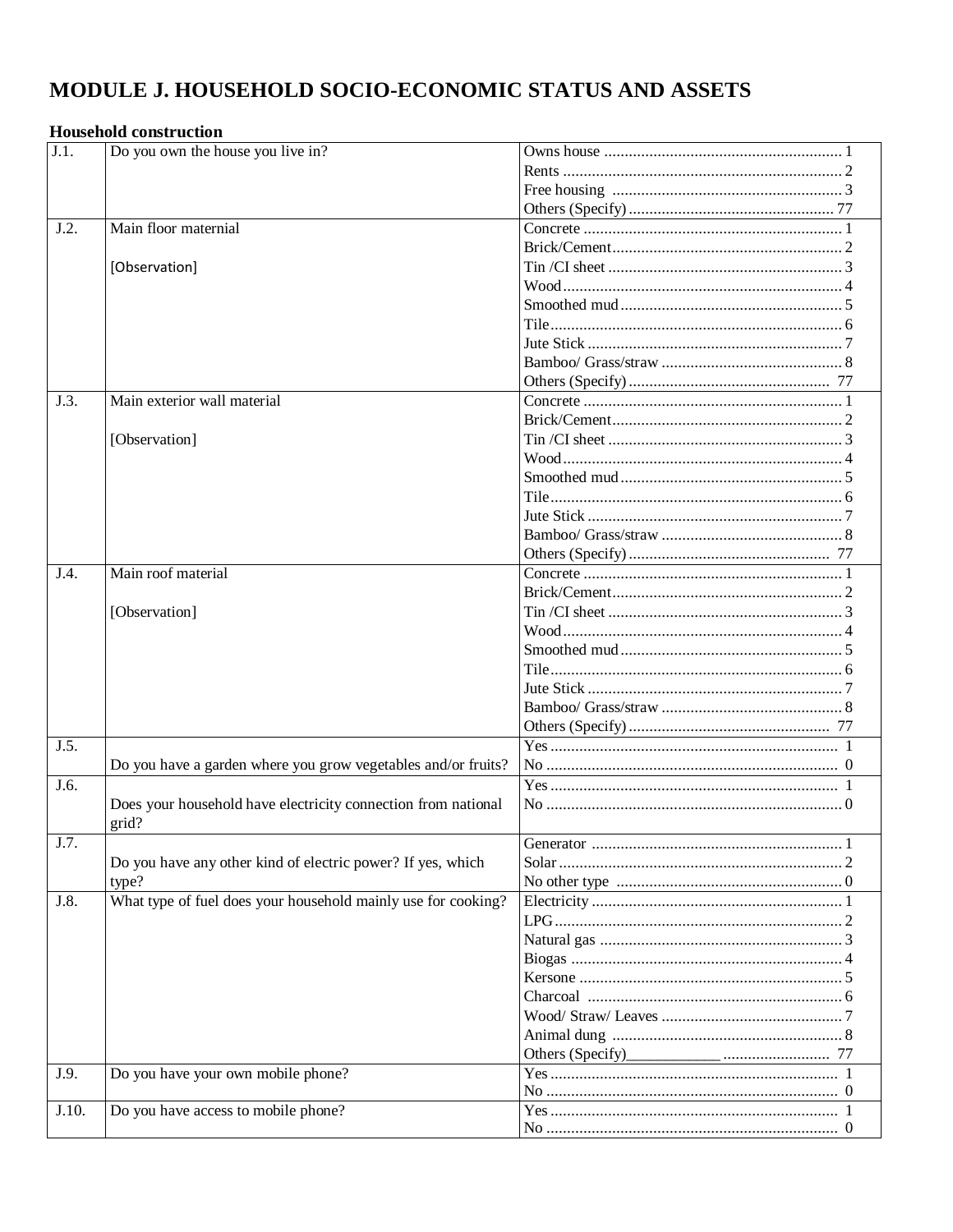| J.11. | Are you a member of any community group/organization? |                                          |
|-------|-------------------------------------------------------|------------------------------------------|
|       |                                                       |                                          |
| J.12. | Which community group/organization's member you are?  |                                          |
|       |                                                       |                                          |
|       |                                                       |                                          |
|       |                                                       | Community clinic management committee  4 |
|       |                                                       |                                          |

#### **J.13. Household assets**

I am now going to ask you about household items that are available in your household. For each item, please tell me if the item mentioned is available in your household? If yes, please tell me how many of each are available?

| Asset                        | Asset<br>code            | How many are in<br>usable Condition?<br>(Number) | Asset                  |                 | Asset code   How many are in usable<br>Condition?<br>(Number) |
|------------------------------|--------------------------|--------------------------------------------------|------------------------|-----------------|---------------------------------------------------------------|
|                              | $\overline{2}$           | 3                                                | 1                      | $\overline{2}$  | 3                                                             |
| Metal cooking pots/pans      | 1                        |                                                  | Microwave oven         | $\overline{18}$ |                                                               |
| <b>Bucket</b>                | $\overline{2}$           |                                                  | Sewing machine         | 19              |                                                               |
| Stove/Gas burner             | 3                        |                                                  | Wall clock/wrist watch | 20              |                                                               |
| Plates/Pans                  | $\overline{\mathcal{L}}$ |                                                  | Camera                 | 21              |                                                               |
| Cup/mug                      | 5                        |                                                  | Bicycle                | 22              |                                                               |
| Bed/Khat/Chowki              | 6                        |                                                  | Motorcycle             | 23              |                                                               |
| Mattress/blanket             | $\overline{7}$           |                                                  | Car/truck              | 24              |                                                               |
| Table/ Chair                 | 8                        |                                                  | Rickshaw/Van           | 25              |                                                               |
| Almirah                      | 9                        |                                                  | Bullock cart/Push cart | 26              |                                                               |
| Trunk / Suitcase             | 10                       |                                                  | <b>Boat</b>            | 27              |                                                               |
| Electric fan (Ceiling/Table) | 11                       |                                                  | Engine boat            | 28              |                                                               |
| Table lamp                   | 12                       |                                                  | Phone/mobile phone     | 29              |                                                               |
| Electric iron                | 13                       |                                                  | Cow/buffalo            | 30              |                                                               |
| Radio                        | 14                       |                                                  | Goat/sheep             | 31              |                                                               |
| Audio cassette/CD player     | 15                       |                                                  | Chicken/duck           | 32              |                                                               |
| TV (color/black-white)       | 16                       |                                                  | Other 1                | 33              |                                                               |
| Refrigerator                 | 17                       |                                                  | Other 2                | 34              |                                                               |

#### **Water, sanitation and hygiene facilities**

|                                                             | Code |  |
|-------------------------------------------------------------|------|--|
|                                                             |      |  |
| J.14. What is the main source of drinking water for members |      |  |
| of your household?                                          |      |  |
| J.15. What is the main source of water used by your         |      |  |
| household for cooking?                                      |      |  |
| J.16. What is the main source of water used by your         |      |  |
| household for bathing?                                      |      |  |
| J.17. What is the main source of water used by your         |      |  |
| household for washing utensils?                             |      |  |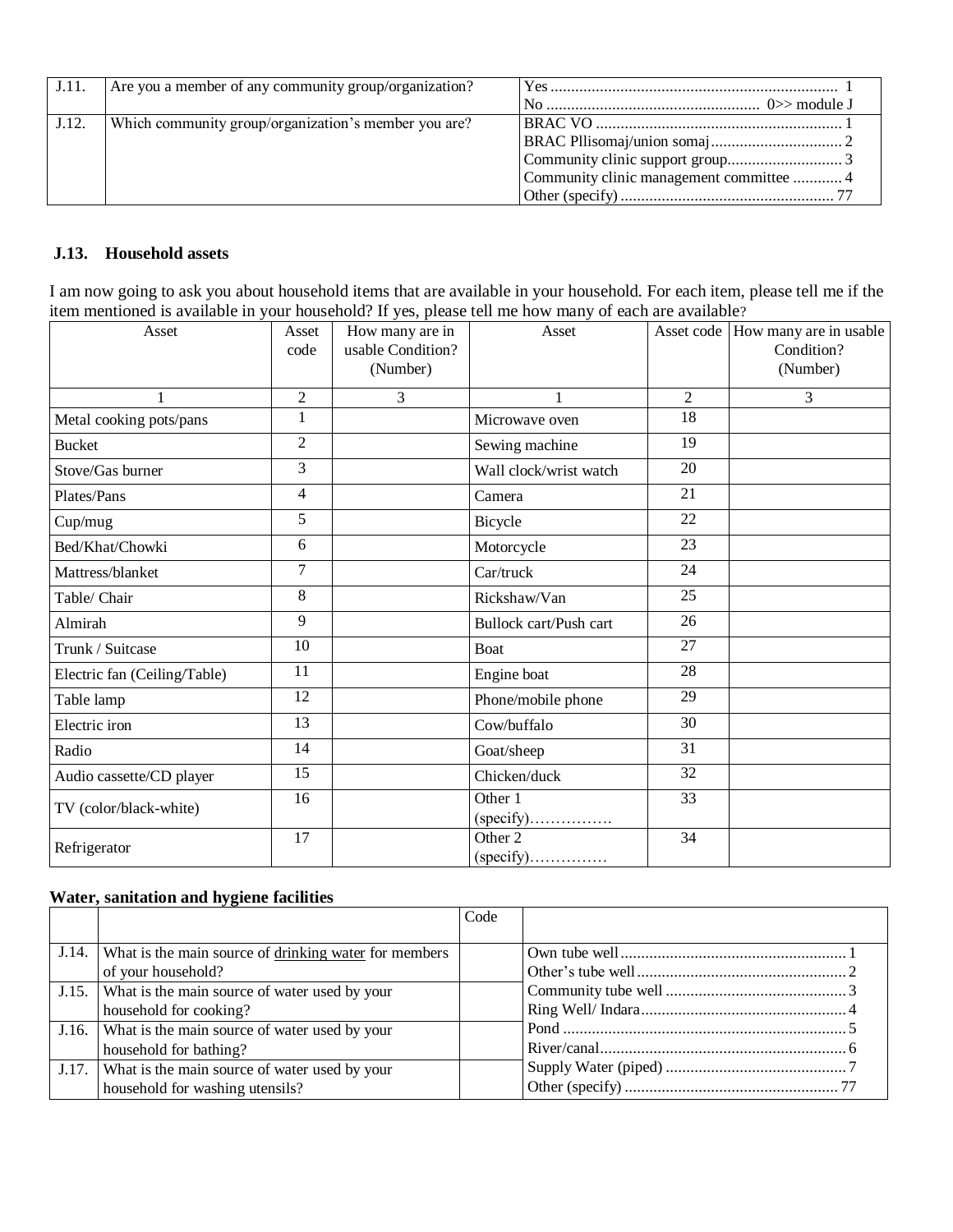| J.18. |                                                          |  |
|-------|----------------------------------------------------------|--|
|       | What kind of toilet facility do members of your          |  |
|       | household usually use?                                   |  |
|       |                                                          |  |
|       |                                                          |  |
|       |                                                          |  |
| J.19. |                                                          |  |
|       | Do you share this toilet facility with other households? |  |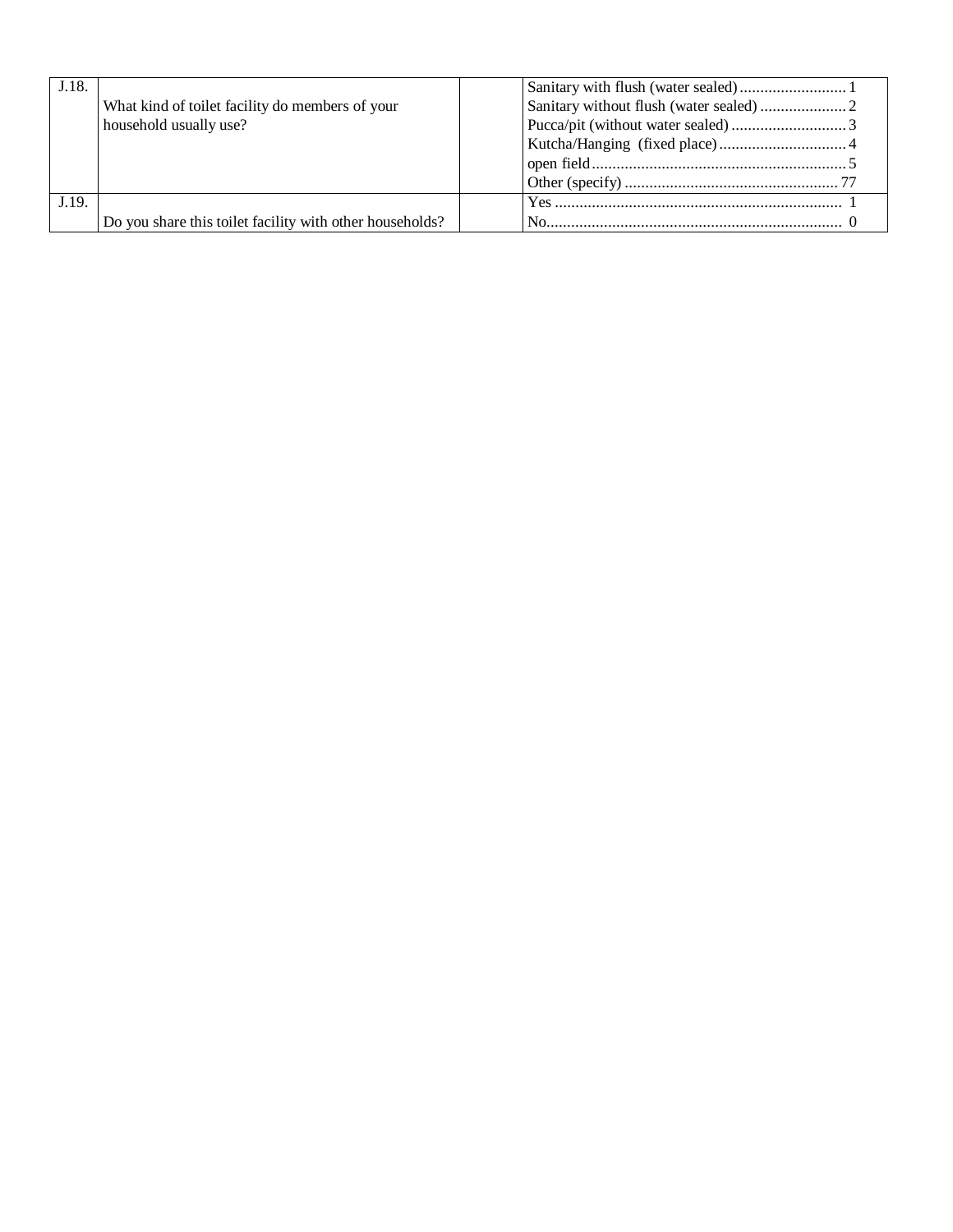## <span id="page-29-0"></span>**MODULE K. HOUSEHOLD FOOD SECURITY**

Interviewer: For each of the following questions, consider what has happened *in the past 30 days.* For the questions "how often", the answer "Rarely" means 1-2 times, "Sometimes" means 3-10 times and "Often" more than 10 times

| Sl. No           | Questions                                                                   | Code                          |
|------------------|-----------------------------------------------------------------------------|-------------------------------|
| K1               | In the past 30 days did you worry that your household would not have        |                               |
|                  | enough food?                                                                |                               |
| K <sub>1</sub> a | If "Yes", how often did this happen?                                        |                               |
|                  |                                                                             | Sometimes (3-10 times)2       |
|                  |                                                                             |                               |
| K2               | In the past 30 days were you or any household members not able to eat the   |                               |
|                  | kinds of foods you preferred because of a lack of resources?                |                               |
| K <sub>2a</sub>  | If "Yes", how often did this happen?                                        |                               |
|                  |                                                                             | Sometimes (3-10 times)2       |
|                  |                                                                             | Often $(>10 \text{ times})$ 3 |
| K3               | In the past 30 days did you or any household member eat just a few kinds    |                               |
|                  | of food day after day because of a lack of resources?                       |                               |
| K3a              | If "Yes", how often did this happen?                                        |                               |
|                  |                                                                             |                               |
|                  |                                                                             |                               |
| K4               | In the past 30 days did you or any household member eat food that you       |                               |
|                  | did not want to eat because of a lack of resources to obtain other types of |                               |
|                  | food?                                                                       |                               |
| K4a              | If "Yes", how often did this happen?                                        |                               |
|                  |                                                                             | Sometimes (3-10 times)2       |
|                  |                                                                             |                               |
| K <sub>5</sub>   | In the past 30 days did you or any household member eat a smaller meal      |                               |
|                  | than you felt you needed because there was not enough food?                 |                               |
| K5a              | If "Yes", how often did this happen?                                        |                               |
|                  |                                                                             |                               |
|                  |                                                                             | Often $(>10 \text{ times})$ 3 |
| K <sub>6</sub>   | In the past 30 days did you or any household member eat fewer meals in a    |                               |
|                  | day because there was not enough food?                                      |                               |
| Кба              | If "Yes", how often did this happen?                                        |                               |
|                  |                                                                             |                               |
|                  |                                                                             |                               |
| K7               | In the past 30 days was there ever no food at all in your household         |                               |
|                  | because there were no resources to get more?                                |                               |
| K7a              | If "Yes", how often did this happen?                                        |                               |
|                  |                                                                             | Sometimes (3-10 times)2       |
|                  |                                                                             | Often $(>10 \text{ times})$ 3 |
| K8               | In the past 30 days did you or any household member go to sleep at night    |                               |
|                  | hungry because there was not enough food?                                   |                               |
| K8a              | If "Yes", how often did this happen?                                        |                               |
|                  |                                                                             |                               |
|                  |                                                                             |                               |
| K <sub>9</sub>   | In the past 30 days did you or any household member go a whole day          |                               |
|                  | without eating anything because there was not enough food?                  |                               |
| K9a              | If "Yes", how often did this happen?                                        |                               |
|                  |                                                                             | Sometimes (3-10 times)2       |
|                  |                                                                             | Often $(>10 \text{ times})$ 3 |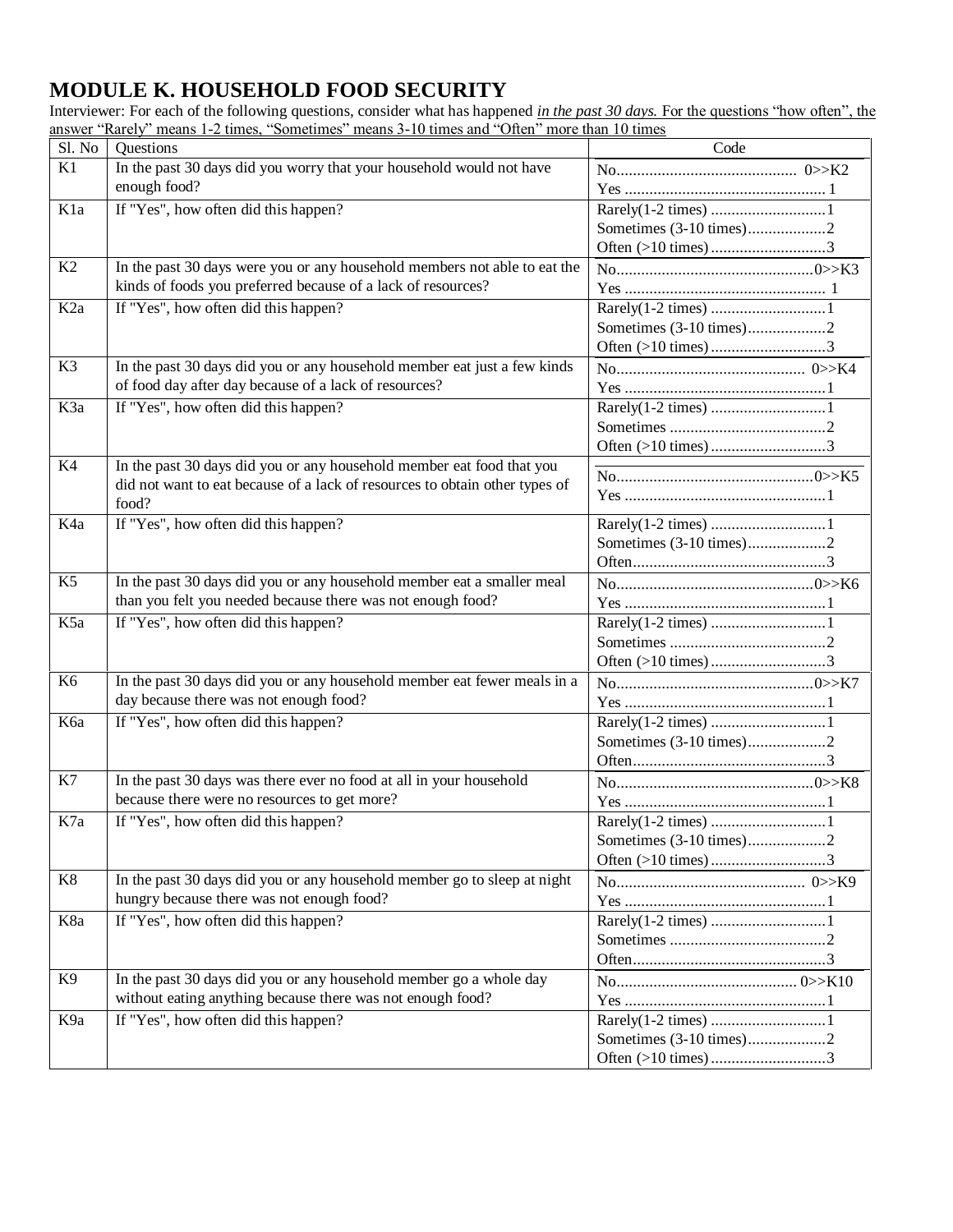#### **Food assistant/ support**

| K10             | In the last one year, did anyone in the household receive food, cash or |                                   |
|-----------------|-------------------------------------------------------------------------|-----------------------------------|
|                 | other tyoe of social assistance from anyone?                            |                                   |
| K11             | If yes, what kind of assistance did you receive                         |                                   |
|                 |                                                                         |                                   |
|                 | (multiple responses possible)                                           |                                   |
|                 |                                                                         |                                   |
|                 |                                                                         |                                   |
|                 |                                                                         |                                   |
| K <sub>12</sub> | Is anyone from the family currently receiving any micro credit loan?    |                                   |
|                 |                                                                         |                                   |
| K <sub>13</sub> | If yes, where was the loan taken from?                                  |                                   |
|                 |                                                                         |                                   |
|                 | (multiple responses possible)                                           |                                   |
|                 |                                                                         | Shonirbhar Bangladesh4            |
|                 |                                                                         |                                   |
|                 |                                                                         | Voluntary Organization for Social |
|                 |                                                                         |                                   |
|                 |                                                                         |                                   |
|                 |                                                                         |                                   |
|                 |                                                                         |                                   |
|                 |                                                                         | Other NGO (specify) 77            |

## <span id="page-30-0"></span>**MODULE L. WOMEN'S DIGNITY AND DECISION MAKING POWER**

| Sl. No           | Questions                                                                                                                                                                                                                                                                                                    | Code                                                               |  |  |  |  |  |
|------------------|--------------------------------------------------------------------------------------------------------------------------------------------------------------------------------------------------------------------------------------------------------------------------------------------------------------|--------------------------------------------------------------------|--|--|--|--|--|
| L1               | Now, I would like to have your opinion on some ideas regarding how people live within a household.<br>Please tell me if you agree or not with each of the following declarations.<br>There are people who say:                                                                                               |                                                                    |  |  |  |  |  |
| 1.               | In a household, the man should take the important decisions.                                                                                                                                                                                                                                                 |                                                                    |  |  |  |  |  |
| 2.               | If the woman works outside home, her husband or partner should<br>help her with the daily housework.                                                                                                                                                                                                         |                                                                    |  |  |  |  |  |
| 3.               | A husband should not let his wife work outside home, even if she<br>would like to do it.                                                                                                                                                                                                                     |                                                                    |  |  |  |  |  |
| $\overline{4}$ . | A woman has the right to express her opinion if she does not agree<br>with what the husband or partner says.                                                                                                                                                                                                 |                                                                    |  |  |  |  |  |
| 5.               | A woman must accept that her husband or partner beats her in<br>order to keep the family together.                                                                                                                                                                                                           |                                                                    |  |  |  |  |  |
| 6.               | It is better to send a son to school than a daughter.                                                                                                                                                                                                                                                        |                                                                    |  |  |  |  |  |
| L2               | Now, I would like to ask you some questions regarding your possessions. I am only asking these questions to better<br>understand women's situation. (Don't forget, all that you tell us is confidential) Please tell me if you possess alone or<br>together with somebody else one of the following things : |                                                                    |  |  |  |  |  |
| 1.               | Land?                                                                                                                                                                                                                                                                                                        |                                                                    |  |  |  |  |  |
| 2.               | This house or the house where you usually live?                                                                                                                                                                                                                                                              |                                                                    |  |  |  |  |  |
| 3.               | Another house, apartment or room?                                                                                                                                                                                                                                                                            | Don't have $\dots \dots \dots \dots \dots \dots \dots \dots \dots$ |  |  |  |  |  |
| 4.               | Animals like cows, horses, donkeys?                                                                                                                                                                                                                                                                          |                                                                    |  |  |  |  |  |
| 5.               | Small animals like hens, ducks, chickens, rabbits?                                                                                                                                                                                                                                                           |                                                                    |  |  |  |  |  |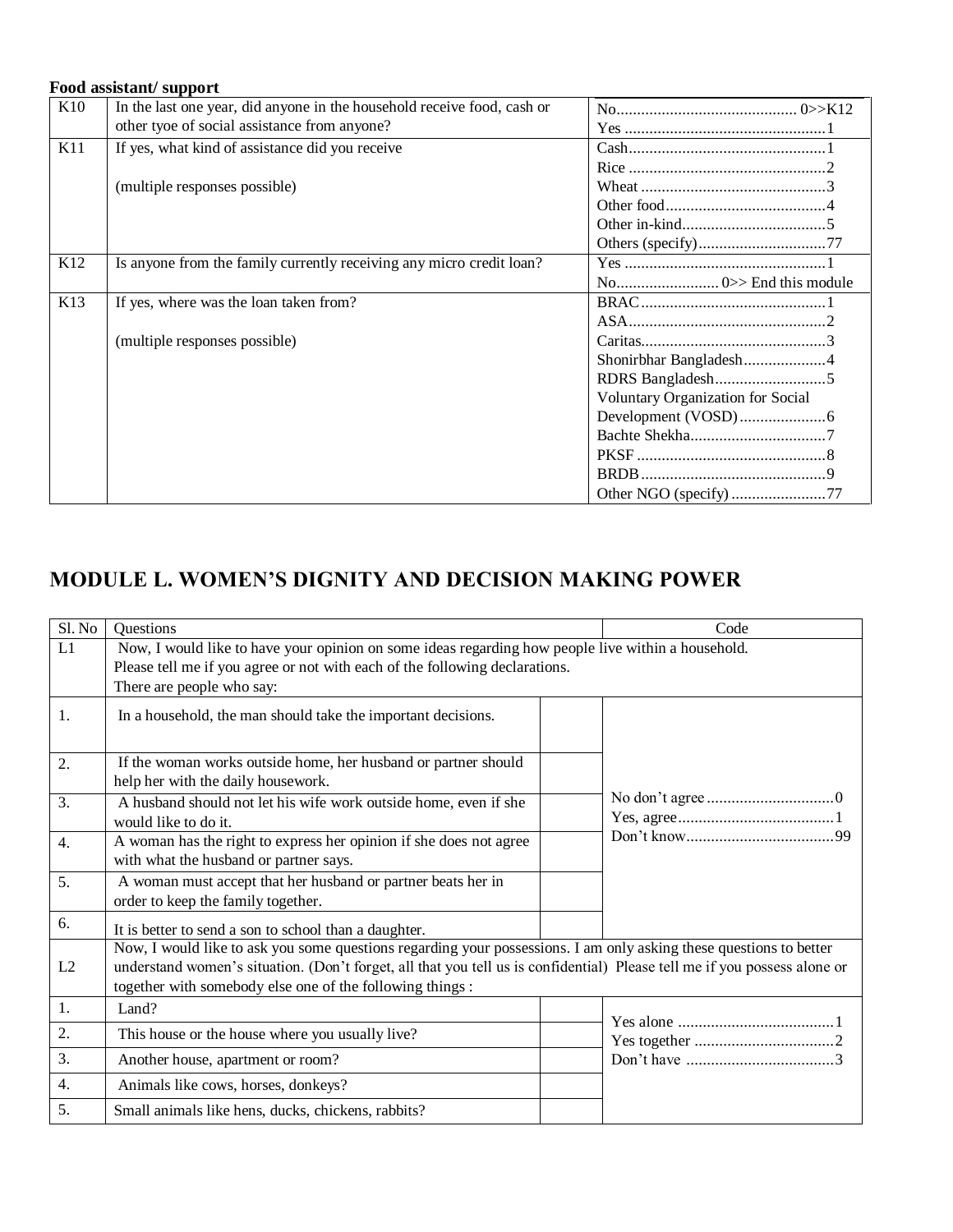| Sl. No           | Questions                                                                | Code |                                                                   |
|------------------|--------------------------------------------------------------------------|------|-------------------------------------------------------------------|
| 6.               | Gold jewelry?                                                            |      |                                                                   |
| L <sub>3</sub>   | WHICH FAMILY MEMBER DECIDES MOST OF THE TIME ABOUT THE FOLLOWING THINGS: |      |                                                                   |
| 1.               | Buying of food like rice, vegetables                                     |      |                                                                   |
| 2.               | Buying animal source foods (meat, fish, poultry, eggs)?                  |      |                                                                   |
| 3.               | Buying cooking oil                                                       |      |                                                                   |
| $\overline{4}$ . | Buying medicine for yourself                                             |      |                                                                   |
| 5.               | Buying medicine for the children                                         |      | Interviewee and her Husband 3                                     |
| 6.               | What food is prepared every day?                                         |      |                                                                   |
| 7.               | If you have to work to earn money?                                       |      | Son in law or daughter in law 5                                   |
| 8.               | Visiting other family members, friends or relatives?                     |      | Brother in law or sister in law7                                  |
| 9.               | Seeing a doctor or visiting a dispensary when you are pregnant?          |      |                                                                   |
| 10.              | Use of family planning methods?                                          |      | Mother in law or father in law 9<br>Grandson or granddaughter  10 |
| 11.              | To eat nutritious food during pregnancy                                  |      |                                                                   |
| 12.              | To take supplemental tablets during pregnancy                            |      |                                                                   |
| 13.              | To take rest every day for a certain time during pregnancy               |      |                                                                   |
| 14.              | Whether or not you breastfeed the child and when to wean the<br>child?   |      |                                                                   |
| 15.              | What and how to feed the infant in his first year of life?               |      |                                                                   |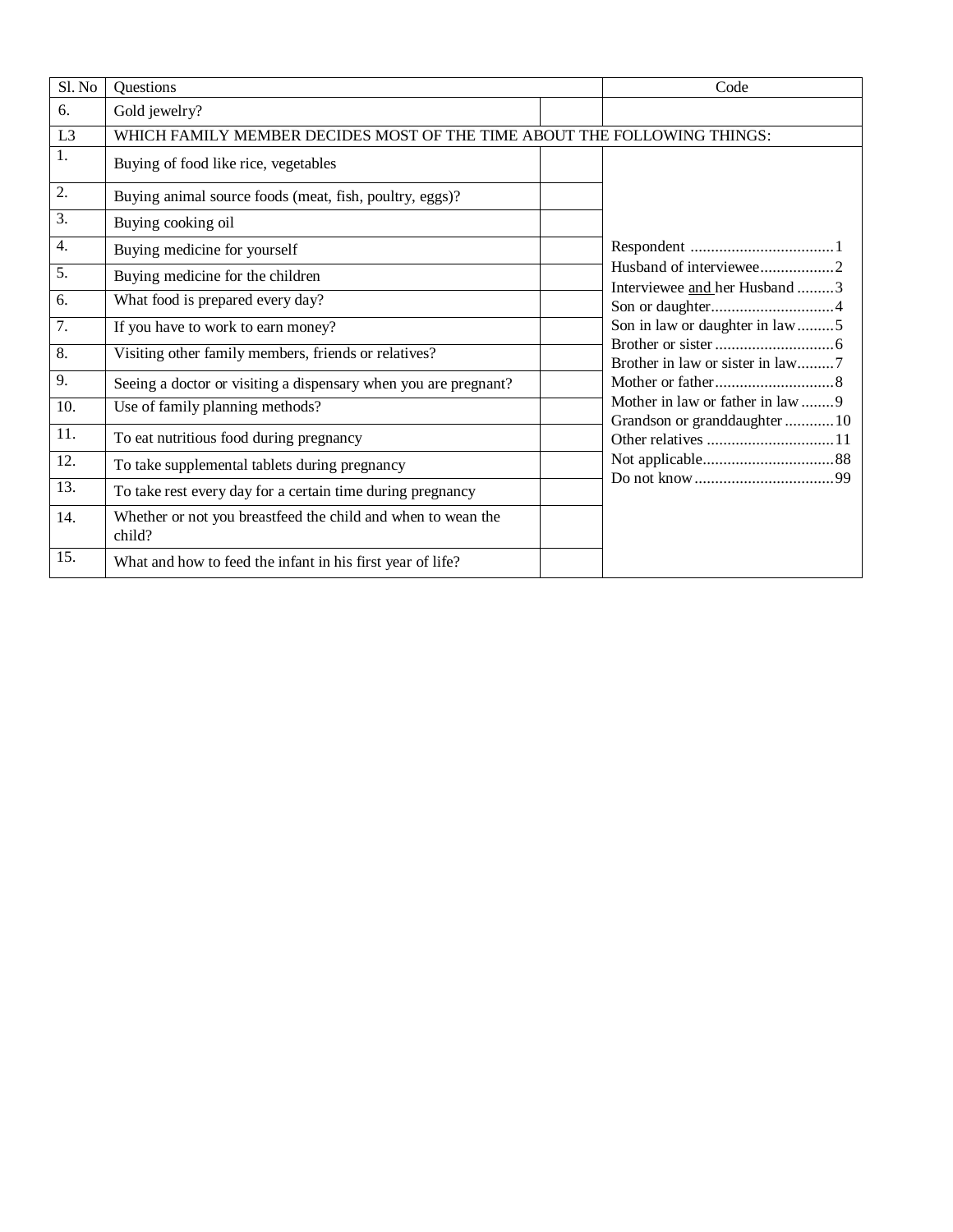## <span id="page-32-0"></span>**MODULE M. PHYSICAL AND MENTAL HEALTH OF THE RESPONDENT**

| No             | Questions                                                      | Code |                |                    |   |   |   |                |   |           |    |
|----------------|----------------------------------------------------------------|------|----------------|--------------------|---|---|---|----------------|---|-----------|----|
| M1             | Now, I would like to ask you about your health status.         |      |                |                    |   |   |   |                |   |           |    |
|                | If you compare your health status with other women in the area | 1    | $\overline{c}$ | 3                  | 4 | 5 | 6 | 7              | 8 | 9         | 10 |
|                | who have approximately the same age, how do you feel about     |      |                |                    |   |   |   |                |   |           |    |
|                | your health?                                                   |      |                |                    |   |   |   |                |   |           |    |
|                | (MAKE SURE THAT THIS QUESTION REFERS TO THE                    |      |                | Health is not good |   |   |   | Health is good |   | Health is |    |
|                | MOTHERS' HEALTH STATUS IN GENERAL, NOT<br><b>RECENTLY</b> )    |      |                |                    |   |   |   |                |   | very good |    |
| M2             | <b>MATERNAL STRESS (SRQ 20)</b>                                |      |                |                    |   |   |   |                |   |           |    |
|                | (I will ask if you faced a few problems within last 1 month)   |      |                |                    |   |   |   |                |   |           |    |
| $\mathbf{1}$   | Do you often have headaches?                                   |      |                |                    |   |   |   |                |   |           |    |
| $\overline{c}$ | Is your appetite poor?                                         |      |                |                    |   |   |   |                |   |           |    |
| 3              | Do you sleep badly?                                            |      |                |                    |   |   |   |                |   |           |    |
| 4              | Are you easily get frightened?                                 |      |                |                    |   |   |   |                |   |           |    |
| 5              | Do your hands shake/tremble?                                   |      |                |                    |   |   |   |                |   |           |    |
| 6              | Do you feel nervous, tense or worried?                         |      |                |                    |   |   |   |                |   |           |    |
| 7              | Is your digestion poor?                                        |      |                |                    |   |   |   |                |   |           |    |
| 8              | Do you have trouble thinking clearly?                          |      |                |                    |   |   |   |                |   |           |    |
| 9              | Do you feel unhappy about life?                                |      |                |                    |   |   |   |                |   |           |    |
| $10\,$         | Do you cry more than usual?                                    |      |                |                    |   |   |   |                |   |           |    |
| 11             | Do you find it difficult to enjoy your daily activities?       |      |                |                    |   |   |   |                |   |           |    |
| 12             | Do you find it difficult to make decisions?                    |      |                |                    |   |   |   |                |   |           |    |
| 13             | Is your daily work suffering?                                  |      |                |                    |   |   |   |                |   |           |    |
| 14             | Are you unable to play a useful part in life?                  |      |                |                    |   |   |   |                |   |           |    |
| 15             | Have you lost interest in things?                              |      |                |                    |   |   |   |                |   |           |    |
| 16             | Do you feel that you are a worthless person?                   |      |                |                    |   |   |   |                |   |           |    |
| 17             | Has the thought of ending your life been on your mind?         |      |                |                    |   |   |   |                |   |           |    |
| 18             | Do you feel tired all the time?                                |      |                |                    |   |   |   |                |   |           |    |
| 19             | Do you have uncomfortable feelings in your stomach?            |      |                |                    |   |   |   |                |   |           |    |
| 20             | Are you easily tired?                                          |      |                |                    |   |   |   |                |   |           |    |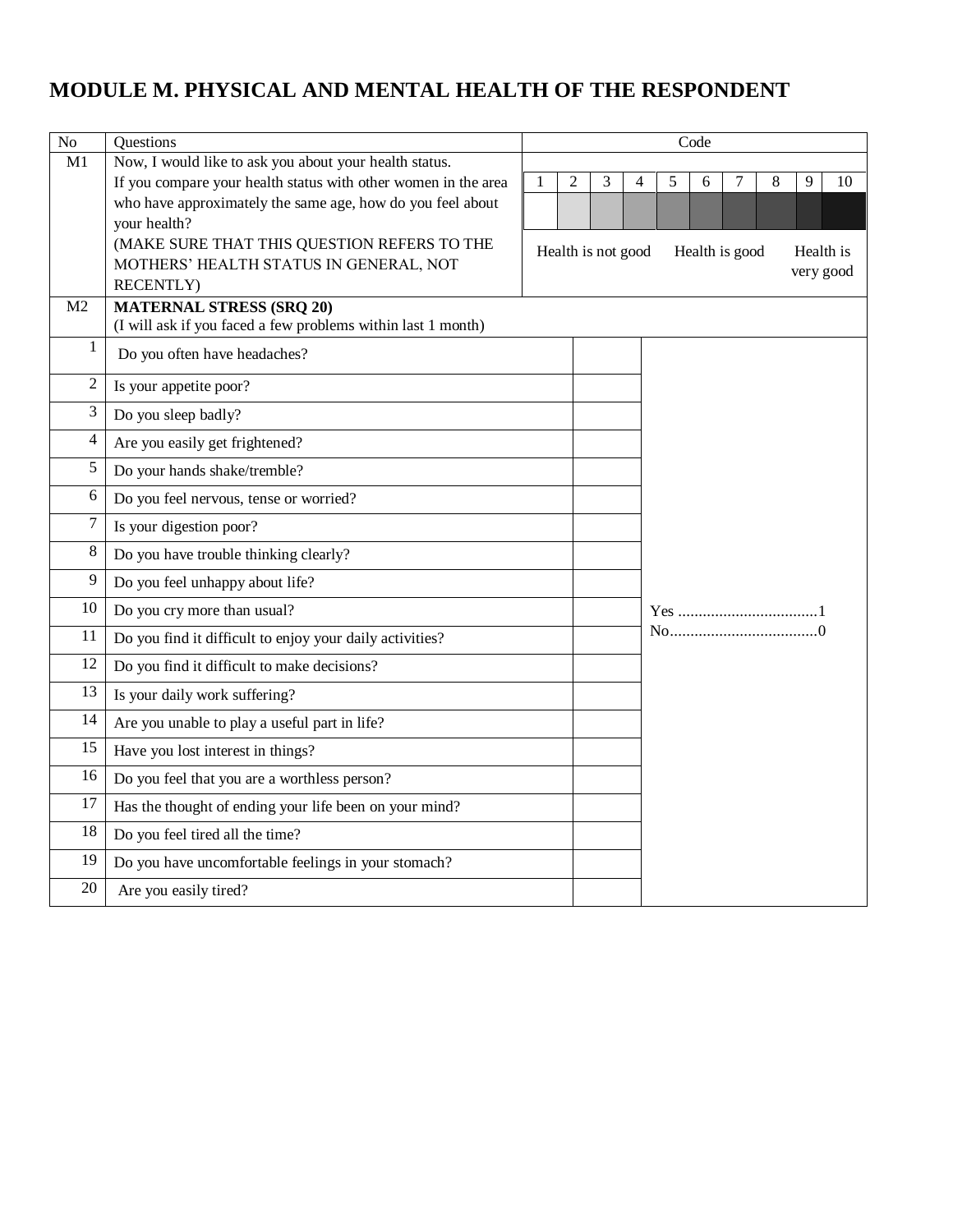### **MODULE N. POSTNATAL FUNCTIONAL DISABILITY AND POSTPARTUM SIGNS/ SYMPTOMS N1. Postnatal Functional Disability**

<span id="page-33-0"></span>

| Question                                              | Within 1-7 days of giving birth |                                                                                                                                 | Within 8-14 days of giving birth |      | Within 15-30 days of giving birth                                                                                                     |  |      | Within 31-42 days of giving birth |                                                                                                                                            |                |  |  |  |  |                                                                                                 |                              |
|-------------------------------------------------------|---------------------------------|---------------------------------------------------------------------------------------------------------------------------------|----------------------------------|------|---------------------------------------------------------------------------------------------------------------------------------------|--|------|-----------------------------------|--------------------------------------------------------------------------------------------------------------------------------------------|----------------|--|--|--|--|-------------------------------------------------------------------------------------------------|------------------------------|
|                                                       | Yes                             | If yes,                                                                                                                         |                                  | Yes  | If yes,                                                                                                                               |  | Yes. | If yes,                           |                                                                                                                                            | Yes<br>If yes, |  |  |  |  |                                                                                                 |                              |
|                                                       | 1<br>$No$ <sup>0</sup>          | Could do without difficulty1<br>Could do with difficult2<br>If no,<br>Could not do at all3<br>Not permitted/required to<br>do88 |                                  | No 0 | Could do without<br>difficulty1<br>Could do with<br>difficult2<br>If no,<br>Could not do at all3<br>Not permitted/required<br>to do88 |  |      |                                   | Could do without<br>No 0<br>difficulty1<br>Could do with difficult2<br>If no,<br>Could not do at all3<br>Not permitted/required to<br>do88 |                |  |  |  |  | Could do with difficult2<br>If no,<br>Could not do at all3<br>Not permitted/required to<br>do88 | Could do without difficulty1 |
| Were you able to take<br>care of the newborn<br>baby? |                                 |                                                                                                                                 |                                  |      |                                                                                                                                       |  |      |                                   |                                                                                                                                            |                |  |  |  |  |                                                                                                 |                              |
| Were you able to feed<br>the baby?                    |                                 |                                                                                                                                 |                                  |      |                                                                                                                                       |  |      |                                   |                                                                                                                                            |                |  |  |  |  |                                                                                                 |                              |
| Were you able to bathe<br>the baby?                   |                                 |                                                                                                                                 |                                  |      |                                                                                                                                       |  |      |                                   |                                                                                                                                            |                |  |  |  |  |                                                                                                 |                              |
| Were you able to wash<br>the baby's clothes?          |                                 |                                                                                                                                 |                                  |      |                                                                                                                                       |  |      |                                   |                                                                                                                                            |                |  |  |  |  |                                                                                                 |                              |
| Were you able to<br>prepare meals?                    |                                 |                                                                                                                                 |                                  |      |                                                                                                                                       |  |      |                                   |                                                                                                                                            |                |  |  |  |  |                                                                                                 |                              |
| Were you able to clean<br>the house?                  |                                 |                                                                                                                                 |                                  |      |                                                                                                                                       |  |      |                                   |                                                                                                                                            |                |  |  |  |  |                                                                                                 |                              |
| Were you able to get<br>water?                        |                                 |                                                                                                                                 |                                  |      |                                                                                                                                       |  |      |                                   |                                                                                                                                            |                |  |  |  |  |                                                                                                 |                              |
| Were you able to get to<br>nearest health facility?   |                                 |                                                                                                                                 |                                  |      |                                                                                                                                       |  |      |                                   |                                                                                                                                            |                |  |  |  |  |                                                                                                 |                              |
| Were you able to care<br>for herself?                 |                                 |                                                                                                                                 |                                  |      |                                                                                                                                       |  |      |                                   |                                                                                                                                            |                |  |  |  |  |                                                                                                 |                              |
| Were you able to wash<br>or bathe herself?            |                                 |                                                                                                                                 |                                  |      |                                                                                                                                       |  |      |                                   |                                                                                                                                            |                |  |  |  |  |                                                                                                 |                              |
| Were you able to get<br>dressed?                      |                                 |                                                                                                                                 |                                  |      |                                                                                                                                       |  |      |                                   |                                                                                                                                            |                |  |  |  |  |                                                                                                 |                              |
| Were you able to wash<br>clothes?                     |                                 |                                                                                                                                 |                                  |      |                                                                                                                                       |  |      |                                   |                                                                                                                                            |                |  |  |  |  |                                                                                                 |                              |
| Were you able to use<br>the toilet?                   |                                 |                                                                                                                                 |                                  |      |                                                                                                                                       |  |      |                                   |                                                                                                                                            |                |  |  |  |  |                                                                                                 |                              |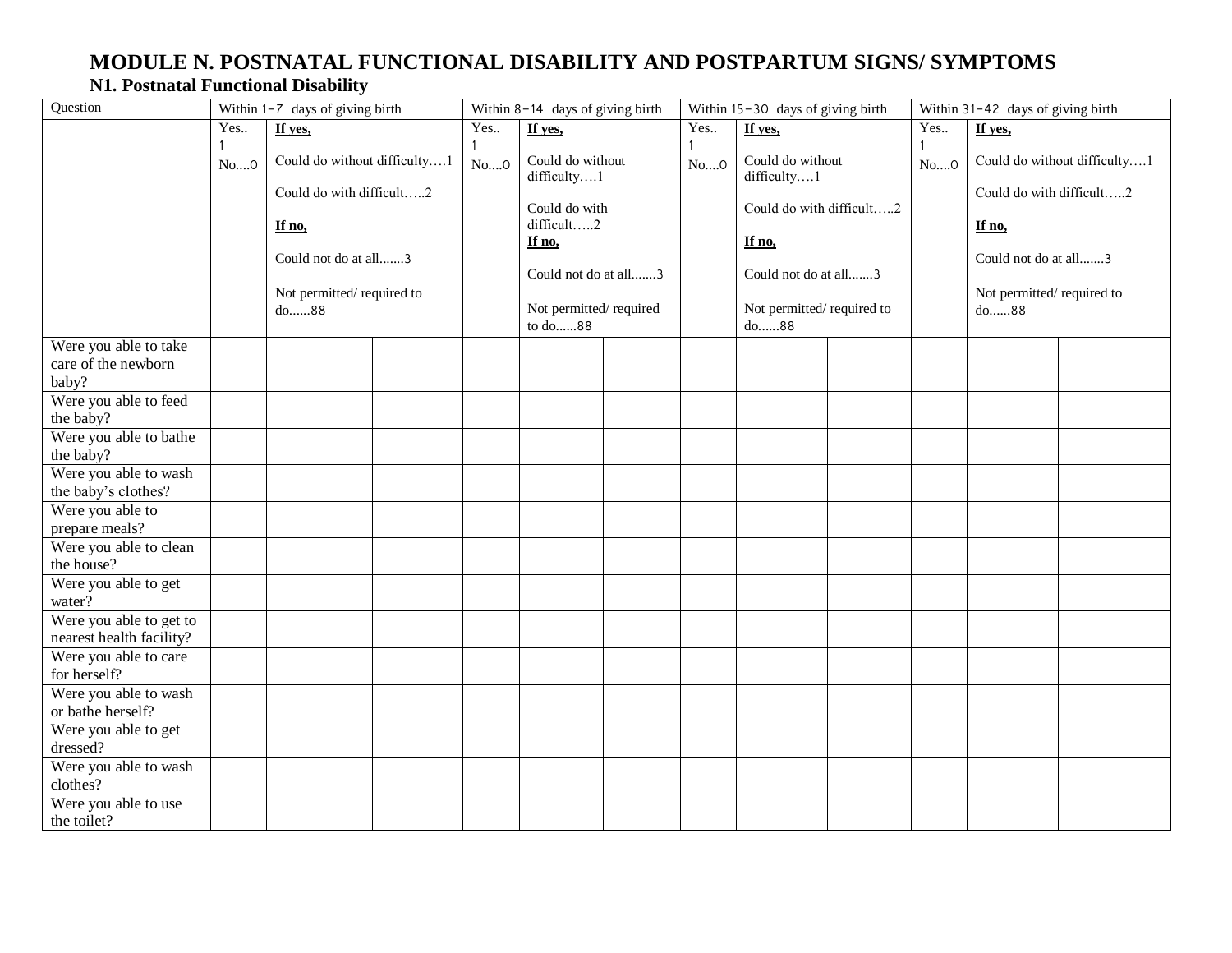#### **N.2 Postpartum Signs/Symptoms**

a. Think about duration after your delivery to 6 weeks (42 days) after birth. What signs/symptoms/diseases have you experienced? List the names of all signs and symptoms. Probe: Anything else? Until respondent says nothing else.

*As the respondent recalls signs and symptoms, underline the corresponding signs and symptoms and write '1' in the column next to the signs and symptoms. If the signs and symptoms is not listed, write them in the box labeled 'others'. Once the respondent finishes recalling signs and symptoms, read each signs and symptoms where '1' was not written, ask the following question and write '1' if respondent says yes, '2' if no and '99' if don't know:* 

b. From delivery to 42 days after birth, did you experience the following symptoms?

c. For each of the reply with 1, continue to ask questions in the next two columns

|                   |                                                                             | What symptoms did<br>you experience after<br>delivery?<br>$Yes$ 1 | How long<br>after delivery<br>(in days) | For how<br>many days<br>(in days) |
|-------------------|-----------------------------------------------------------------------------|-------------------------------------------------------------------|-----------------------------------------|-----------------------------------|
|                   |                                                                             | $No$ 0                                                            |                                         |                                   |
|                   |                                                                             | Don't know 99                                                     |                                         |                                   |
| 1.                | Convulsions                                                                 |                                                                   |                                         |                                   |
| 2.                | Visual disturbance                                                          |                                                                   |                                         |                                   |
| 3.                | <b>Blindness</b>                                                            |                                                                   |                                         |                                   |
| 4.                | Coma or unconsciousness                                                     |                                                                   |                                         |                                   |
| 5.                | Excessive vaginal bleeding                                                  |                                                                   |                                         |                                   |
| 6.                | Abnormal bleeding from mucosa (mouth and/or ears)                           |                                                                   |                                         |                                   |
| 7.                | Fever                                                                       |                                                                   |                                         |                                   |
| 8.                | Abdominal/uterine pain/tenderness                                           |                                                                   |                                         |                                   |
| 9.                | Foul smelling vaginal discharge/lochia                                      |                                                                   |                                         |                                   |
| 10.               | Productive cough and shortness of breath                                    |                                                                   |                                         |                                   |
| 11.               | Dysuria or flank pain                                                       |                                                                   |                                         |                                   |
| 12.               | Headache                                                                    |                                                                   |                                         |                                   |
| $\overline{13}$ . | Neck stiffness                                                              |                                                                   |                                         |                                   |
| 14.               | Continuous loss of urine and/or feces after delivery                        |                                                                   |                                         |                                   |
| $\overline{15}$ . | Admission to hospital emergency unit                                        |                                                                   |                                         |                                   |
| 16.               | Laparotomy (includes hysterectomy, excludes caesarean<br>section)           |                                                                   |                                         |                                   |
| 17.               | Use of blood/blood products                                                 |                                                                   |                                         |                                   |
| 18.               | Fatigue/weakness/lethargy                                                   |                                                                   |                                         |                                   |
| 19.               | Swelling                                                                    |                                                                   |                                         |                                   |
| 20.               | Seizures                                                                    |                                                                   |                                         |                                   |
| 21.               | High blood pressure                                                         |                                                                   |                                         |                                   |
| 22.               | Nausea/ Vomiting                                                            |                                                                   |                                         |                                   |
| 23.               | <b>Dizziness</b>                                                            |                                                                   |                                         |                                   |
| 24.               | Breast pain/engorgement/cracked or sore nipples/flat or<br>inverted nipples |                                                                   |                                         |                                   |
| 25.               | Others                                                                      |                                                                   |                                         |                                   |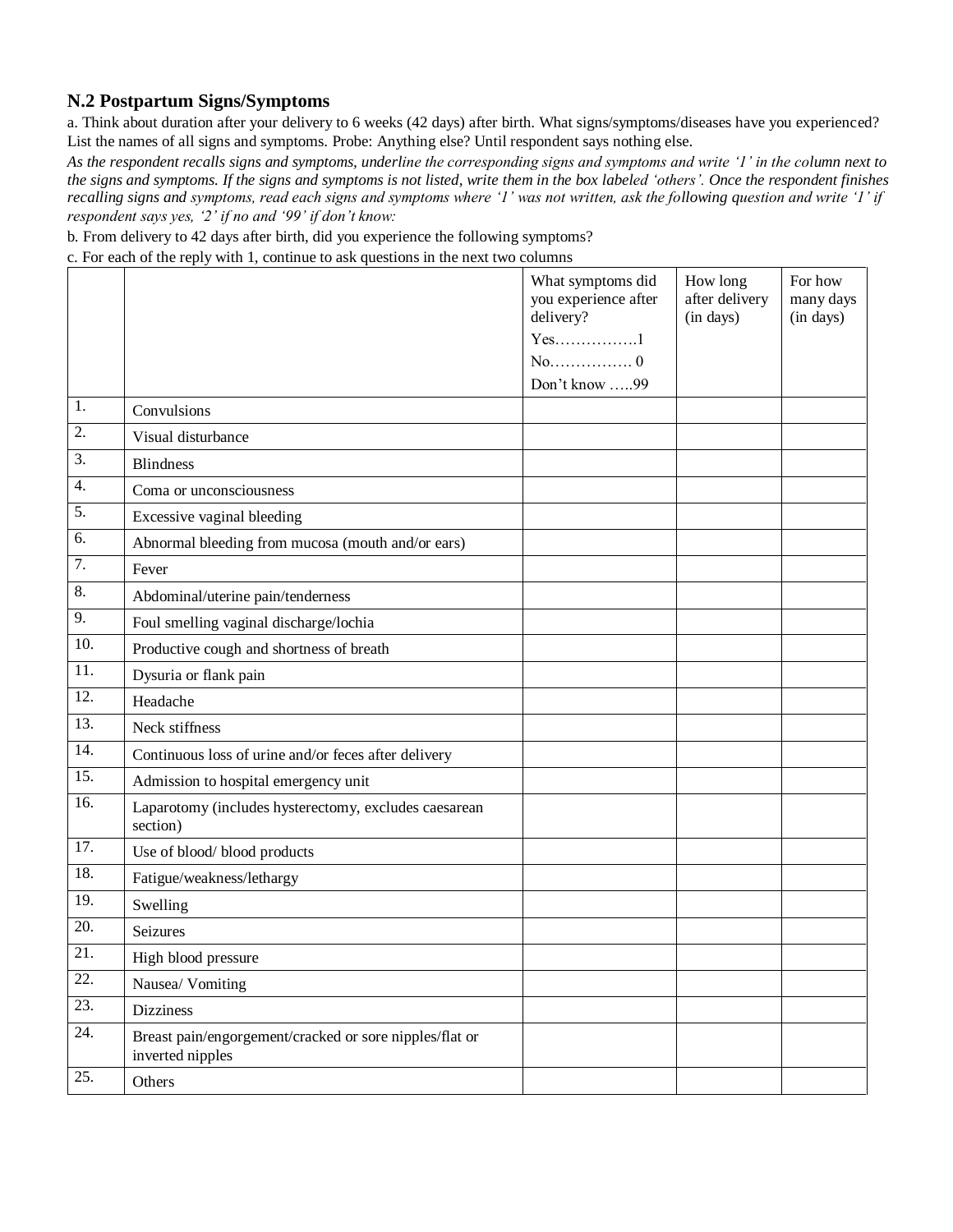#### **NEONATAL SIGNS/SYMPTOMS**

a. Think about duration after your delivery to 4 weeks (28 days) after birth. What signs/symptoms/diseases has your child experienced? List the names of all signs and symptoms. Probe: Anything else? Until respondent says nothing else.

*As the respondent recalls signs and symptoms, underline the corresponding signs and symptoms and write '1' in the column next to the signs and symptoms. If the signs and symptoms is not listed, write them in the box labeled 'others'. Once the respondent finishes recalling signs and symptoms, read each signs and symptoms where '1' was not written, ask the following question and write '1' if respondent says yes, '2' if no and '99' if don't know:* 

b. From delivery to 28 days after birth, did your infant experience the following symptoms?

c. For each of the reply with 1, continue to ask questions in the next two columns

|     | Signs/symptoms                                         | What symptoms did<br>your child experience<br>after delivery?<br>$Yes$ 1<br>$No$ 0<br>Don't know 99 | How long after delivery<br>(in days) | For how many days<br>(in days) |
|-----|--------------------------------------------------------|-----------------------------------------------------------------------------------------------------|--------------------------------------|--------------------------------|
|     | $N3_1$                                                 | $N3_2$                                                                                              | $N3_3$                               | $N3_4$                         |
| 1.  | Feeding difficulty                                     |                                                                                                     |                                      |                                |
| 2.  | Breathing difficulty                                   |                                                                                                     |                                      |                                |
| 3.  | Fast breathing                                         |                                                                                                     |                                      |                                |
| 4.  | Severe chest-in drawing                                |                                                                                                     |                                      |                                |
| 5.  | Fits or convulsion                                     |                                                                                                     |                                      |                                |
| 6.  | Movement only when stimulated<br>or no movement at all |                                                                                                     |                                      |                                |
| 7.  | Fever                                                  |                                                                                                     |                                      |                                |
| 8.  | Hypothermia/low temperature                            |                                                                                                     |                                      |                                |
| 9.  | Umbilical cord infection                               |                                                                                                     |                                      |                                |
| 10. | Skin infection                                         |                                                                                                     |                                      |                                |
| 11. | Jaundice/yellow color of skin                          |                                                                                                     |                                      |                                |
| 12. | Vomiting/diarrhea                                      |                                                                                                     |                                      |                                |
| 13. | Others                                                 |                                                                                                     |                                      |                                |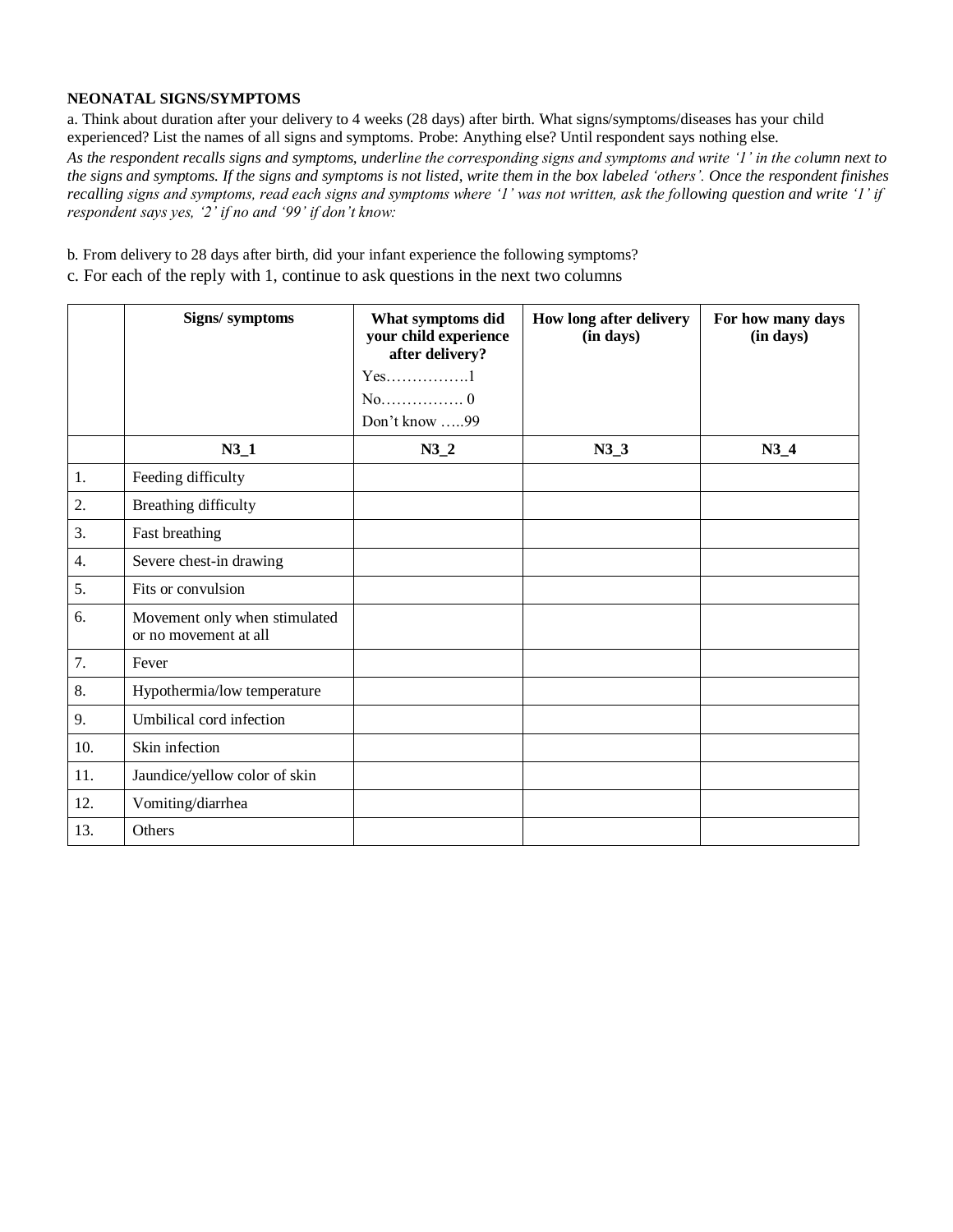## <span id="page-36-0"></span>**MODULE O. DOMESTIC VIOLENCE**

|                                                                                                                                                                |                                                                                     | When two people marry or live together, they usually share both good and bad moments. I would now like to ask<br>you some questions about your current and past relationships and how your husband / partner treats (treated) you. If<br>anyone interrupts us I will change the topic of conversation. I would again like to assure you that your answers will<br>be kept secret, and that you do not have to answer any questions that you do not want to. May I continue? |          |     |  |  |  |  |  |  |  |
|----------------------------------------------------------------------------------------------------------------------------------------------------------------|-------------------------------------------------------------------------------------|-----------------------------------------------------------------------------------------------------------------------------------------------------------------------------------------------------------------------------------------------------------------------------------------------------------------------------------------------------------------------------------------------------------------------------------------------------------------------------|----------|-----|--|--|--|--|--|--|--|
| O <sub>1</sub><br>In relation to your (current or most recent) husband/partner, would you say<br><b>Yes</b><br>N <sub>0</sub><br>it is generally true that he: |                                                                                     |                                                                                                                                                                                                                                                                                                                                                                                                                                                                             |          |     |  |  |  |  |  |  |  |
|                                                                                                                                                                | Tries to keep you from seeing your friends,<br>1.                                   | 1                                                                                                                                                                                                                                                                                                                                                                                                                                                                           | $\Omega$ | 99  |  |  |  |  |  |  |  |
|                                                                                                                                                                | Tries to restrict you from contacting your family of birth,<br>2.                   | 1                                                                                                                                                                                                                                                                                                                                                                                                                                                                           | $\Omega$ | 99  |  |  |  |  |  |  |  |
|                                                                                                                                                                | 3.<br>Insists on knowing where you are at all times,                                | 1                                                                                                                                                                                                                                                                                                                                                                                                                                                                           | $\Omega$ | 99  |  |  |  |  |  |  |  |
|                                                                                                                                                                | Ignores you and treats you indifferently,<br>4.                                     | 1                                                                                                                                                                                                                                                                                                                                                                                                                                                                           | $\Omega$ | 99  |  |  |  |  |  |  |  |
|                                                                                                                                                                | 5.<br>Gets angry if you speak to another man,                                       | 1                                                                                                                                                                                                                                                                                                                                                                                                                                                                           | $\Omega$ | 99  |  |  |  |  |  |  |  |
|                                                                                                                                                                | Is often suspicious that you are unfaithful,<br>6.                                  | 1                                                                                                                                                                                                                                                                                                                                                                                                                                                                           | $\Omega$ | 99  |  |  |  |  |  |  |  |
|                                                                                                                                                                | Expects you to ask his permission before seeking health care for<br>7.<br>yourself. | 1                                                                                                                                                                                                                                                                                                                                                                                                                                                                           | $\Omega$ | -99 |  |  |  |  |  |  |  |

| O <sub>2</sub> | Has your current husband/partner, or any other partner done the                   | $A$ .                   | <b>B.</b>                           |
|----------------|-----------------------------------------------------------------------------------|-------------------------|-------------------------------------|
|                | followings ever or in the last 12 months:                                         | Has your husband/       | Has your husband/                   |
|                |                                                                                   | partner ever?           | partner in the last                 |
|                |                                                                                   |                         | 12m?                                |
|                |                                                                                   | Yes $\dots$ 1           |                                     |
|                |                                                                                   | No $\ldots$ 0 >> next Q | No $\dots\dots\dots\dots\dots\dots$ |
|                | 1. Insulted you or made you feel bad about yourself?                              |                         |                                     |
|                | 2. Belittled or humiliated you in front of other people?                          |                         |                                     |
|                | 3. Done things to scare or intimidate you on purpose (e.g. by the                 |                         |                                     |
|                | way he looked at you, by yelling and smashing things)?                            |                         |                                     |
|                | 4. Threatened to hurt you or someone you care about?                              |                         |                                     |
|                | 5. Push you, shake you, or throw something at you?                                |                         |                                     |
|                | 6. Slap you?                                                                      |                         |                                     |
|                | 7. Twist your arm or pull your hair?                                              |                         |                                     |
|                | 8. Punch you with his fist?                                                       |                         |                                     |
|                | 9. Kick you, drag you or beat you up?                                             |                         |                                     |
|                | 10. Try to choke you or burn you on purpose?                                      |                         |                                     |
|                | 11. Threaten or attack you with a knife, gun, or any other weapon?                |                         |                                     |
|                | 12. Physically force you to have sexual intercourse when you did                  |                         |                                     |
|                | not want to?                                                                      |                         |                                     |
|                | 13. Have sexual intercourse you did not want to because you were                  |                         |                                     |
|                | afraid of what your partner or any other partner might do?                        |                         |                                     |
|                | 14. Forced you to do something sexual that you found degrading or<br>humiliating? |                         |                                     |
|                |                                                                                   |                         |                                     |
| O <sub>3</sub> | During your last pregnancy, was there a time when you were beaten                 |                         |                                     |
|                | or physically assaulted by husband?                                               |                         |                                     |